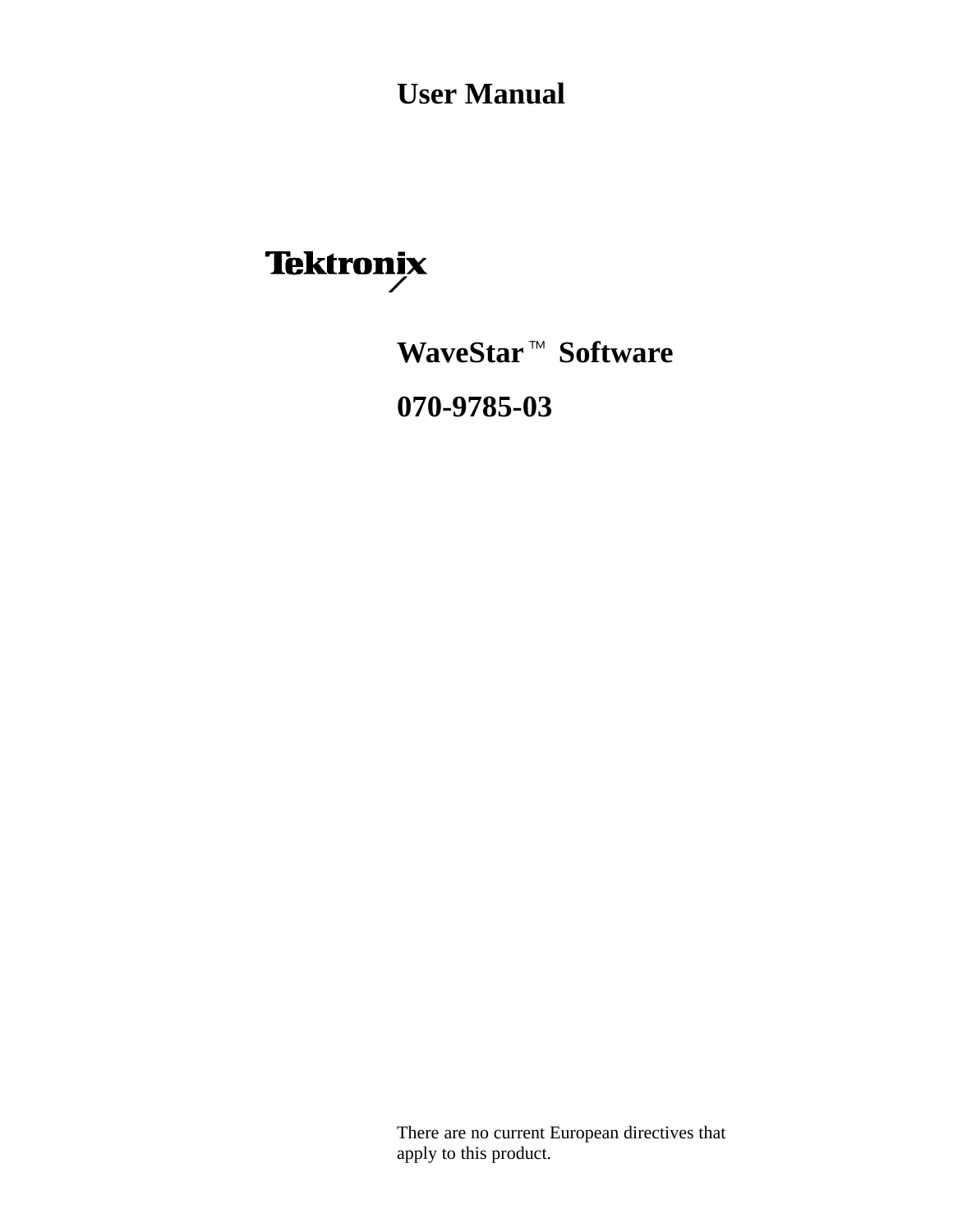Copyright © Tektronix, Inc. All rights reserved. Licensed software products are owned by Tektronix or its suppliers and are protected by United States copyright laws and international treaty provisions.

Use, duplication, or disclosure by the Government is subject to restrictions as set forth in subparagraph  $(c)(1)(ii)$  of the Rights in Technical Data and Computer Software clause at DFARS 252.227-7013, or subparagraphs (c)(1) and (2) of the Commercial Computer Software – Restricted Rights clause at FAR 52.227-19, as applicable.

Tektronix products are covered by U.S. and foreign patents, issued and pending. Information in this publication supercedes that in all previously published material. Specifications and price change privileges reserved.

Printed in the U.S.A.

Tektronix, Inc., P.O. Box 1000, Wilsonville, OR 97070–1000

TEKTRONIX and TEK are registered trademarks of Tektronix, Inc.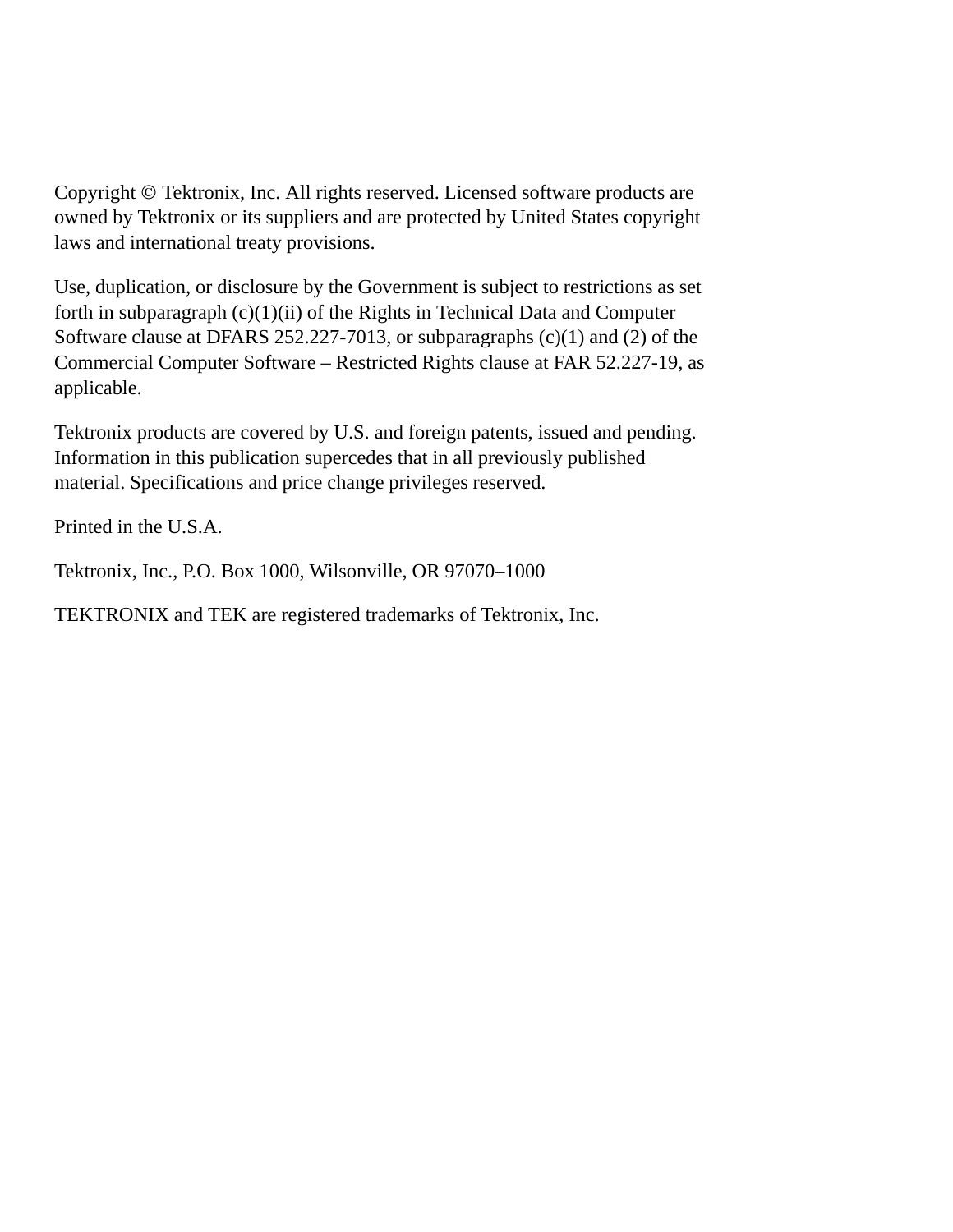# **Table of Contents**

**Service** 

# **Preface**

| V11  |
|------|
| V111 |

# **Getting Started Installation Procedures**

|                                         | 3                           |
|-----------------------------------------|-----------------------------|
| Using the Windows Program Manager       | 3                           |
|                                         | $\boldsymbol{\vartriangle}$ |
|                                         | $\boldsymbol{\vartriangle}$ |
| System Files Installed on Your Computer | $\boldsymbol{\vartriangle}$ |
|                                         | $\overline{\phantom{1}}$    |
|                                         | 6                           |
|                                         | 6                           |
|                                         | 6                           |

# **Operating Basics**

|                                                                                              | 9  |
|----------------------------------------------------------------------------------------------|----|
|                                                                                              | 9  |
| Waveform Selection List                                                                      | 11 |
|                                                                                              | 12 |
|                                                                                              | 12 |
| Notes Sheet $\ldots, \ldots, \ldots, \ldots, \ldots, \ldots, \ldots, \ldots, \ldots, \ldots$ | 13 |
| Information on Notes                                                                         | 13 |
|                                                                                              | 14 |
|                                                                                              | 14 |
|                                                                                              | 14 |
|                                                                                              | 15 |
|                                                                                              | 15 |
|                                                                                              | 15 |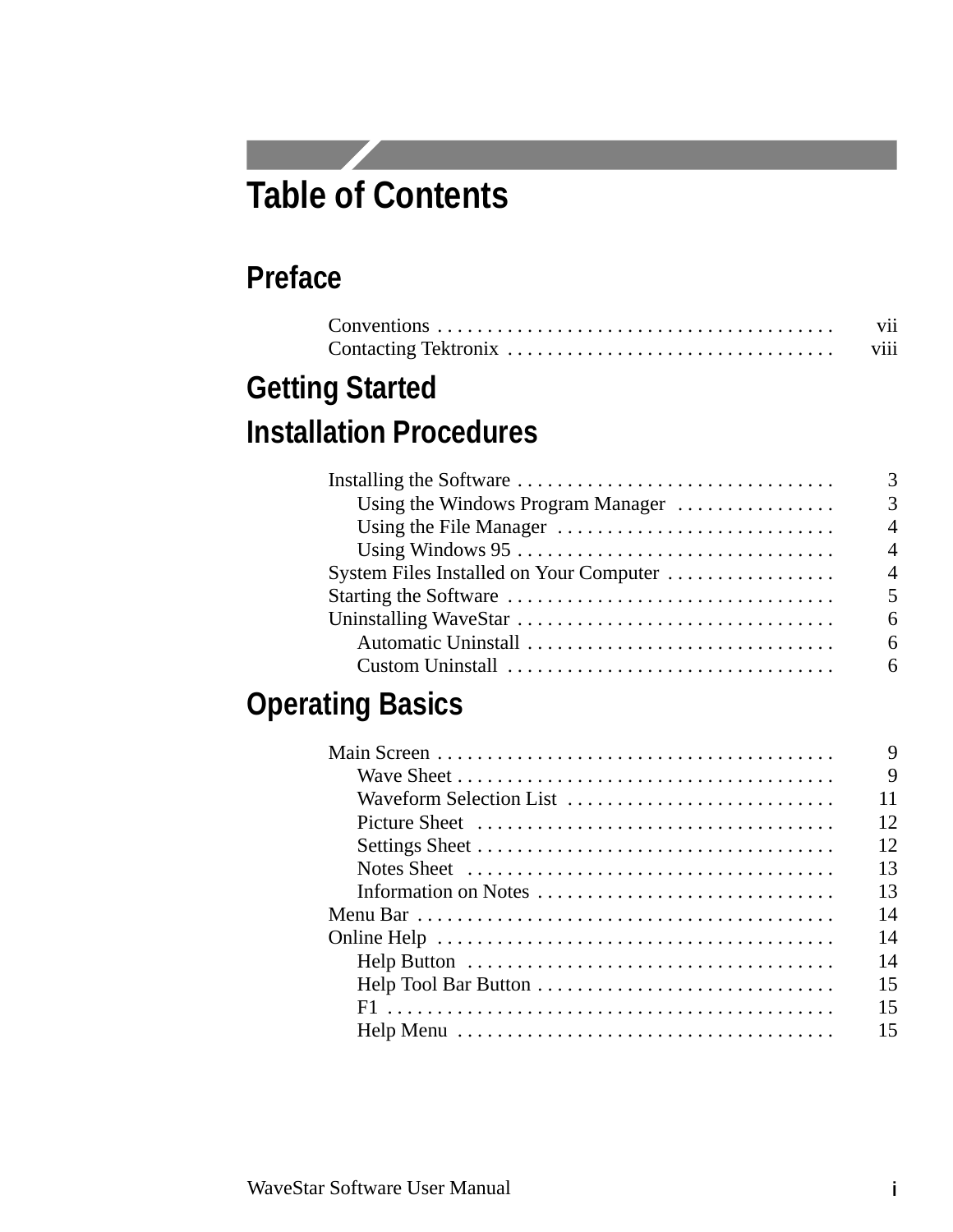# **Procedures**

| 17 |
|----|
| 17 |
| 19 |
| 20 |
| 20 |
| 20 |
| 21 |
| 21 |
| 21 |
| 21 |
| 22 |
| 22 |
| 22 |
| 23 |
| 23 |
| 23 |
| 26 |
| 26 |
| 26 |
| 27 |
| 27 |
| 28 |
| 28 |
|    |

# **Applications**

| 29 |
|----|
| 29 |
| 30 |
| 30 |
| 31 |
| 31 |
| 32 |
| 32 |
| 33 |
| 34 |
|    |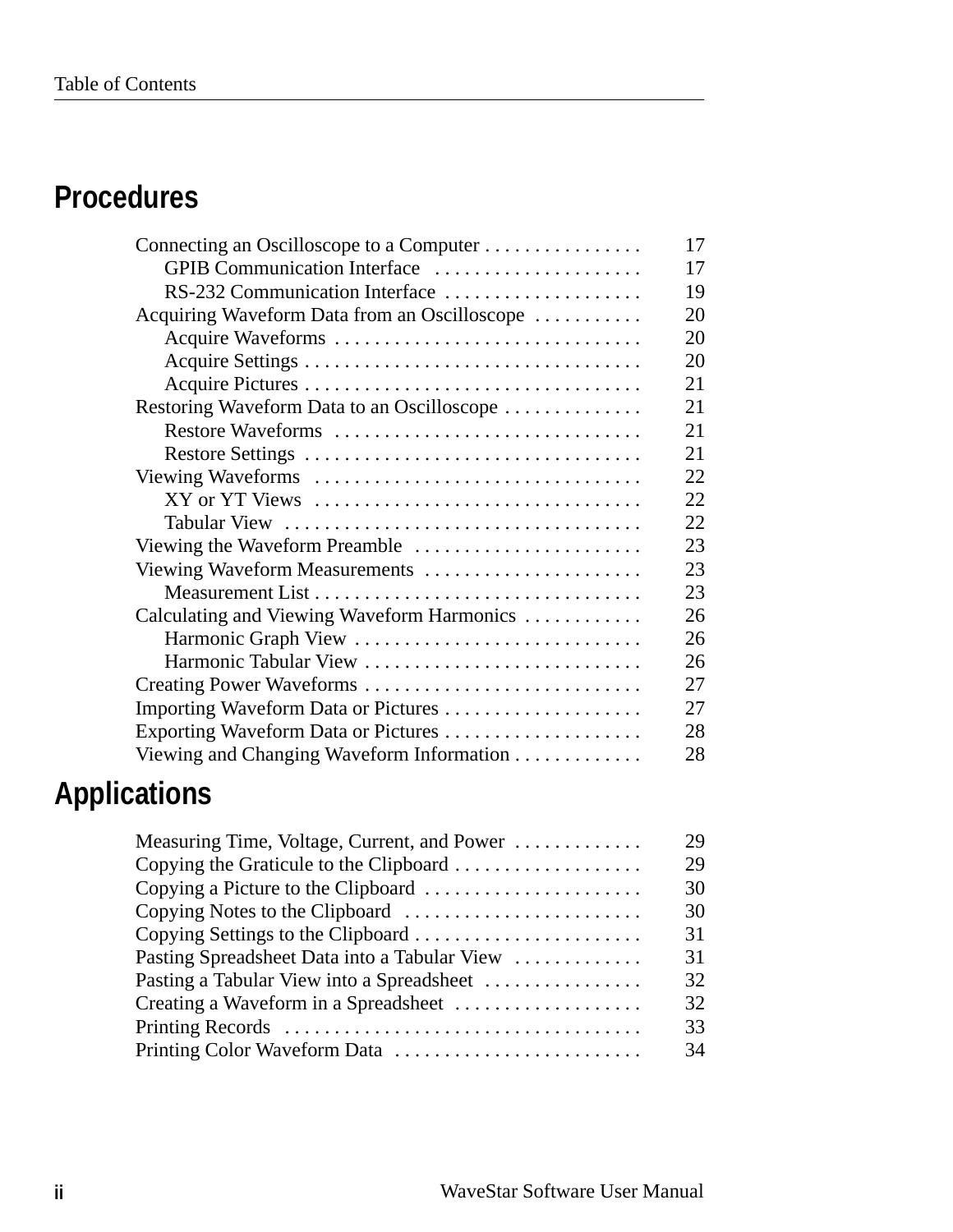# **Error Messages**

|                                                                                      | -36  |
|--------------------------------------------------------------------------------------|------|
| General RS-232 Errors $\dots\dots\dots\dots\dots\dots\dots\dots\dots\dots\dots\dots$ | - 37 |
|                                                                                      | -38  |
|                                                                                      |      |
|                                                                                      |      |

# **Appendix A: Menu Commands**

|                                                                                         | 41 |
|-----------------------------------------------------------------------------------------|----|
|                                                                                         | 41 |
|                                                                                         | 41 |
|                                                                                         | 41 |
|                                                                                         | 41 |
| Save As $\dots \dots \dots \dots \dots \dots \dots \dots \dots \dots \dots \dots \dots$ | 42 |
|                                                                                         | 42 |
|                                                                                         | 42 |
|                                                                                         | 42 |
|                                                                                         | 42 |
|                                                                                         | 43 |
|                                                                                         | 43 |
|                                                                                         | 43 |
|                                                                                         | 43 |
|                                                                                         | 44 |
|                                                                                         | 44 |
|                                                                                         | 44 |
|                                                                                         | 44 |
|                                                                                         | 44 |
|                                                                                         | 44 |
|                                                                                         | 44 |
|                                                                                         | 44 |
|                                                                                         | 45 |
|                                                                                         | 45 |
|                                                                                         | 45 |
|                                                                                         | 45 |
|                                                                                         |    |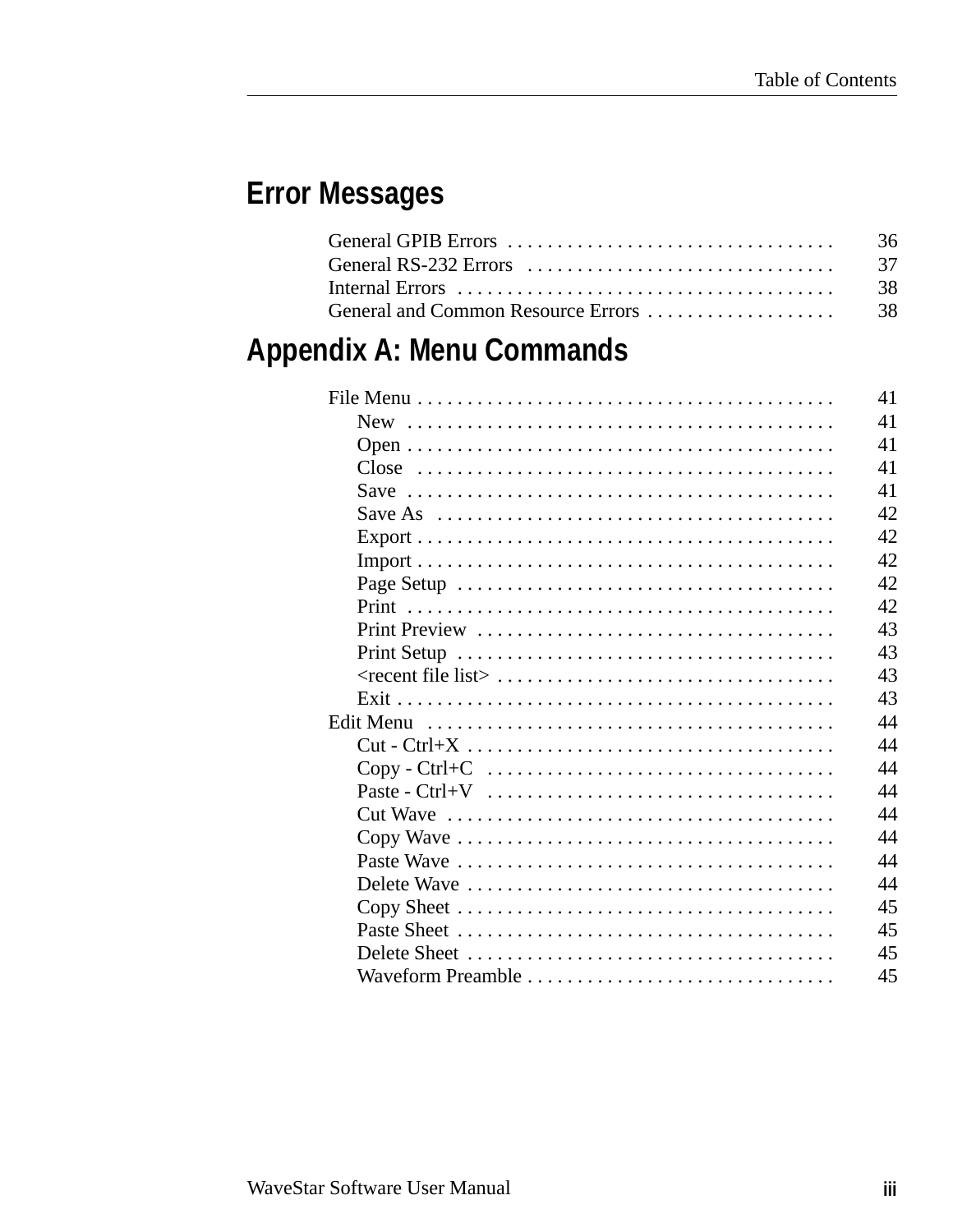|                    | 45 |
|--------------------|----|
|                    | 45 |
|                    | 45 |
|                    | 45 |
|                    | 46 |
|                    | 46 |
| Harmonic Tabular   | 46 |
|                    | 46 |
|                    | 46 |
|                    | 46 |
| Wave Information   | 46 |
|                    | 46 |
|                    | 46 |
|                    | 46 |
|                    | 47 |
|                    | 47 |
|                    | 47 |
|                    | 47 |
|                    | 47 |
|                    | 47 |
|                    | 47 |
|                    | 47 |
|                    | 48 |
| Configure Restore  | 48 |
|                    | 48 |
|                    | 48 |
|                    | 48 |
|                    | 48 |
|                    | 48 |
|                    |    |
|                    | 49 |
|                    | 49 |
| Search For Help On | 49 |
| Index              | 49 |
|                    | 49 |
|                    | 49 |
| Technical Support  | 49 |
|                    | 49 |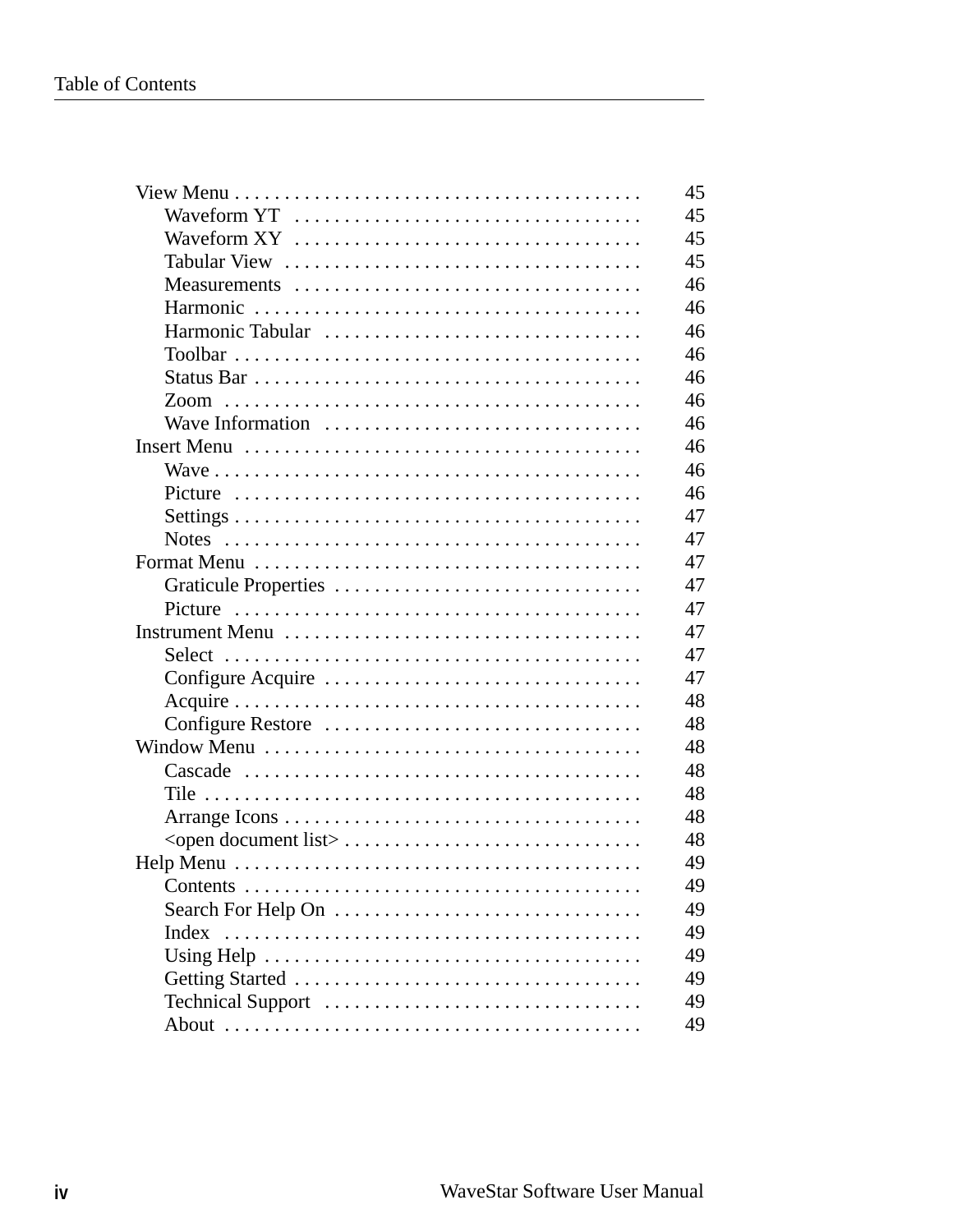# **Appendix B: Dialog Boxes**

|                                                                                                | 51 |
|------------------------------------------------------------------------------------------------|----|
|                                                                                                | 51 |
|                                                                                                | 52 |
|                                                                                                | 52 |
|                                                                                                | 52 |
|                                                                                                | 52 |
|                                                                                                | 53 |
| Text Tab $\ldots \ldots \ldots \ldots \ldots \ldots \ldots \ldots \ldots \ldots \ldots \ldots$ | 53 |
|                                                                                                | 53 |
|                                                                                                | 54 |
|                                                                                                | 54 |
|                                                                                                | 55 |
|                                                                                                | 55 |
|                                                                                                | 56 |
|                                                                                                | 56 |
|                                                                                                | 57 |
|                                                                                                | 57 |
|                                                                                                | 57 |
|                                                                                                | 58 |
| RS-232 Settings Tab                                                                            | 58 |
| Waveform Preamble                                                                              | 59 |
|                                                                                                | 60 |
|                                                                                                |    |

# **Appendix C: RS-232 Interface Reference**

|                                                                                    | 61 |
|------------------------------------------------------------------------------------|----|
|                                                                                    | 61 |
| TDS 200 or 300 Series                                                              | 62 |
| TDS 400, 500, 600, 700, or 800 Series                                              | 62 |
|                                                                                    | 63 |
|                                                                                    | 63 |
|                                                                                    | 65 |
|                                                                                    | 65 |
| 11000 Series Oscilloscope to Computer (DB25 male                                   |    |
| to DB9 female) $\dots \dots \dots \dots \dots \dots \dots \dots \dots \dots \dots$ | 66 |
| 11000 Series Oscilloscope to Computer (DB25 female                                 |    |
|                                                                                    |    |
|                                                                                    |    |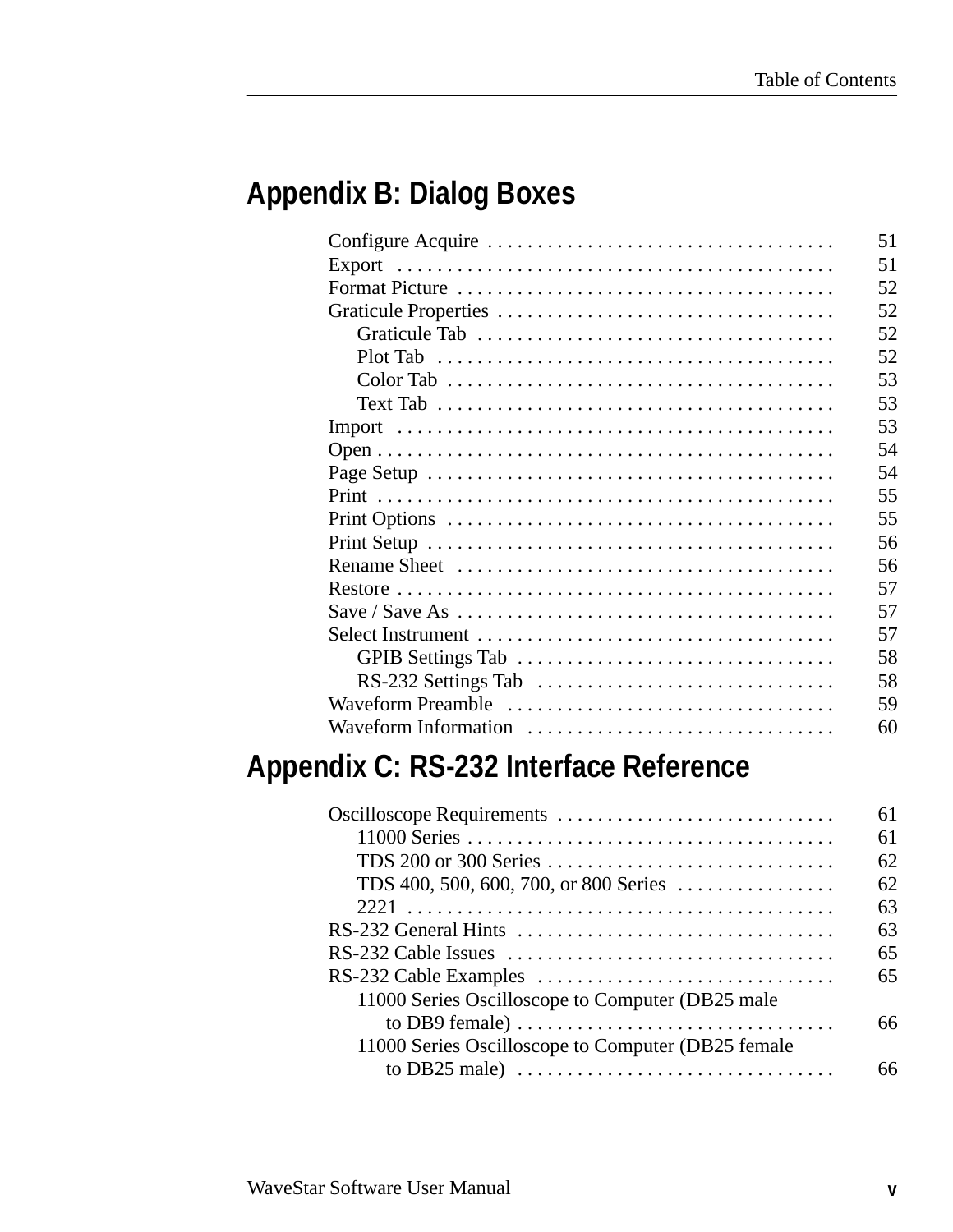| TDS 200 and TDS 300 Series Oscilloscope to Computer  |    |
|------------------------------------------------------|----|
|                                                      | 67 |
| Connecting Two Like Devices Using a Null-Modem Cable | 68 |

# **Index List of Figures**

| Figure 1: Menu bar and tool bar locations            | 9   |
|------------------------------------------------------|-----|
|                                                      | 10  |
| <b>Figure 3: Waveform data, position, and scale </b> | -11 |
|                                                      | 12  |

# **List of Tables**

| Table 1: Compatible oscilloscopes and available                                                                                                                |              |
|----------------------------------------------------------------------------------------------------------------------------------------------------------------|--------------|
|                                                                                                                                                                | $\mathbf{1}$ |
|                                                                                                                                                                | 5            |
| Table 3: WaveStar files you may not want to delete                                                                                                             | 6            |
| Table 4: GPIB communication interface equipment                                                                                                                | 17           |
| Table 5: RS-232 communication interface equipment                                                                                                              | 19           |
| Table 6: Waveform measurement definitions                                                                                                                      | 24           |
| Table 7: General GPIB errors                                                                                                                                   | 36           |
| Table 8: Printing results                                                                                                                                      | 43           |
|                                                                                                                                                                | 48           |
| Table 10: Utility/RS-232 settings                                                                                                                              | 61           |
| Table 11: Pin assignments for 11000 series oscilloscope<br>$(DB25 to DB9) \cdots \cdots \cdots \cdots \cdots \cdots \cdots \cdots \cdots \cdots \cdots \cdots$ | 66           |
| Table 12: Pin assignments for 11000 series oscilloscope                                                                                                        | 67           |
| Table 13: Pin assignments for TDS 200 or TDS 300 series<br>oscilloscope (DB9 to DB9)                                                                           | 67           |
| Table 14: Pin assignments for DB25 female-to-female<br>null-modem cable                                                                                        | 68           |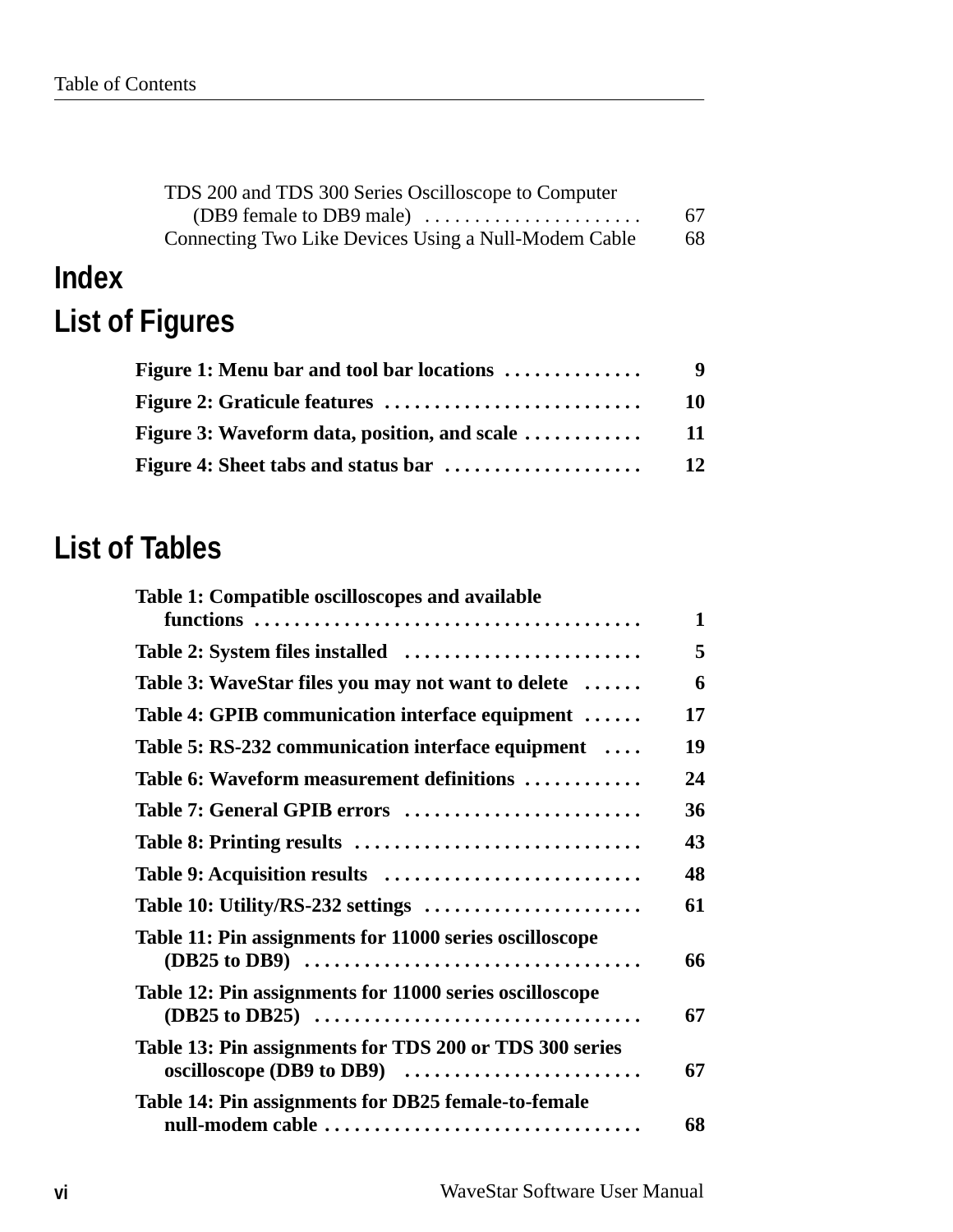# **Preface**

This manual supports the WSTR31 WaveStar<sup>™</sup> Software, and the This manual supports the WSTR31 WaveStar™ Software<br>WSTR31U DocuWave™ Upgrade to WaveStar software.

WaveStar software is a Windows utility application that acquires, displays, prints, and exports waveforms and screen images from digital storage oscilloscopes as graphic images or as data values.

WaveStar software includes tools to collect, organize, annotate, and document measurements taken with Tektronix oscilloscopes. You can use these tools to perform the following tasks: use these tools to perform the following tasks:<br>  $\blacksquare$  Export waveform images and settings in Excel<sup>-14</sup> 4.0 (XLS) and

- DocuWave (CSV) formats.
- Import waveform images and settings in TDS waveform (ISF and WFM), 11K series (WFB), and DocuWave (CSV) formats.
- Copy waveform images and settings to the clipboard for use in spreadsheet and documentation applications.
- Display waveform data in tabular, measurement, and harmonic views.
- Create power waveforms.

### **Conventions**

This manual uses the following conventions:

- The term "software" includes all WaveStar products unless noted otherwise.
- The term "computer" refers to any system running Windows 3.1 or Windows 95.
- The term oscilloscope refers to any Tektronix digital storage oscilloscope that is compatible with WaveStar software.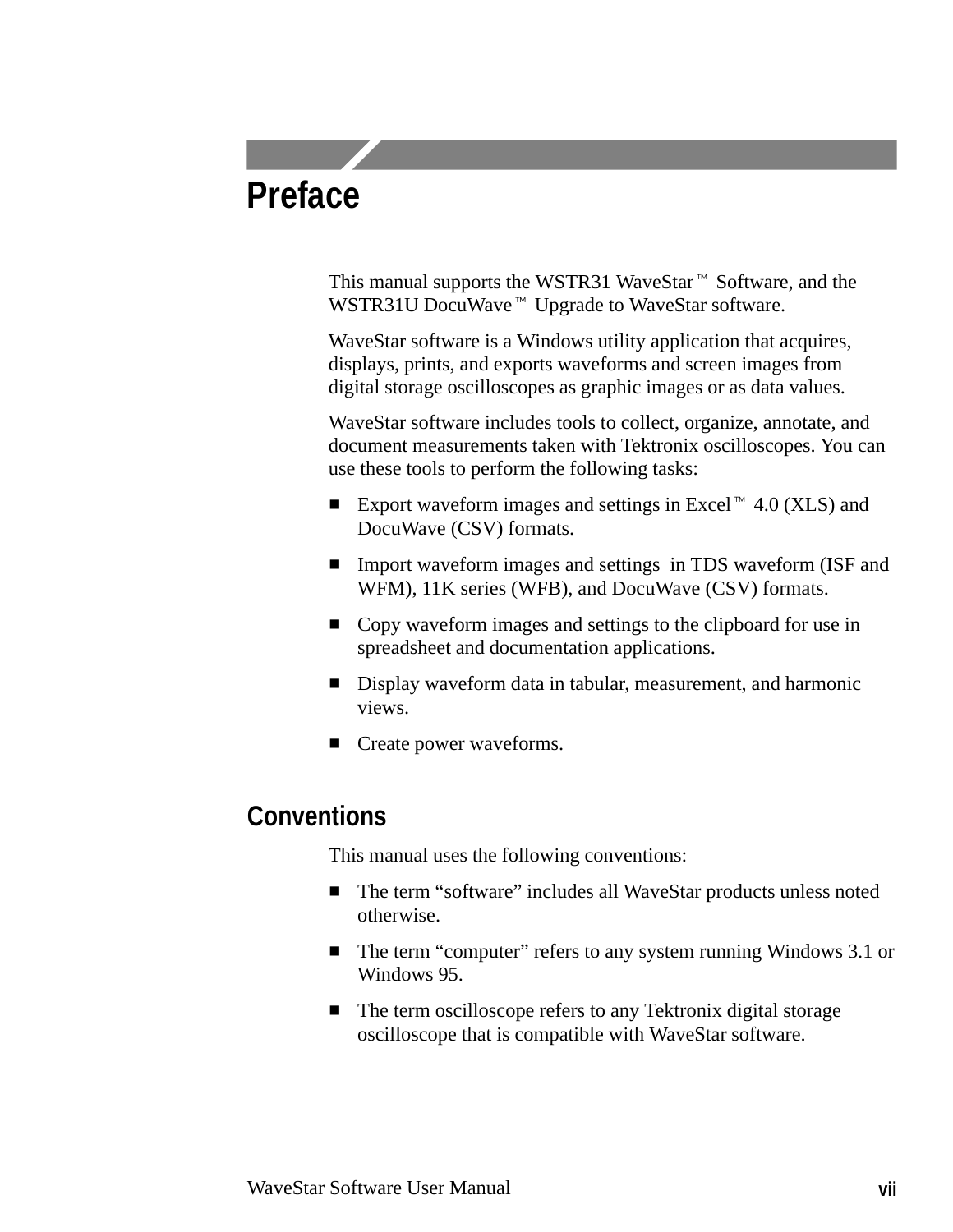# **Contacting Tektronix**

| Product<br>Support       | For application-oriented questions about a Tektronix measure-<br>ment product, call toll free in North America:<br>1-800-TEK-WIDE (1-800-835-9433 ext. 2400)<br>6:00 a.m. $-5:00$ p.m. Pacific time |
|--------------------------|-----------------------------------------------------------------------------------------------------------------------------------------------------------------------------------------------------|
|                          | Or contact us by e-mail:<br>tm_app_supp@tek.com                                                                                                                                                     |
|                          | For product support outside of North America, contact your<br>local Tektronix distributor or sales office.                                                                                          |
| Service<br>Support       | Contact your local Tektronix distributor or sales office. Or visit<br>our web site for a listing of worldwide service locations.                                                                    |
|                          | http://www.tek.com                                                                                                                                                                                  |
| For other<br>information | In North America:<br>1-800-TEK-WIDE (1-800-835-9433)<br>An operator will direct your call.                                                                                                          |
| To write us              | Tektronix, Inc.<br>P.O. Box 1000<br>Wilsonville, OR 97070-1000                                                                                                                                      |
|                          |                                                                                                                                                                                                     |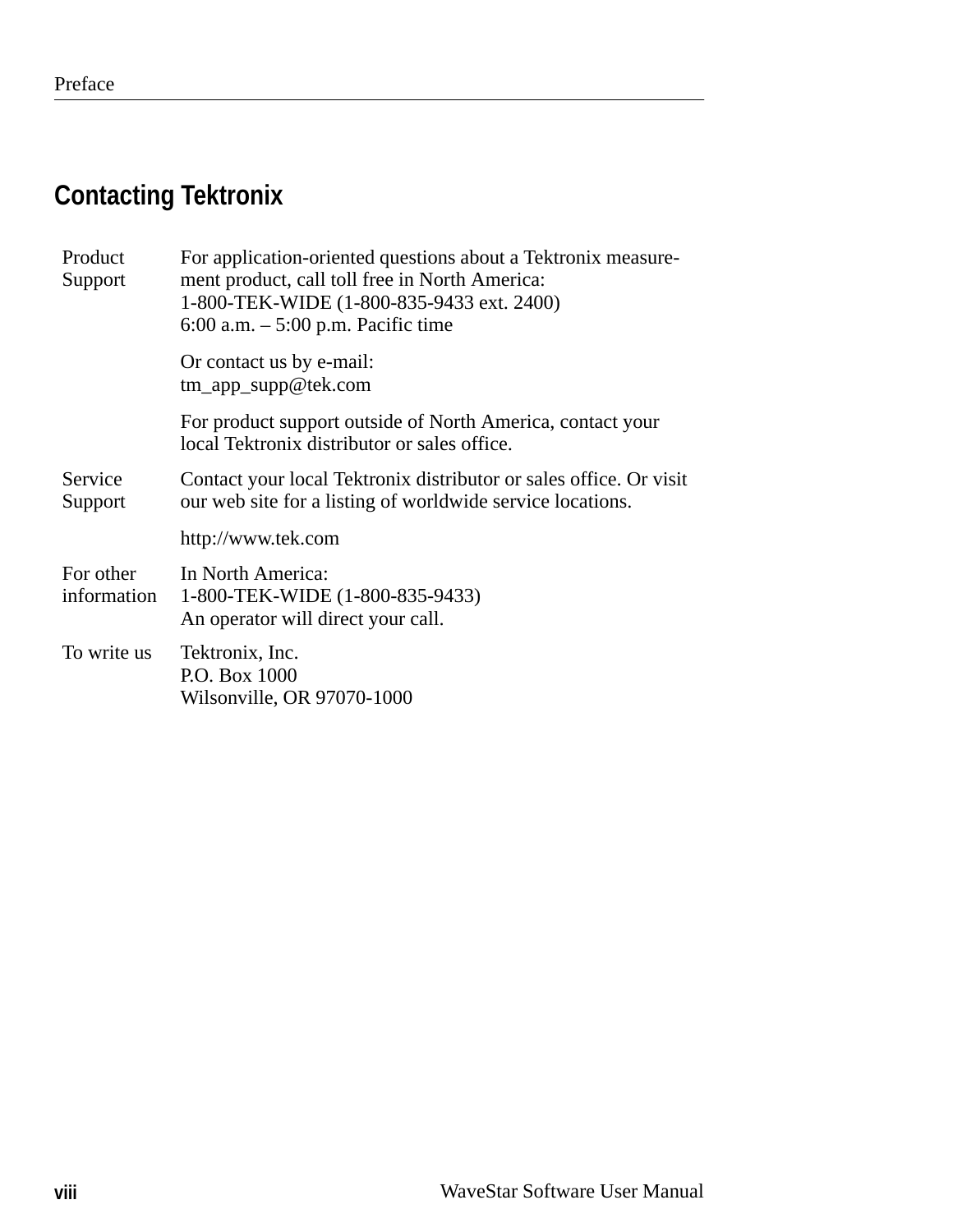# **Getting Started**

Your computer must meet the following minimum requirements:

- DOS-compatible 386 system (486 or greater recommended)
- Windows 3.1 or Windows 95 in 386 enhanced mode
- $\blacksquare$  4 MB RAM
- 5 MB hard disk space
- 3.5" high density floppy disk drive
- VGA monitor
- GPIB National Instruments IEEE-488 Interface Card, or a compatible serial communications port and RS-232 cable

Table 1 lists oscilloscopes with which WaveStar software is compatible. The restore and settings columns show if the software can send information back to the oscilloscope. The picture column shows if the software can acquire data in a graphic format.

| Tektronix instrument <sup>1</sup>                                                                            | <b>GPIB/</b><br><b>RS-232</b> | <b>Restore</b> | <b>Settings</b> | <b>Picture</b> |
|--------------------------------------------------------------------------------------------------------------|-------------------------------|----------------|-----------------|----------------|
| 11401, 11402/A, 11403/A, 11801/B <sup>2</sup> , 11802,<br>CSA404, CSA803/A <sup>2</sup> , DSA601/A, DSA602/A | <b>Both</b>                   | <b>Yes</b>     | Yes             | <b>No</b>      |
| 2212, 2216, 2430/A, 2432/A, 2440                                                                             | <b>GPIB</b>                   | <b>Yes</b>     | Yes             | <b>No</b>      |
| 2220, 2221A, 2230, 2232                                                                                      | <b>Both</b>                   | Yes            | <b>No</b>       | <b>No</b>      |
| TDS 200, TDS 300 Series                                                                                      | <b>Both</b>                   | Yes            | Yes             | Yes            |
| TDS 400, TDS 500, TDS 600, TDS 700,<br>TDS 800 Series                                                        | <b>GPIB</b>                   | Yes            | Yes             | Yes            |
| THS 700 Series                                                                                               | <b>RS-232</b>                 | Yes            | Yes             | Yes            |

|  | Table 1: Compatible oscilloscopes and available functions |  |  |
|--|-----------------------------------------------------------|--|--|
|--|-----------------------------------------------------------|--|--|

**1 Contact your Tektronix sales representative for a current list of instruments.**

**2 Differential TDR is not available.**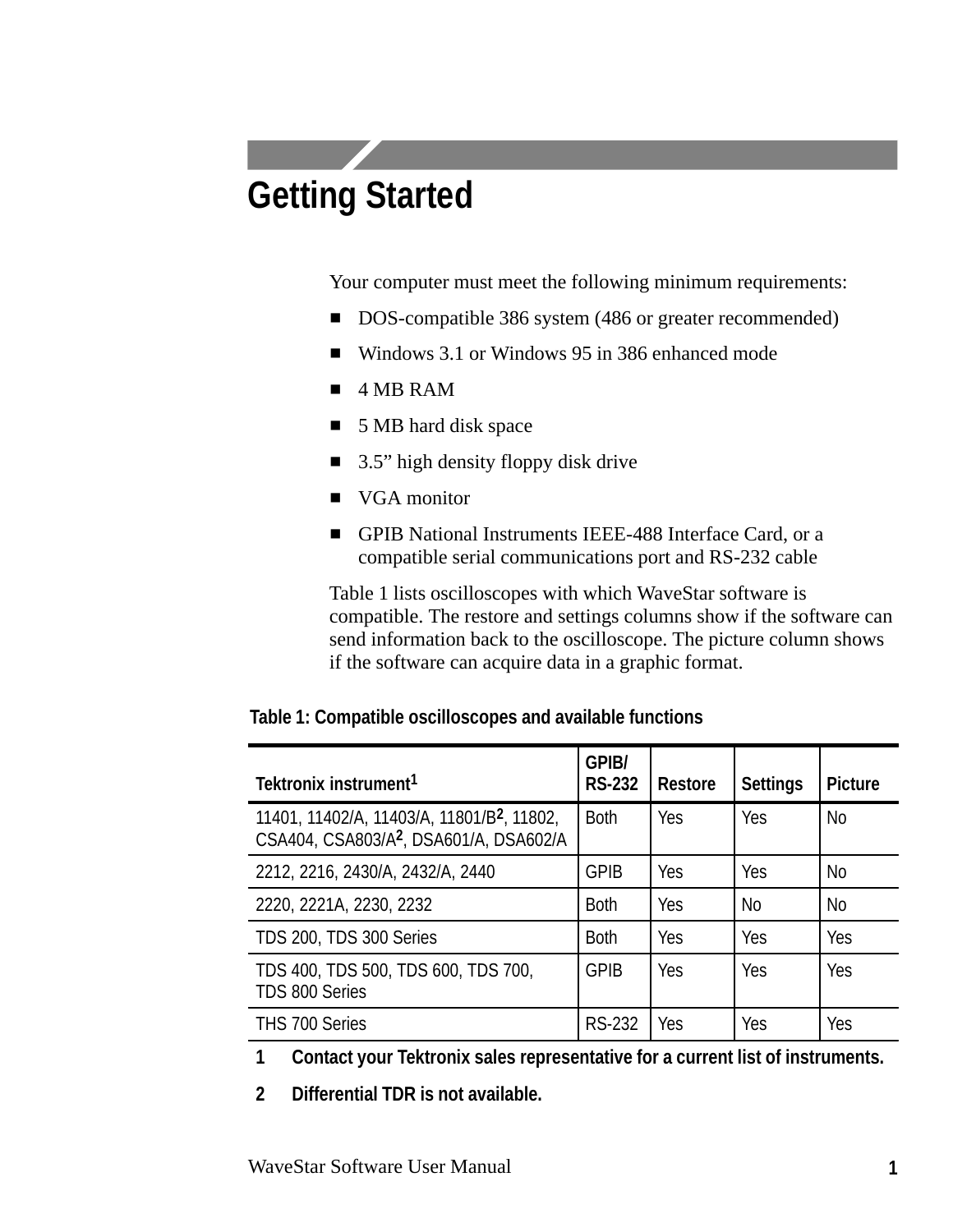*NOTE. You can order and use the WSTROU WaveStar software if you are upgrading your computer to run NT or Windows 98.*

## **Upgrades**

You can receive upgrades, if any, when they are available provided that you have purchased WaveStar software version 1.0. The upgrade installation aborts if it cannot find files for WaveStar V1.0 or later.

You can install the WSTR31U DocuWave upgrade that contains the WaveStar software only if the S60 DWAV DocuWave software already resides on your computer.

#### **Web Site**

You can download upgrades from the Tektronix, Inc. web site at http://www.tek.com/Measurement/Support.

#### **Floppy Disks**

If you do not have access to the web site, Technical Support can send you an upgrade on floppy disks. For information on how to contact Technical Support, refer to *Contacting Tektronix* on page viii.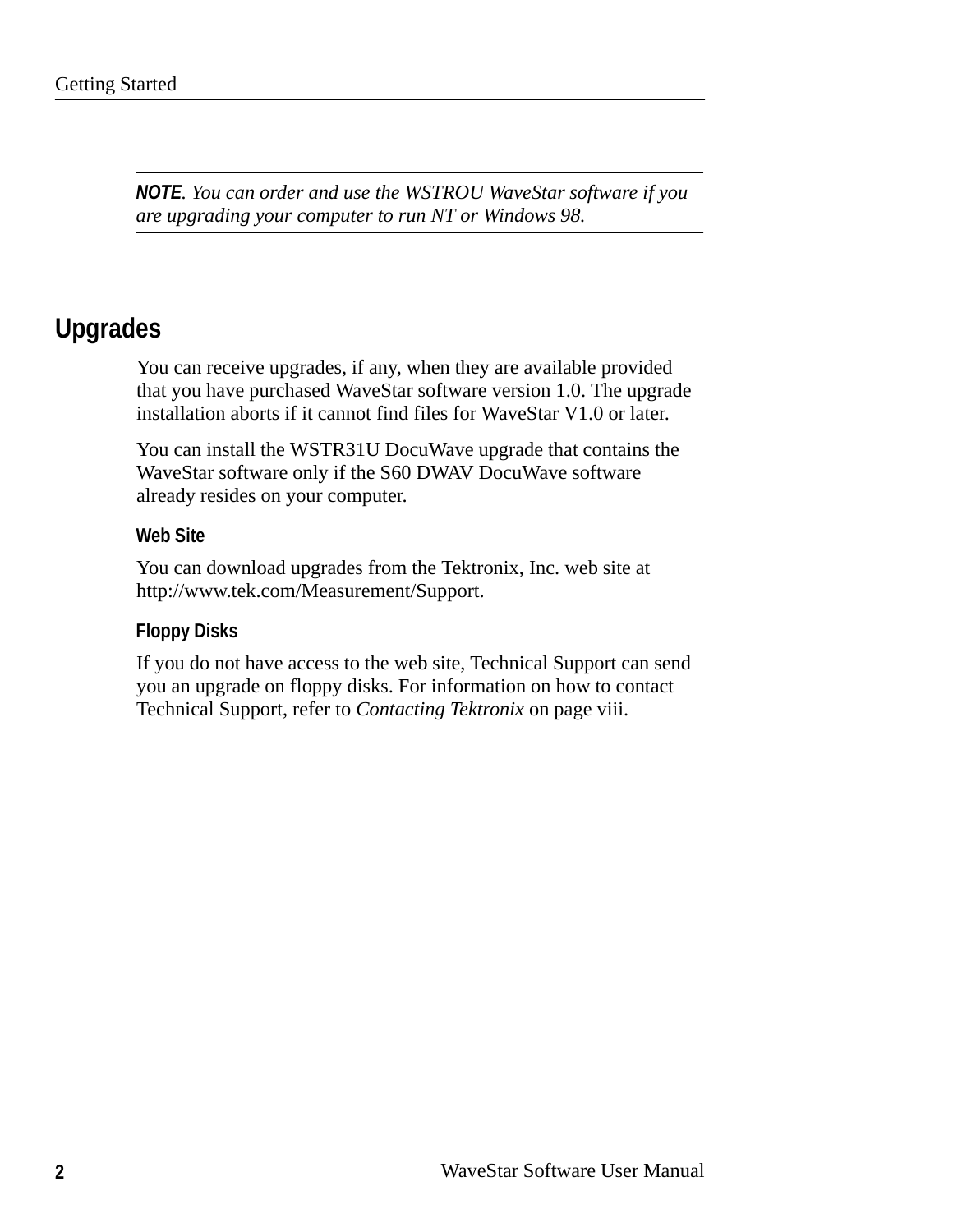# **Installation Procedures**

You can install the WSTR31 software on a computer that meets the minimum system requirements described in *Getting Started* on page 1.

You can install WSTR31U DocuWave Upgrade to WaveStar only on a computer that contains S60 DWAV DocuWave software and its related data files. The WSTR31U installation aborts if the DocuWave software files are not found during the installation process.

The installation process for upgrades checks for existing WaveStar software files on your computer. You can not load the upgrade version if you do not currently have WaveStar software on your computer.

If you have problems using other applications on your computer after installing this software, refer to the INSTALL.LOG file in the WaveStar directory for a list of system files replaced during the installation. If you choose the backup option during installation, the replaced system files are stored in the "backup" directory.

## **Installing the Software**

There are several ways to install the WaveStar software: using the Windows Program Manager, the File Manager, or Windows 95.

*NOTE. You can order and install the WSTROU WaveStar software if you are upgrading your computer to run NT or Windows 98.*

#### **Using the Windows Program Manager**

- **1.** Close all open applications on your computer.
- **2.** Insert the first WaveStar floppy disk.
- **3.** Open the Windows Program Manager dialog box and select Run from the File menu.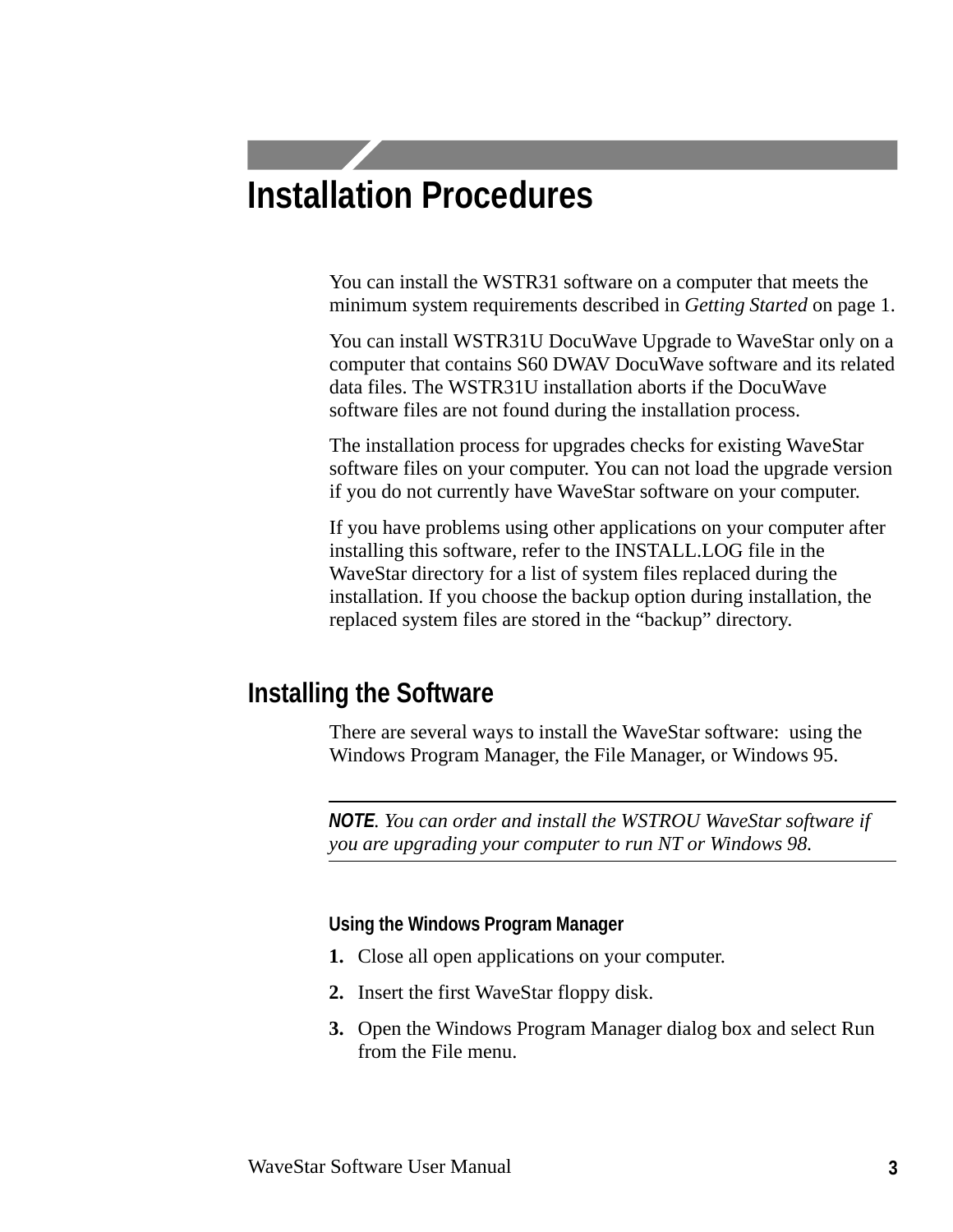- **4.** Type "a:\setup" or "b:\setup" in the Command Line entry field, depending on which directory your floppy disk drive is assigned.
- **5.** Click OK, or press Return.

#### **Using the File Manager**

- **1.** Close all open applications on your computer.
- **2.** Insert the first WaveStar floppy disk..
- **3.** Double-click the File Manager icon in the Program Manager dialog box.
- **4.** From the File Manager toolbar, select the disk drive containing the WaveStar floppy disk.
- **5.** Double-click the "setup.exe" file in the file list, or select "setup.exe" and choose Open from the File menu.

#### **Using Windows 95**

- **1.** Close all open applications on your computer.
- **2.** Insert the first WaveStar floppy disk.
- **3.** Click Start in the Windows 95 main screen. This displays a task list.
- **4.** From the task list, select Run... This displays the Run dialog box.
- **5.** Type "a:\setup.exe" or "b:\setup" in the entry field and click OK.

## **System Files Installed on Your Computer**

The WaveStar software installs many files, shown in Table 2, in the WaveStar and System directories on your computer. All replaced files will be preserved in the Backup directory if you choose that option during installation.

*NOTE. Do not delete these files when uninstalling this software, until you verify that the file will not be used by any other applications.*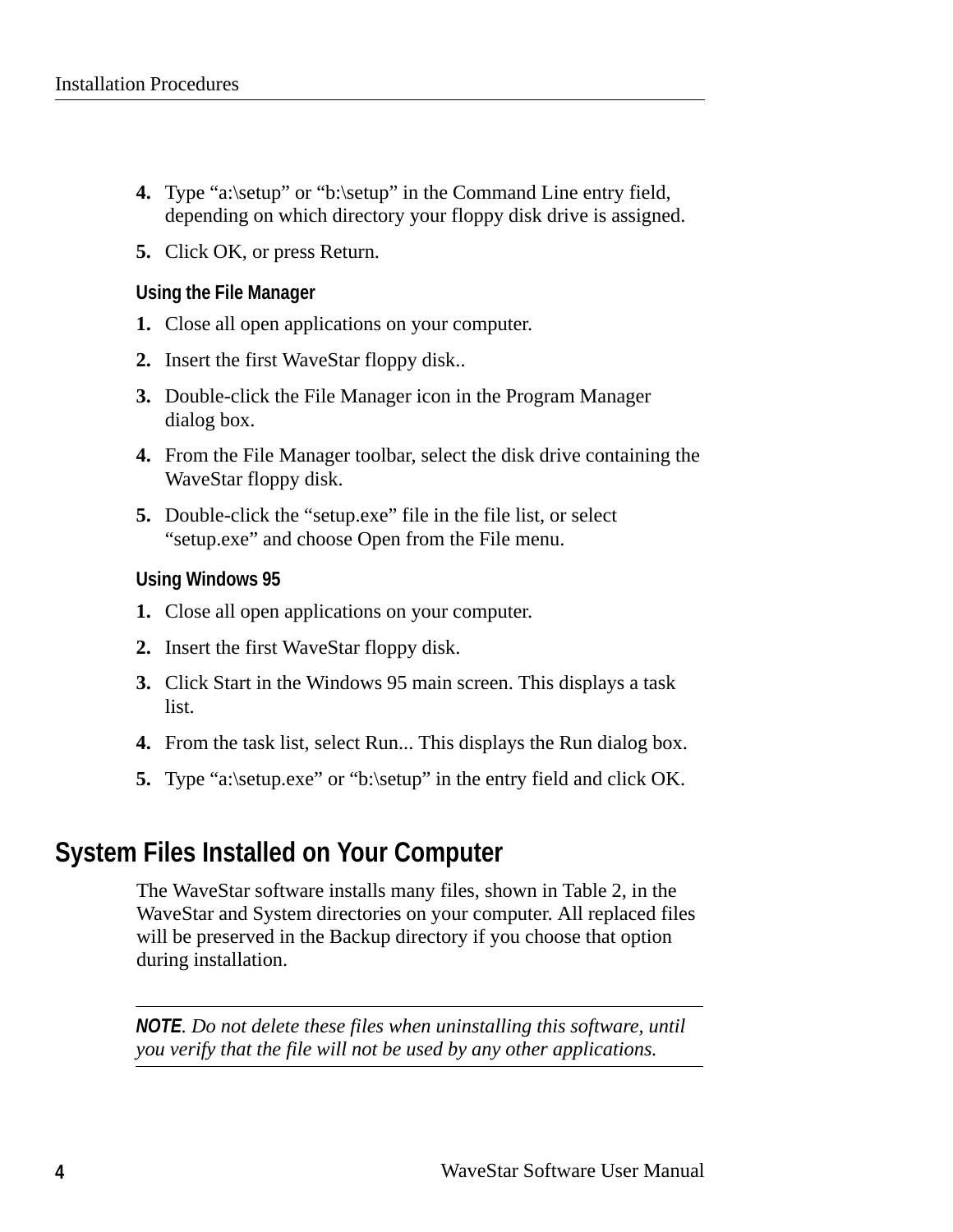| <b>Installed file</b>    | <b>Directory location</b> |
|--------------------------|---------------------------|
| <b>HYPERVIEW.HLP</b>     | <b>WAVESTAR</b>           |
| <b>HYPRFIND.DLL</b>      | <b>WINDOWS\SYSTEM</b>     |
| <b>HYPRVIEW.DLL</b>      | <b>WINDOWS\SYSTEM</b>     |
| COMPOBJ.DLL              | <b>WINDOWS\SYSTEM</b>     |
| <b>MFCOLEUI.DLL</b>      | <b>WINDOWS\SYSTEM</b>     |
| OLE2.DLL                 | <b>WINDOWS\SYSTEM</b>     |
| OLE2DISP.DLL             | WINDOWS\SYSTEM            |
| OLE2NLS.DLL              | <b>WINDOWS\SYSTEM</b>     |
| STRAGE.DLL               | <b>WINDOWS\SYSTEM</b>     |
| <b>TOOLHELP.DLL</b>      | <b>WINDOWS\SYSTEM</b>     |
| CTL3DV2.DLL <sup>1</sup> | <b>WINDOWS\SYSTEM</b>     |

#### **Table 2: System files installed**

**1 This file is commonly used by other applications. Do not delete this file during the Custom Uninstall process unless you are sure it is not used by other applications.**

### **Starting the Software**

The software installation procedure automatically creates a Windows Group window and icons.

To start the software, follow these steps:

- **1.** After starting Windows, open the WaveStar program group window.
- **2.** Double-click the WaveStar notebook icon.

See *Operating Basics* on page 9 for detailed information on the WaveStar features and user interface.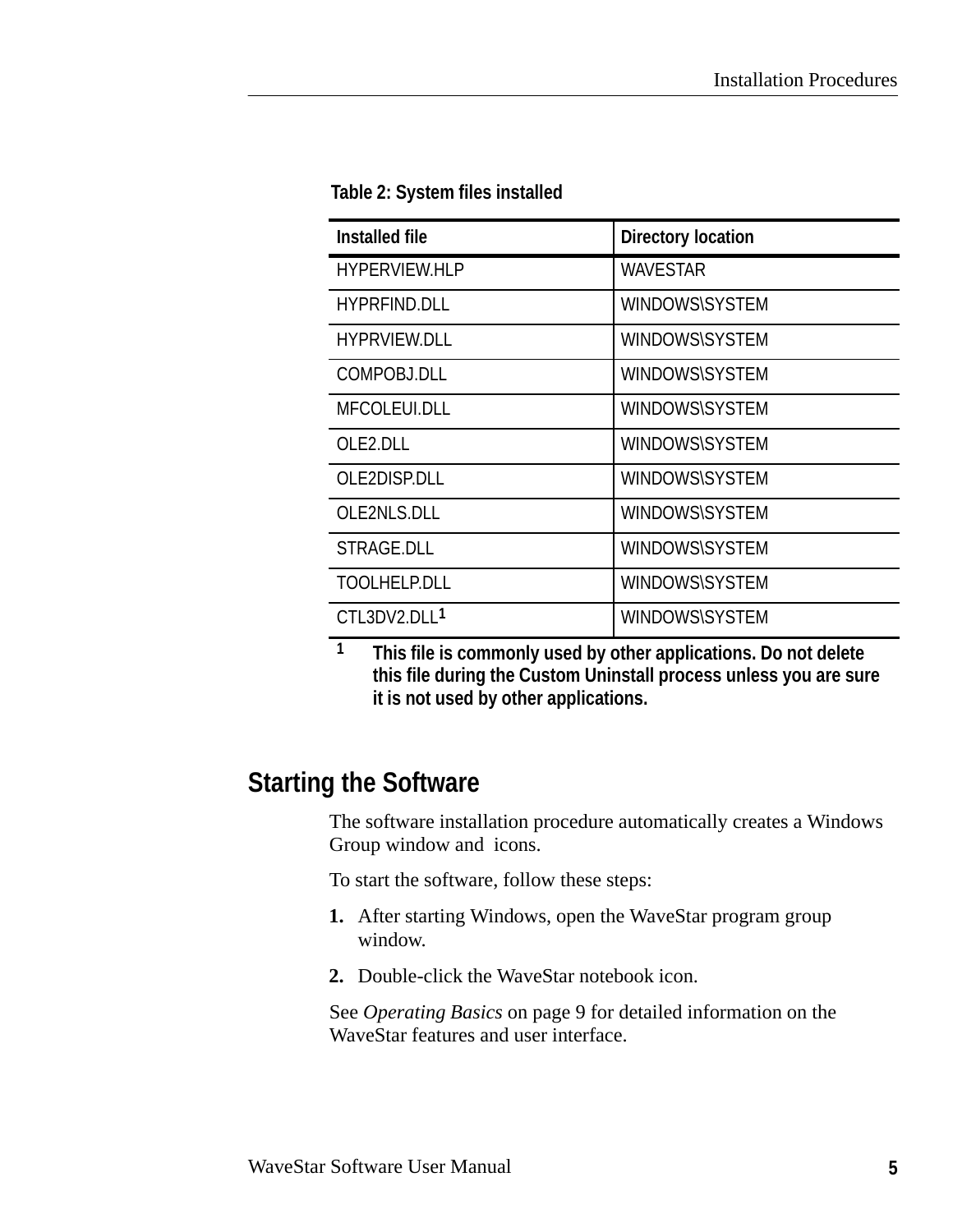## **Uninstalling WaveStar**

There are two uninstall processes: automatic and custom.

*NOTE. To avoid accidentally deleting files needed by other programs, read* Automatic Uninstall *and* Custom Uninstall *before you proceed.*

To uninstall the software, open the WaveStar program group window in the Program Manager window. Double-click the uninstall WaveStar icon. The Select Type of Uninstall window appears and asks you which type of uninstall process you want to perform.

#### **Automatic Uninstall**

The Automatic Uninstall process deletes all WaveStar files and all associated data files. If you are sure that you want to permanently remove all WaveStar data files, use the automatic uninstall process. Read through the *Custom Uninstall* information before proceeding with an Automatic Uninstall. Deleting certain data files may interrupt other applications that may also use the files.

#### **Custom Uninstall**

Choosing Custom Uninstall allows you to select which WaveStar data files you want to remove. You might want to do this because there are some data files that may be used by other applications. Table 3 lists some data files you may not want to remove.

Before deleting all data files, make sure that other applications are not using the files listed in Table 2 and Table 3.

#### **Table 3: WaveStar files you may not want to delete**

| <b>Filename</b> | What the file does                                                                                                                                                                           |
|-----------------|----------------------------------------------------------------------------------------------------------------------------------------------------------------------------------------------|
| UNWISE.EXE      | After installing WaveStar software, do not delete this file.<br>UNWISE is the uninstall program. If you delete this file, you<br>will not be able to uninstall the WaveStar software simply. |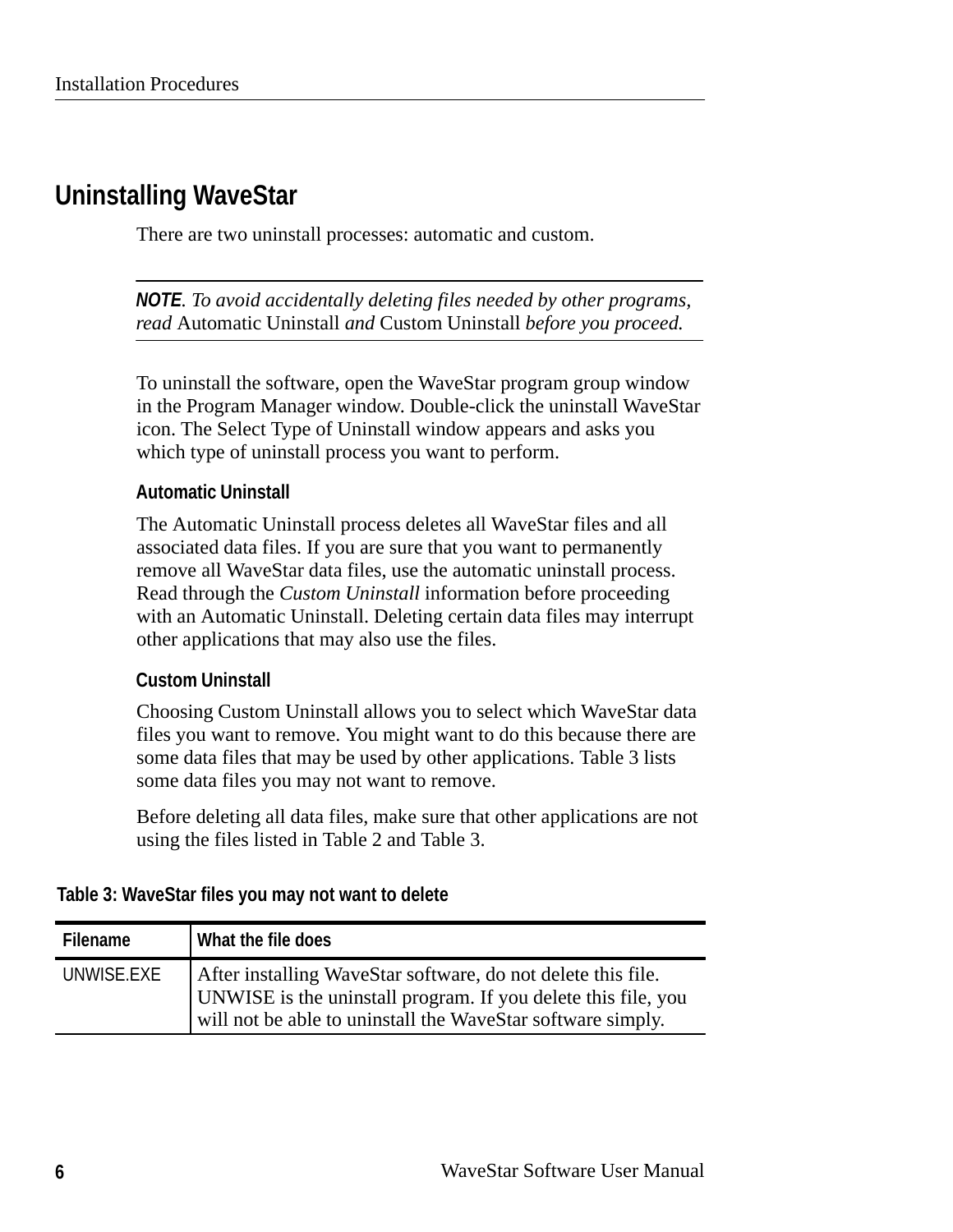| <b>Filename</b>                     | What the file does                                                                                                                                                                                                                                                                                                                                                              |
|-------------------------------------|---------------------------------------------------------------------------------------------------------------------------------------------------------------------------------------------------------------------------------------------------------------------------------------------------------------------------------------------------------------------------------|
| <b>INSTALL.LOG</b>                  | This is a file associated with the uninstall program. It is<br>created when you install WaveStar software, and contains an<br>ASCII list of all files installed on your computer during the<br>WaveStar installation process. Use Notepad to view this file.                                                                                                                    |
| <b>HYPRFIND.DLL</b><br>HYPRVIEW.DLL | These files enable the HyperView and Find+ commands in<br>WaveStar Online Help. They are located in the Windows<br>System directory, and may be used by other software<br>applications. Deleting these files may disrupt other files that<br>use the .DLL files, so it's important to determine if these files<br>are used by other software applications before deleting them. |

#### **Table 3: WaveStar files you may not want to delete (cont.)**

During the Custom Uninstall process you are asked to select data files, system files, directories, and icon files you want to remove.

Below are the prompts tht appear during the uninstall process and a description of the files you are asked to delete.

**"Files to Remove".** Lists data files in the WaveStar directory.

**"Select System Files to Remove".** WaveStar software places some files in your Windows System directory: UNWISE.EXE, INSTALL.LOG, HYPRFIND.DLL, and HYPRVIEW.DLL. Refer to the file descriptions in Table 3 to determine which Windows System files to remove.

**"Select Directories to Remove".** During the install process you are asked to choose a name for the directory where the WaveStar data files are placed. By default, this directory is titled "WaveStar."

*NOTE.* Do not delete this directory if you are leaving any data files in place. To do so deletes all files contained within the directory.

**"Select Icons to Remove".** Choose which WaveStar icons you wish to remove. If you are only deleting certain files, refer to the list of files in Table 3 to determine which icons to retain.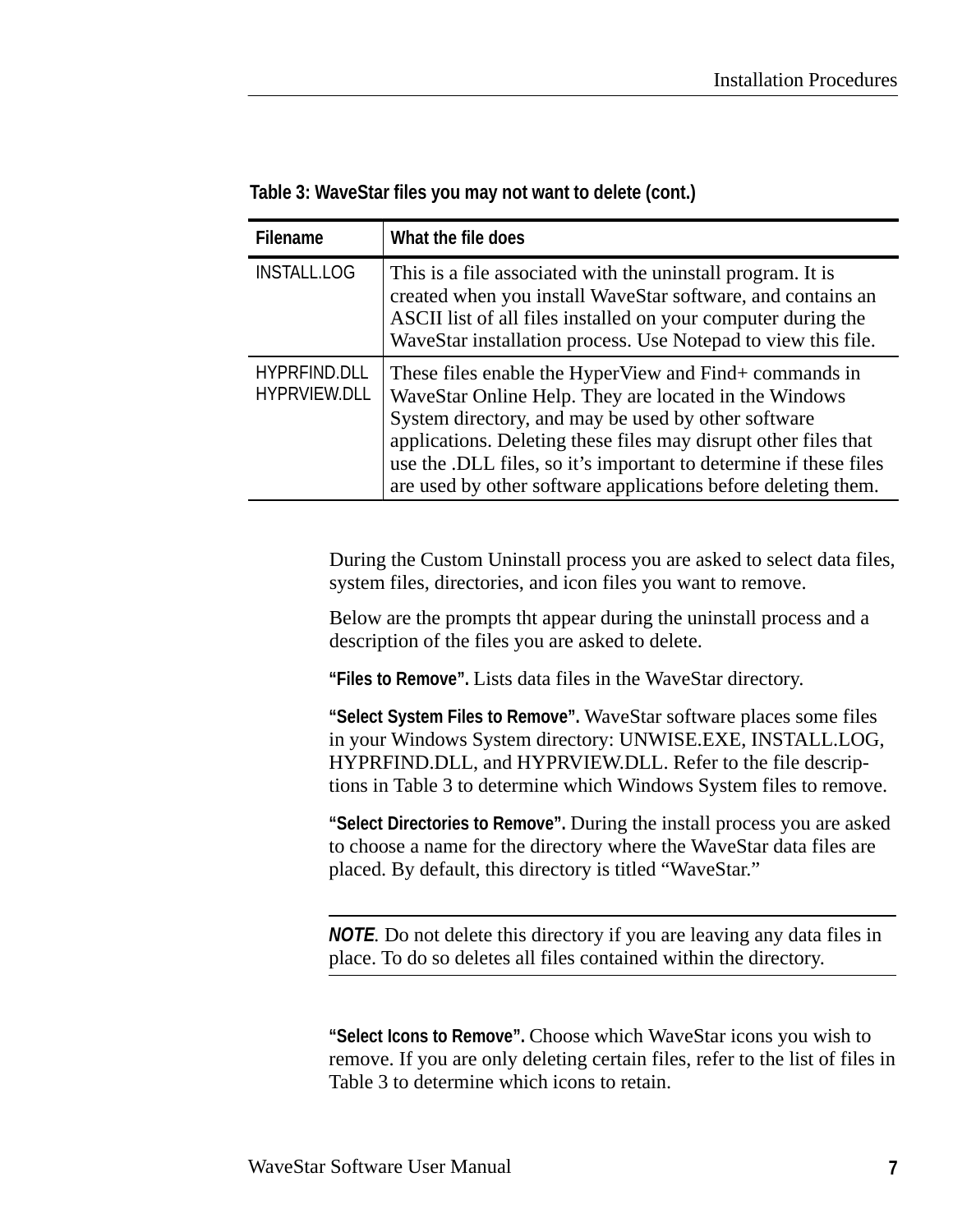When you choose OK in the Select Icons to Remove dialog box, the uninstallation process begins. A dialog box appears showing the percent of the process that is complete. If you want to cancel the process while it is running, click the Cancel button.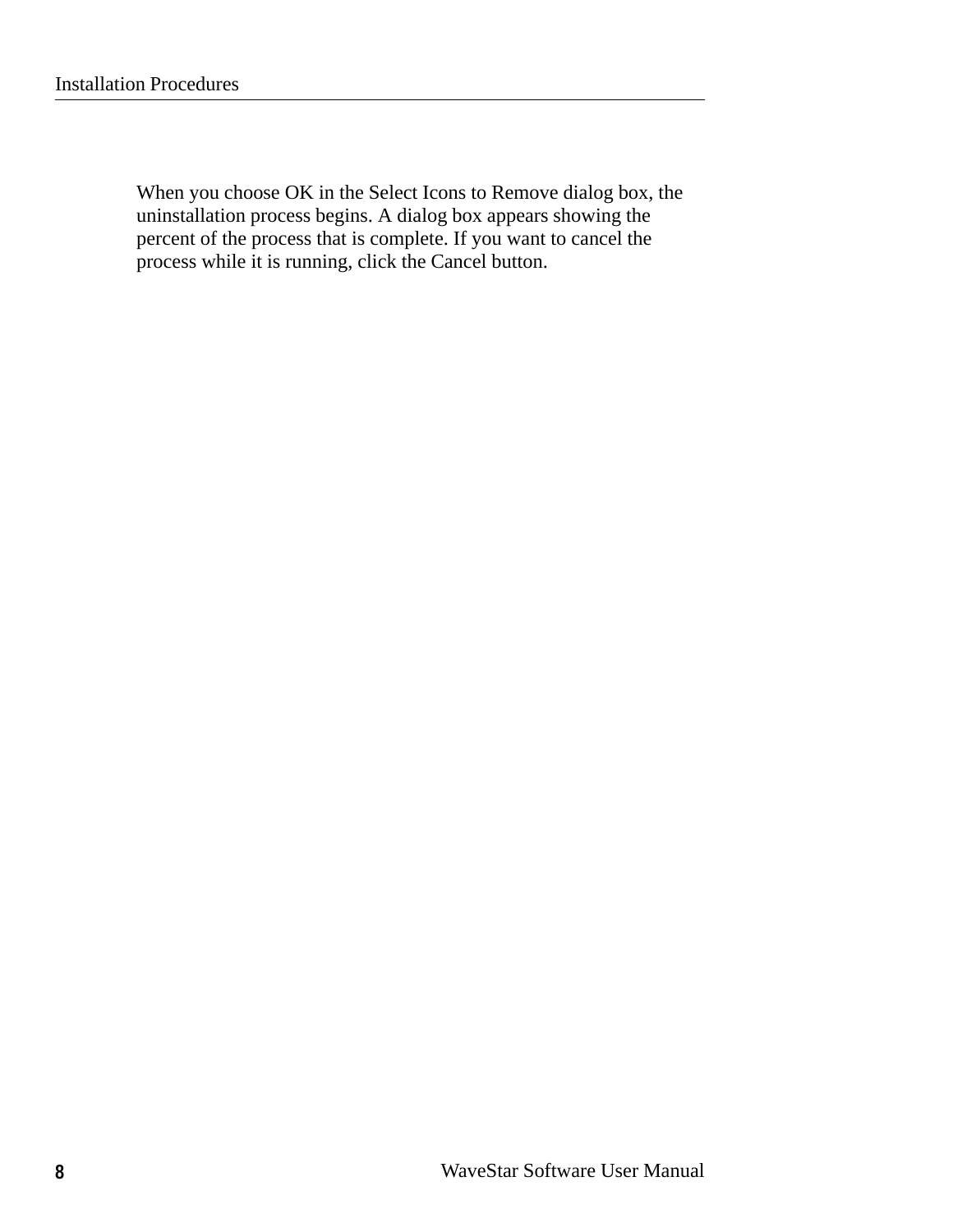# **Operating Basics**

This section contains information on operating basics. Specific procedures are shown in the *Procedures* section on page 17.

### **Main Screen**

The software main screen displays waveforms and pictures exactly as they appear on your oscilloscope and contains four individual sheets in each notebook file.

*NOTE. If a feature, button, or command is not supported, the software grays out or disables the control.*

#### **Wave Sheet**

The Wave sheet displays waveform data exactly as it appears on your oscilloscope. There are a number of different controls on the Wave Sheet dialog box.

**Menu Bar.** The menu bar contains pulldown menus that contain features and commands. To pull down a menu, click the name of the menu or use an Alt key combination as described on page 14.

**Tool Bar.** The tool bar contains buttons that control various features. When you point to a button with the mouse, the software displays an abbreviated title of the feature.

Figure 1 shows the location of the menu bar and the tool bar.



**Figure 1: Menu bar and tool bar locations**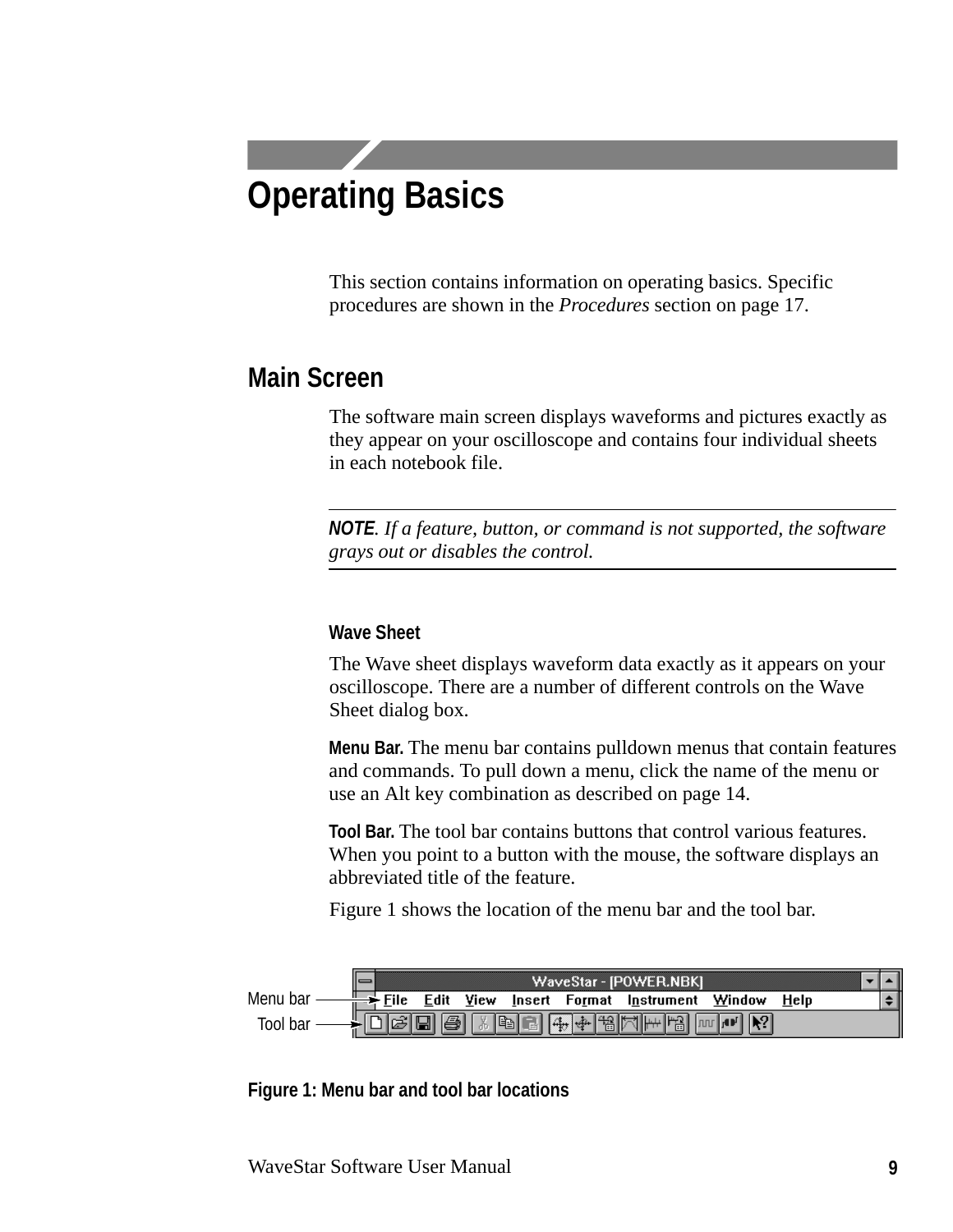**Waveforms.** Waveforms are displayed in the graticule area of the Wave sheet exactly as they are shown on the oscilloscope. You can use the Waveform Information command under the View menu to change the colors (as described on page 28) and display options.

**Waveform Number.** Each waveform is assigned a unique waveform number. You can use the mouse to select and move, cut, copy, or paste waveforms on the graticule.

**Graticule.** This is the grid on which the waveforms are displayed.

**Trigger Point.** A "T" on the graticule represents the trigger point.

Figure 2 shows the location of the waveform, the waveform number, the graticule, and the trigger point.



#### **Figure 2: Graticule features**

**Cursor Positions and Type.** The cursor type list box lists the different types of cursor displays: none, vertical, horizontal, paired, and crosshair. When a cursor type is selected, cursor position values appear in the dX, X, and Y fields in the list box.

**Vertical Scale.** Controls the vertical scale value of the graticule.

**Vertical Position Buttons.** Controls the vertical position of a waveform.

**Horizontal Scale.** Controls the horizontal scale value of the graticule.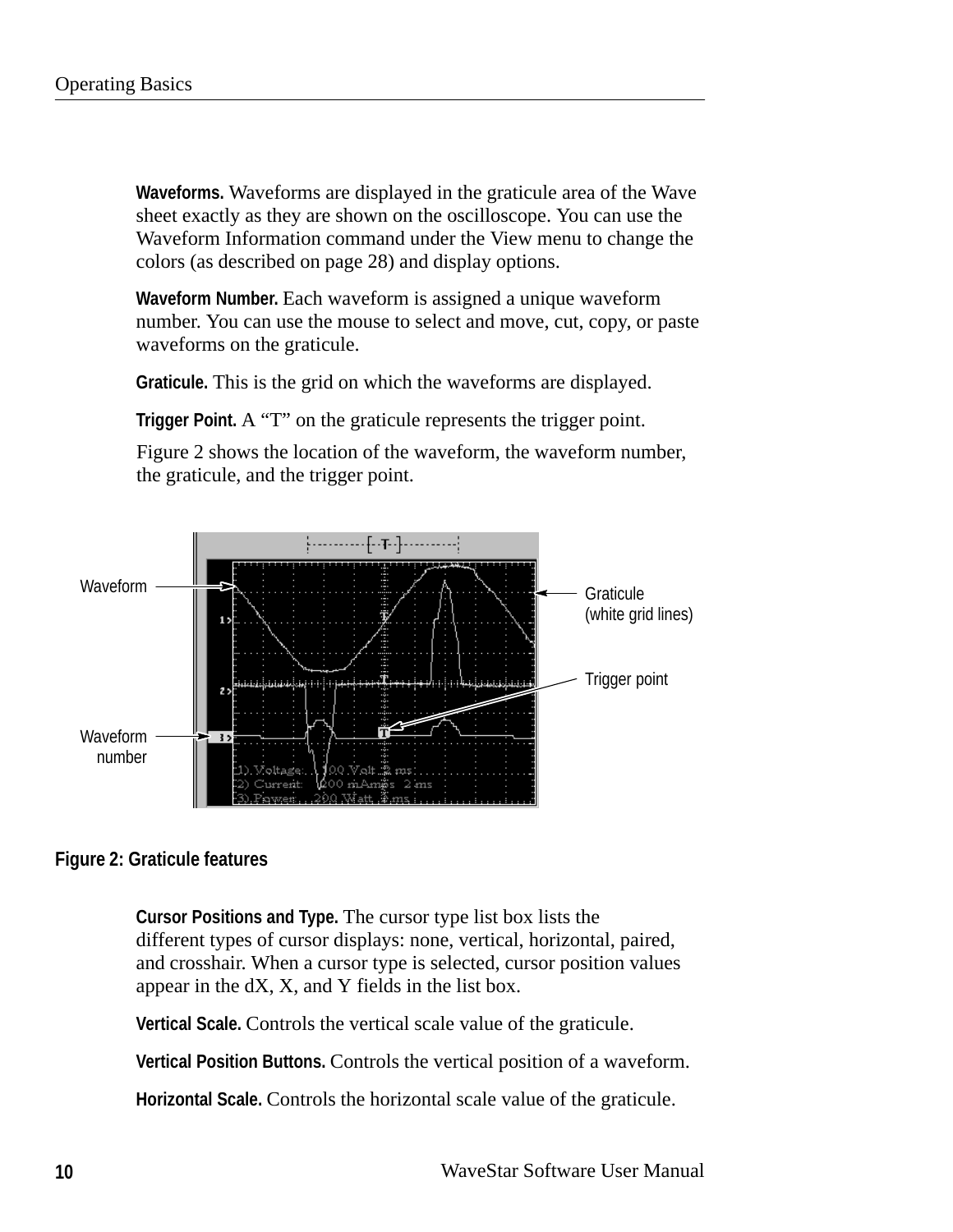**Horizontal Position Buttons.** Controls the horizontal position of a waveform.

#### **Waveform Selection List**

Each acquired waveform in the open notebook is listed by its waveform number, measurements, and name.

**Waveform Numbers.** Each waveform is assigned a number which is listed in the waveform selection list and on the graticule. Select a waveform selection button to display that waveform on the graticule.

**Waveform Selection Buttons.** Select and deselect the check boxes to toggle the selection and display of the waveform on the graticule.

Figure 3 shows the location of the cursor positions, the type list boxes, the vertical and the horizontal scale list boxes, the vertical and the horizontal position buttons, and the waveform selection list, number, and selection buttons.



**Figure 3: Waveform data, position, and scale**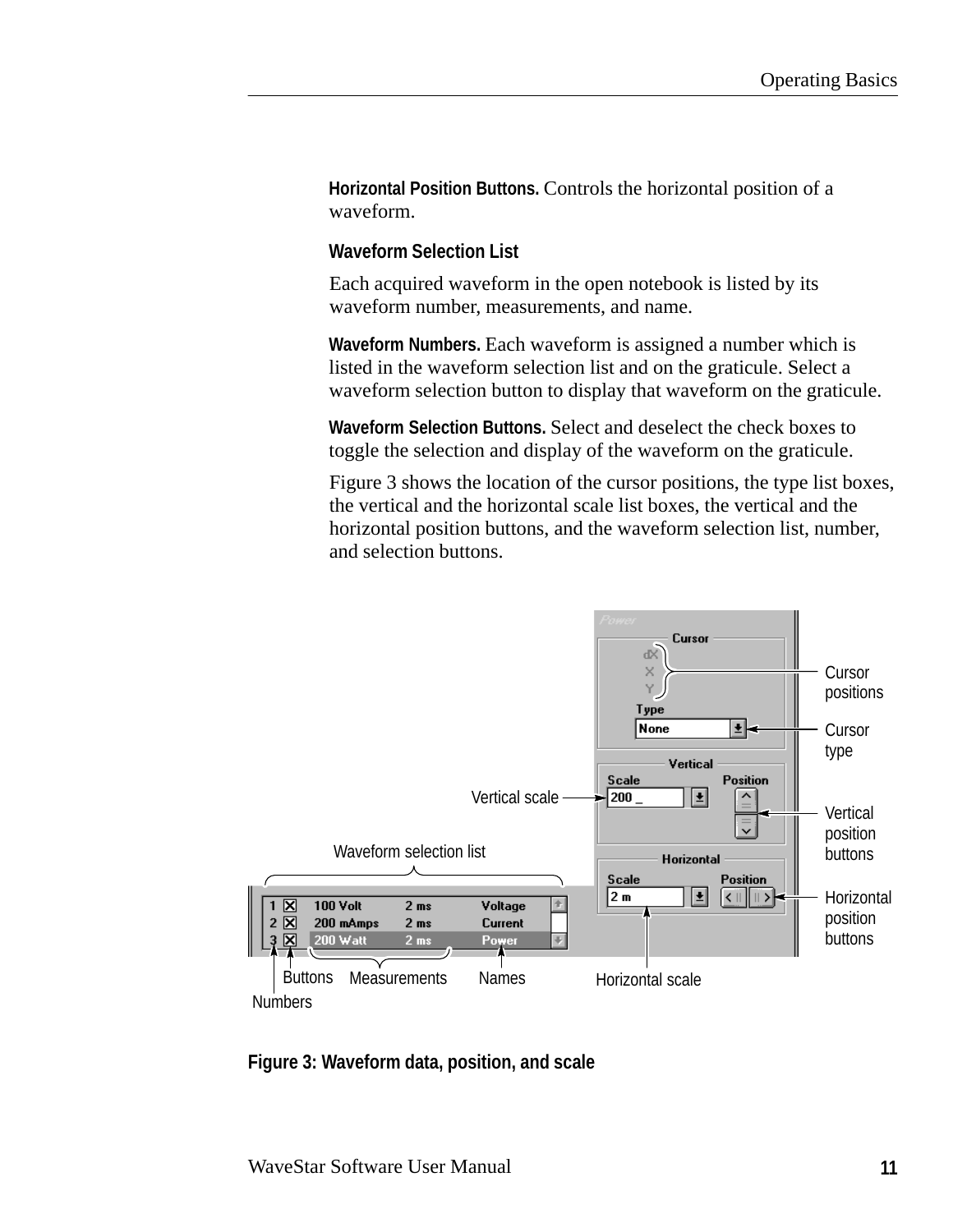**Status Bar.** The status bar displays messages.

**Sheet Position Buttons.** Use these buttons to scroll through the sheet tabs if you have a large number of sheets in your notebook file and your monitor is not wide enough to display all of the tabs.

Figure 4 shows the location of the sheet tabs and status bar.



#### **Figure 4: Sheet tabs and status bar**

#### **Picture Sheet**

The Picture sheet contains a hardcopy image of the oscilloscope display. You can use the Picture command under the Format menu to control the picture image.

You can copy a picture image to the clipboard for use in other applications as described on page 30; however, you cannot edit the picture image from within the WaveStar software. The only changes you can make to the picture image are changing the position of the picture and setting the rotation in the Format Picture dialog box.

*NOTE. The software can also export or import picture files as described in the procedures on page 27.*

#### **Settings Sheet**

The Settings sheet contains ASCII text settings acquired during the waveform acquisition. You can copy text from the Settings sheet for use in other applications. You can restore these settings to the oscilloscope using the Restore command under the Instrument menu.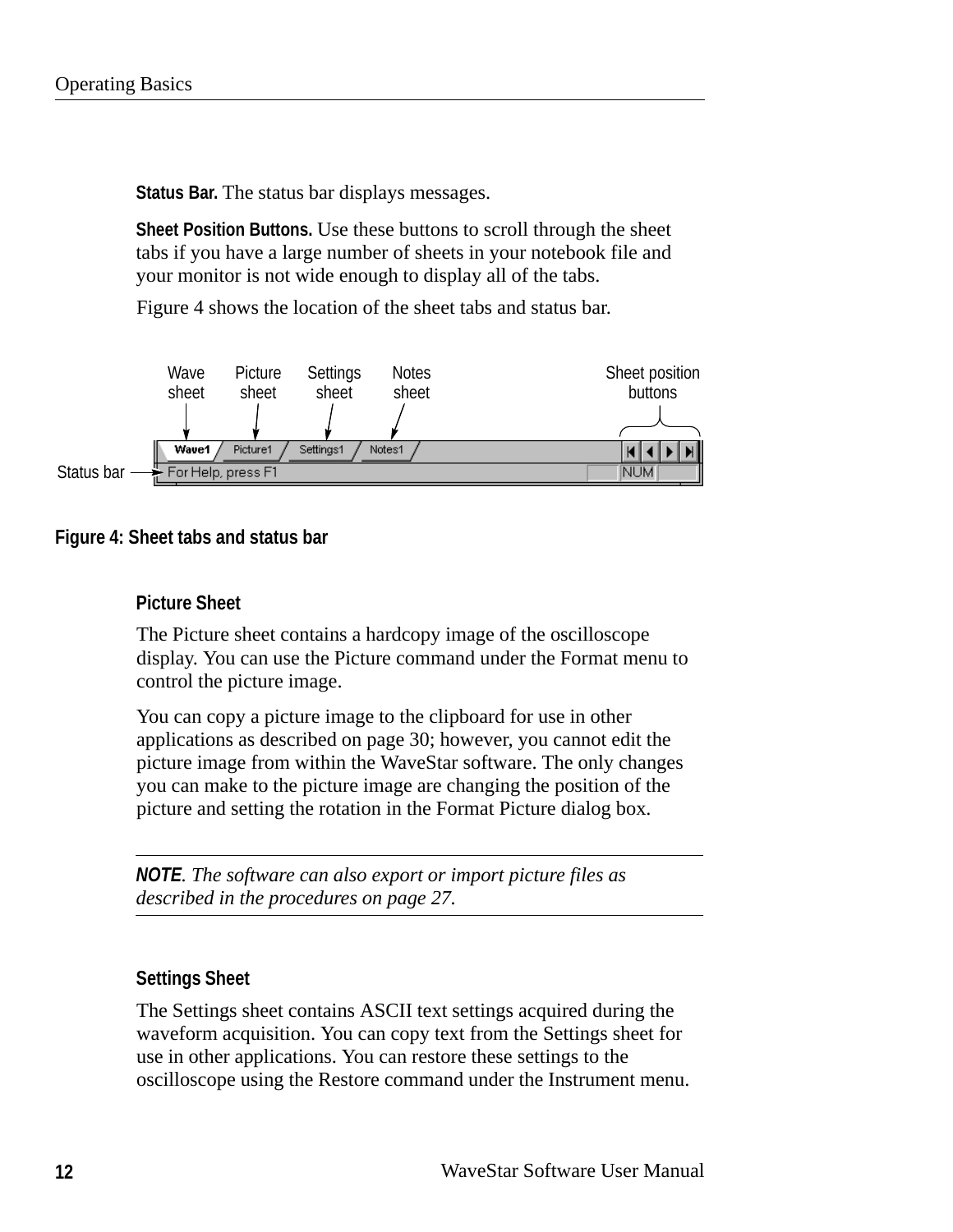Refer to *Restoring Waveform Data to the Oscilloscope* on page 21 for further information.

#### **Notes Sheet**

You can use the Notes sheet to record notes about the open notebook file. These are NOT the same notes that appear on the graticule.

You can edit, cut, copy, and paste notes from the Notes sheet to and from the clipboard for use with other applications.

*NOTE. There are three separate areas for notes in a notebook file. Each area controls different aspects of notebook file notes.*

#### **Information on Notes**

There are three different ways in which you can record notes: the Notes sheet, the Rename Sheet dialog box, and the Waveform Information dialog box.

**Notes Sheet.** The Notes sheet is a place to record and save notes about the notebook file.

You can not display these notes on the graticule.

**Rename Sheet Dialog Box Notes.** The Notes field in the Rename Sheet dialog box is where you can enter notes about the waveform to display on the graticule.

*NOTE. To display notes on the graticule, you must enter the text in the Notes field of the Rename Sheet dialog box and choose to display them in the Graticule Properties Text dialog box.*

**Waveform Information Dialog Box Notes.** Each waveform has its own Waveform Information dialog box. The Notes field in this dialog box allows you to save text notes related to the selected waveform.

You can not display these notes on the graticule.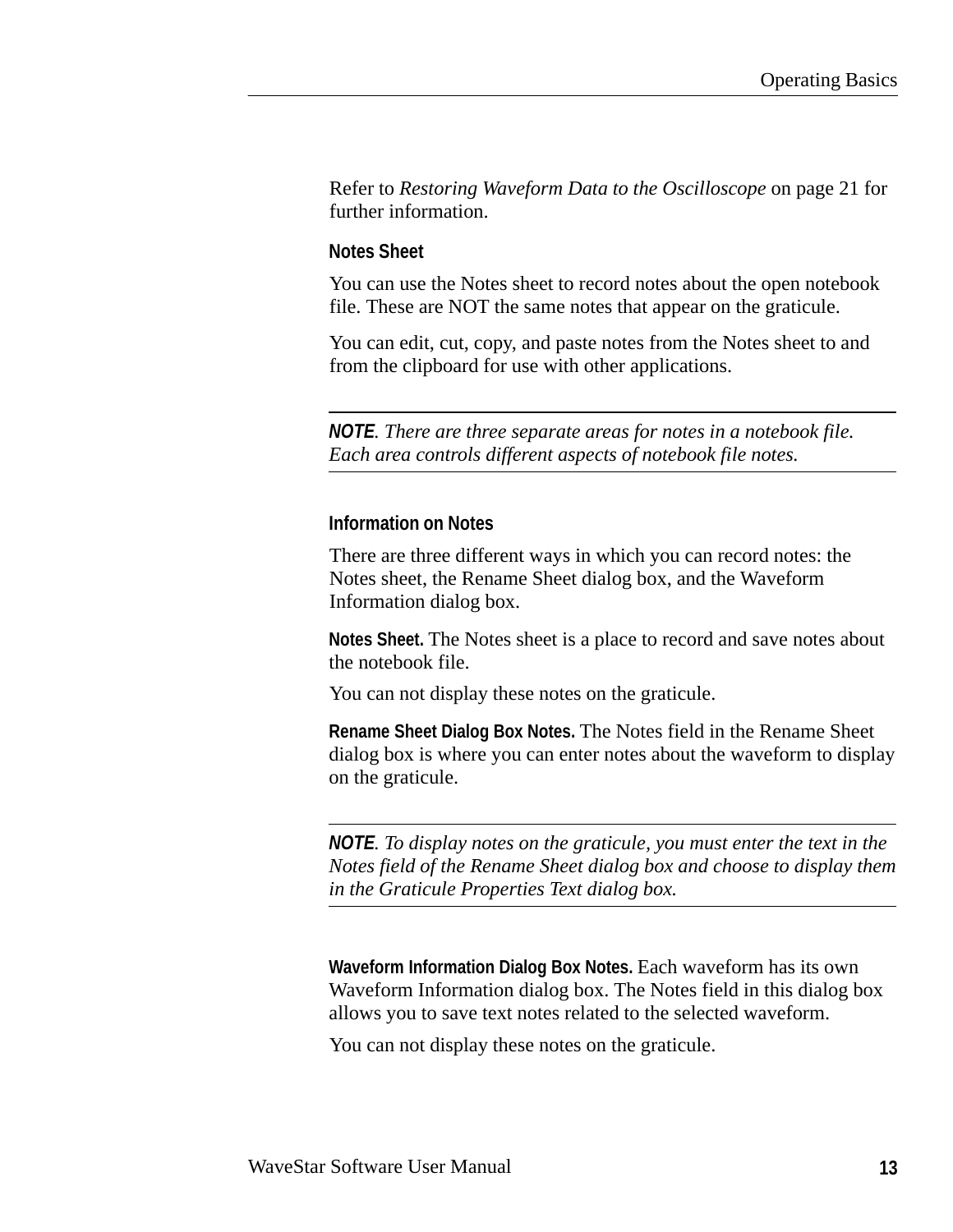## **Menu Bar**

The menu bar controls a number of features not contained in the tool bar. You can access the menu commands using the mouse to pull down the menu or the ALT buttons.

The ALT button combinations and function are as follows:

- ALT-F> pulls down the File menu.
- ALT-E> pulls down the Edit menu.
- $\blacksquare$  <ALT-V> pulls down the View menu.
- ALT-I> pulls down the Insert menu.
- <ALT-R> pulls down the Format menu.  $\blacksquare$
- <ALT-N> pulls down the Instrument menu.  $\blacksquare$
- ALT-W > pulls down the Window menu.
- $\blacksquare$  <ALT-H pulls down the Help menu.

After pulling down a menu, select a menu command by typing the letter underlined in the command. For example, to start a new file, press <ALT-F> to pull down the File menu, and then type "n", since the "n" is underlined in the New command.

*Appendix A: Menu Commands*, beginning on page 41, contains detailed information about what each menu command controls.

## **Online Help**

The software contains a detailed online help system. The help contains information on menu commands, main screen features and controls, procedures, dialog boxes, error messages, GPIB and RS-232 connections, and technical support.

#### **Help Button**

Each dialog box and error message box contains a Help button. Click the Help button to access the help related to that particular dialog box or error message.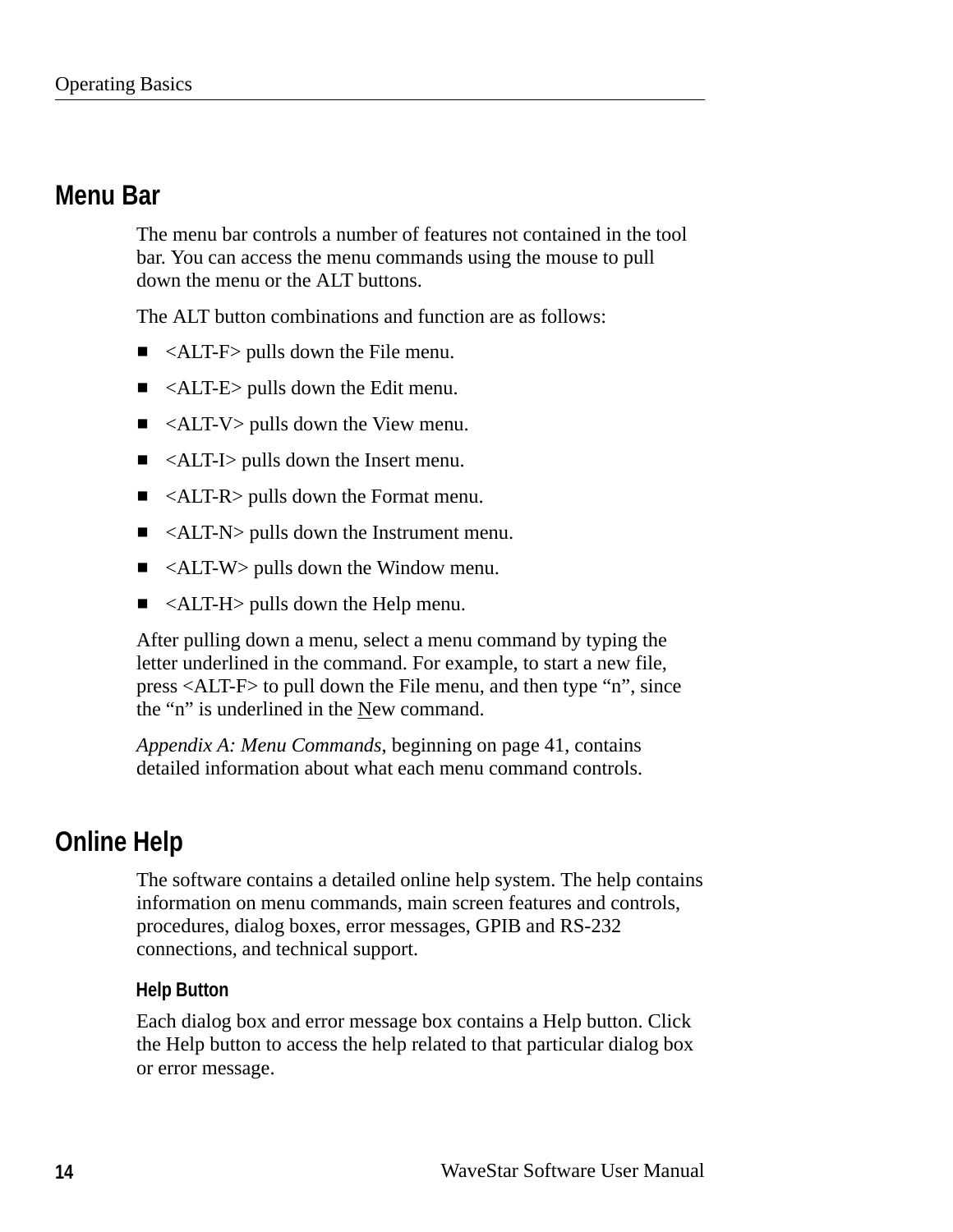#### **Help Tool Bar Button**

The tool bar contains a Help button. Click the Help button and then click an area of the screen to display help about the selected feature.

#### **F1**

Pressing F1 and then using the mouse to click a screen or menu area works the same way as using the Help button in the tool bar.

#### **Help Menu**

The Help menu contains six menu commands that all access help as follows:

**Contents.** Activates the software main help screen.

**Search For Help On...** Activates a search dialog box that allows you to search for help topics using a keyword search.

**Index.** Activates the help index where all topics are listed alphabetically.

**Using Help.** Activates the Using Online Help dialog box that describes how to use help in general (not specific to the help).

**Getting Started.** Activates an online tutorial in the software help. The Getting Started help takes you through a series of procedures to familiarize you with the software.

**Technical Support.** Activates the help screen containing information on how to contact Tektronix Technical Support.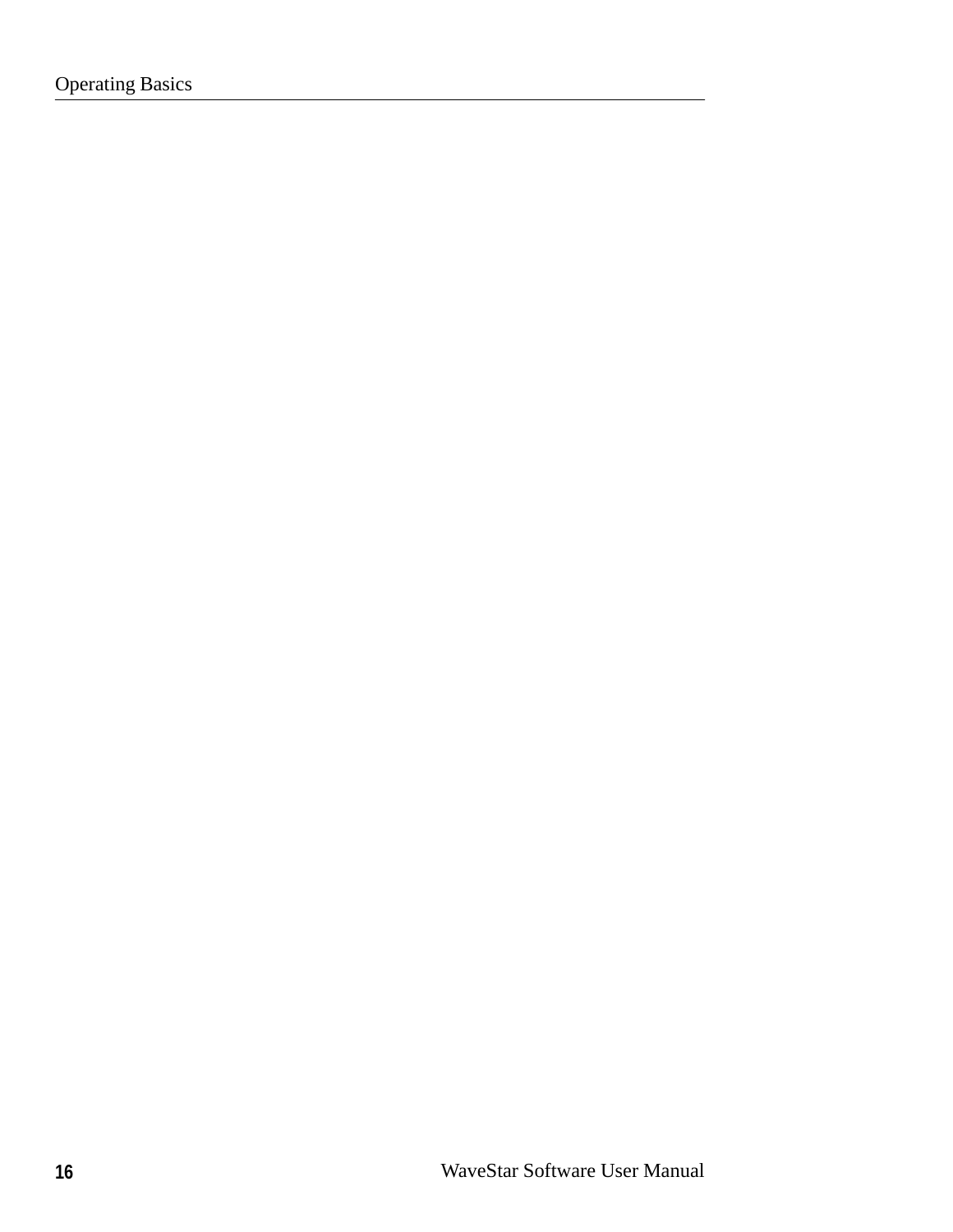# **Procedures**

This section describes how to connect your oscilloscope to a computer, and includes procedures on how to use the WaveStar software to perform the following tasks:

- Acquire and restore waveforms
- **Import and export waveforms**
- View and manipulate settings
- $\blacksquare$  Take power analysis measurements

## **Connecting an Oscilloscope to a Computer**

You can connect your oscilloscope to a computer through one of two communication interfaces: GPIB or RS-232.

#### **GPIB Communication Interface**

Table 4 list the equipment you need to make a GPIB connection.

| Equipment                  | <b>Minimum requirements</b>                                                                                                                     |
|----------------------------|-------------------------------------------------------------------------------------------------------------------------------------------------|
| <b>GPIB</b> interface card | National Instruments IEEE-488.2 interface card.                                                                                                 |
| <b>GPIB cable</b>          |                                                                                                                                                 |
| Oscilloscope               | Compatible with WaveStar software (Table 1 on page 1)                                                                                           |
| Computer                   | 386, 4MB RAM, 5MB hard disk space, VGA monitor,<br>Windows 3.1 or Windows 95, 3.5" high density floppy<br>drive. See Getting Started on page 1. |

**Table 4: GPIB communication interface equipment**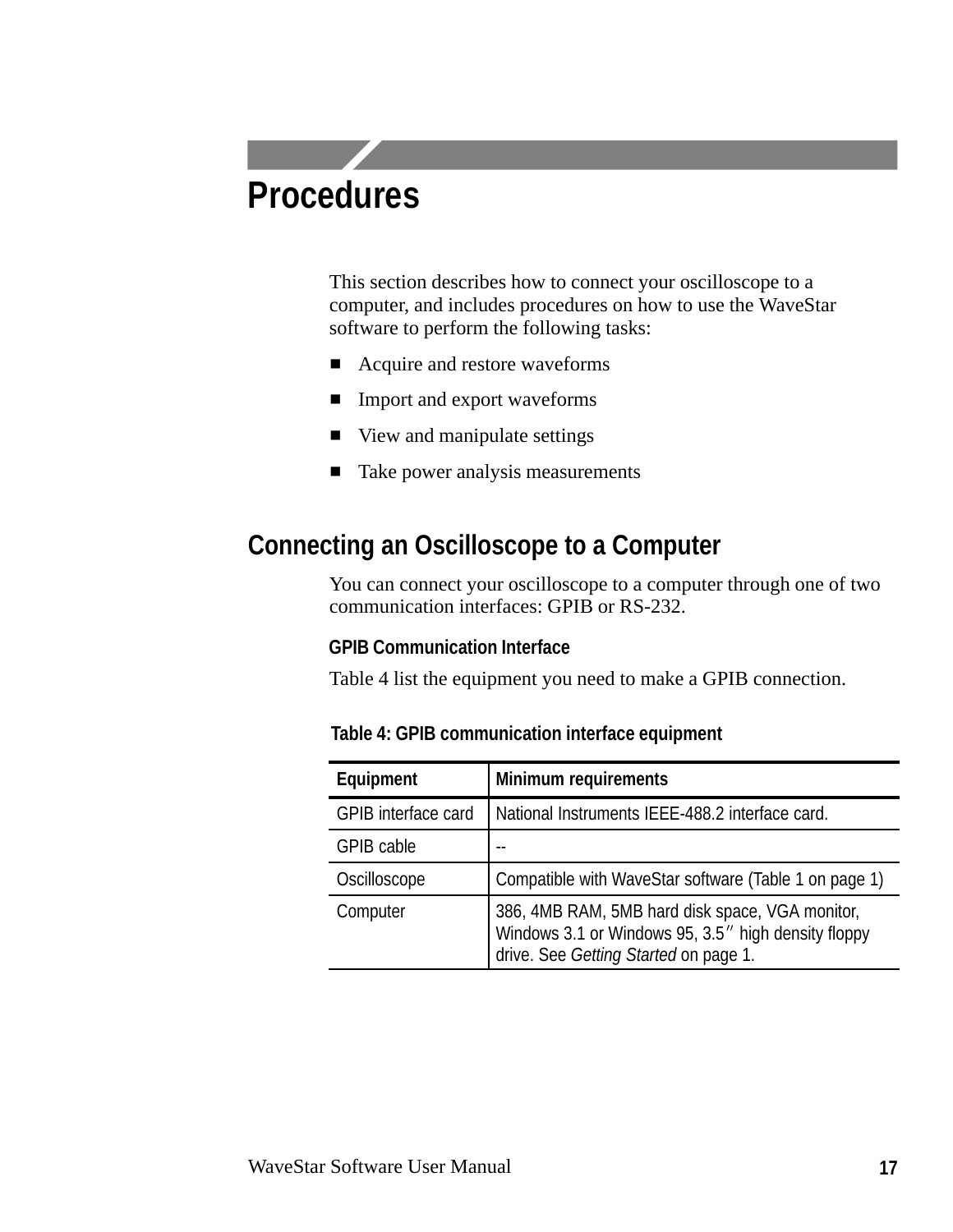To connect your oscilloscope to a GPIB port, follow these steps:

- **1.** Check the GPIB address of your oscilloscope. This is an oscilloscope function, so refer to the oscilloscope user manual for information on how to check the GPIB address.
- **2.** Click the Instrument Select button located in the toolbar (or choose Select from the Instrument menu). The Instrument Select dialog box appears. Select your oscilloscope from the instrument list.
- **3.** If you want to save the type of oscilloscope, change the instrument select defaults by checking the Save As Defaults box.
- **4.** Select the GPIB Settings tab in the Instrument Select dialog box and change the Address to match the GPIB address of your oscilloscope.
- **5.** When you're finished with the previous steps, select the TEST button to test your GPIB connection. One of three messages will appear:
	- "GPIB Connection OK" -- Your GPIB connection is good.
	- "No GPIB Board Found" --There is an error in your GPIB connection. Either refer to your National Instruments user manual for further GPIB information or contact National Instruments.
	- "Scope Mismatch" -- You are trying to connect to an oscilloscope different than the oscilloscope selected. Verify that you have chosen the correct oscilloscope from the list in the Instrument Select dialog box.
- **6.** When you have successfully established a GPIB connection to your oscilloscope, click OK.

**Resolving GPIB Problems.** If you have difficulty with establishing a GPIB interface connection, follow these steps:

- **1.** Disconnect all GPIB cables from your computer.
- **2.** Run the hardware diagnostics supplied with the GPIB card.
- **3.** Run the software diagnostics supplied with the GPIB card.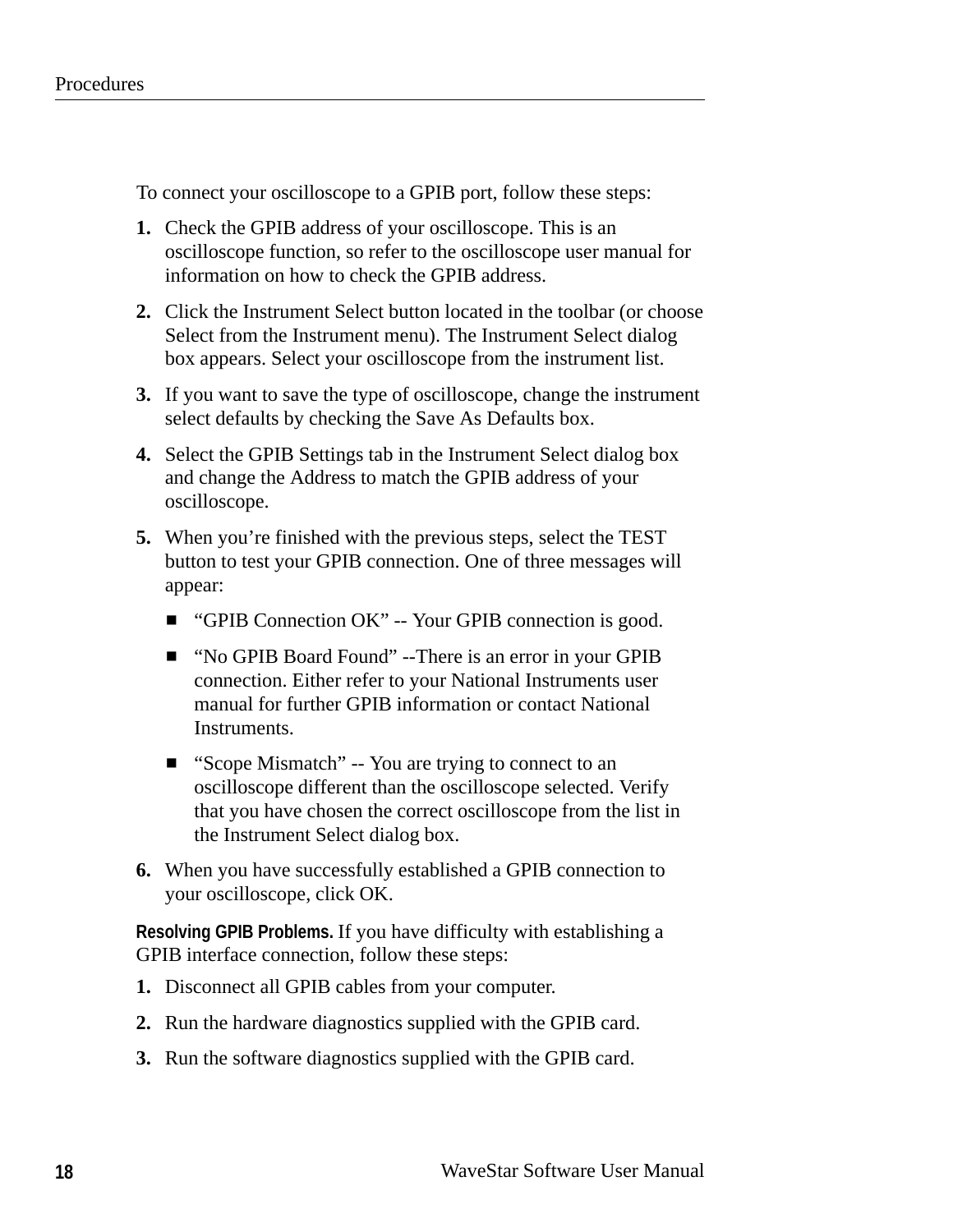- **4.** If the GPIB diagnostics fail, or if you have difficulty running them, contact National Instrument Technical Support.
- **5.** If the GPIB diagnostics pass and you still cannot establish a GPIB connection, contact Tektronix Technical Support as described on page viii.

#### **RS-232 Communication Interface**

Table 5 lists the equipment you need to make an RS-232 connection.

| Equipment    | <b>Minimum requirements</b>                                                                                                                |
|--------------|--------------------------------------------------------------------------------------------------------------------------------------------|
| RS-232 cable | Verify that the cable has the same pin numbers and<br>assignments to match both the oscilloscope and computer<br>RS-232 (serial) ports.    |
| Oscilloscope | Compatible with WaveStar software (Table 1 on page 1)                                                                                      |
| Computer     | 386, 4MB RAM, 5MB hard disk space, VGA monitor,<br>Windows 3.1 or later, 3.5" high density floppy drive. See<br>Getting Started on page 1. |

**Table 5: RS-232 communication interface equipment** 

To connect your oscilloscope to an RS-232 port, follow these steps:

- **1.** Click the Instrument Select button located in the WaveStar toolbar or select Select from the Instrument menu.
- **2.** The Instrument Select dialog box appears. Select your oscilloscope from the instrument list in this dialog box.
- **3.** Change the instrument select defaults by selecting the Defaults button and set the instrument defaults to match your oscilloscope:
	- **PORT:** Select the computer port through which you'll make the RS-232 connection.
	- **BAUD:** This selection appears for oscilloscopes that do not automatically detect the baud rate. If this appears, select the baud rate at which the RS-232 connection will operate.
	- **TIMEOUT:** Select the timeout time.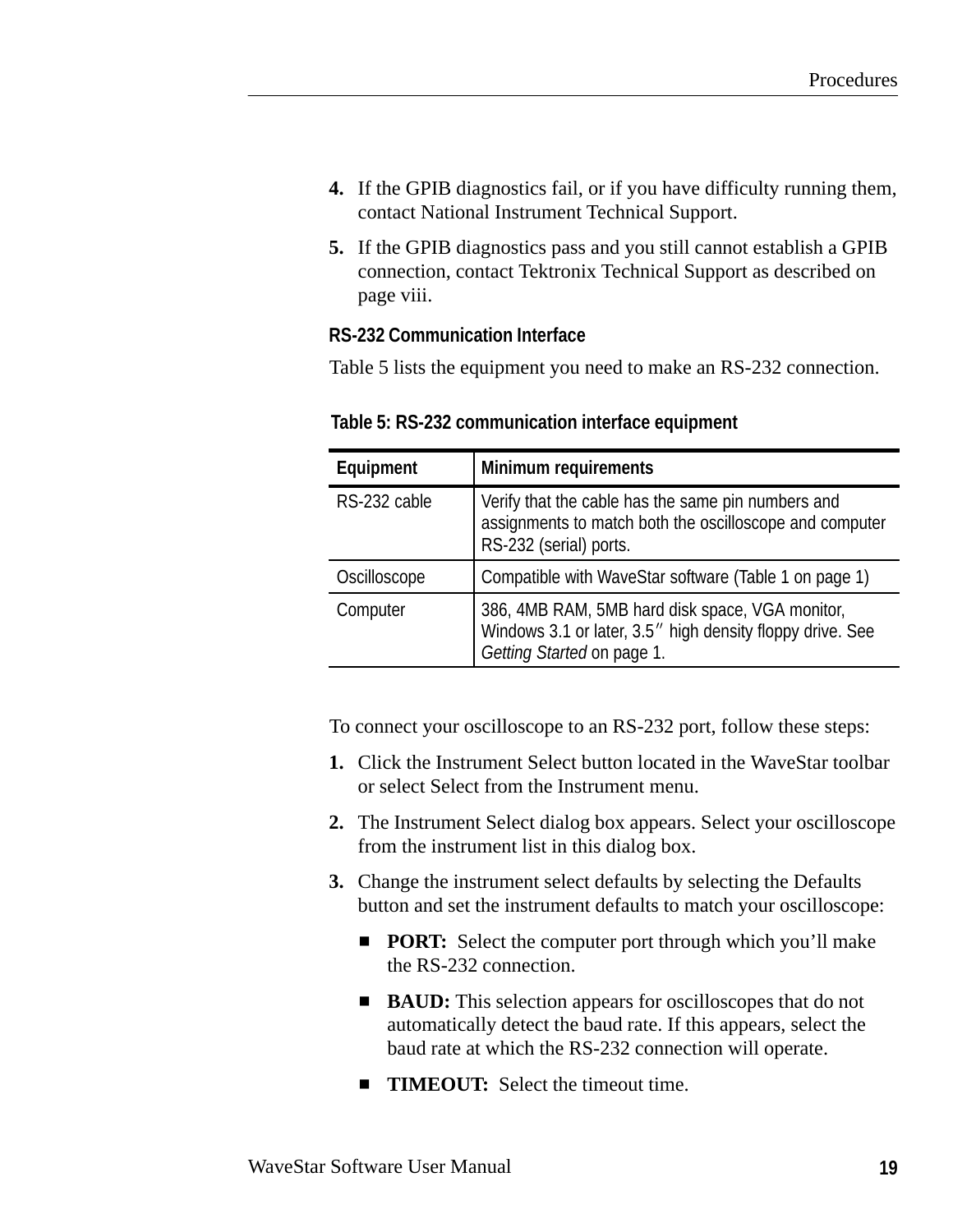- **TEST button:** After setting the RS-232 settings, select the TEST button to test the connection. One of two messages will appear:
	- **"RS-232 Connection OK"** The RS-232 connection is successfully established.
	- **"Bad RS-232 Port"** There is an error in your RS-232 connection. Verify that the correct port and baud rates are entered for your particular computer and oscilloscope.
- **4.** When you have successfully established an RS-232 connection to your oscilloscope, click OK.

If you have difficulty establishing an RS-232 interface connection, refer to *Appendix C: RS-232 Inteface Reference* on page 61.

## **Acquiring Waveform Data from an Oscilloscope**

The software allows you to acquire waveforms, settings, and pictures from oscilloscopes.

#### **Acquire Waveforms**

To acquire a waveform from the oscilloscope, follow these steps:

- **1.** Make sure the GPIB or RS-232 connection from the computer to the oscilloscope is established and in working order.
- **2.** Select the Wave sheet in the open WaveStar notebook.
- **3.** Either click the Acquire Waveform button in the toolbar or select Acquire from the Instrument menu.

#### **Acquire Settings**

To acquire settings from your oscilloscope, follow these steps:

- **1.** Make sure the GPIB or RS-232 connection from the computer to the oscilloscope is established and in working order.
- **2.** Select the Settings tab in the open WaveStar notebook.
- **3.** Either click the Acquire Waveform button in the toolbar or select Acquire from the Instrument menu.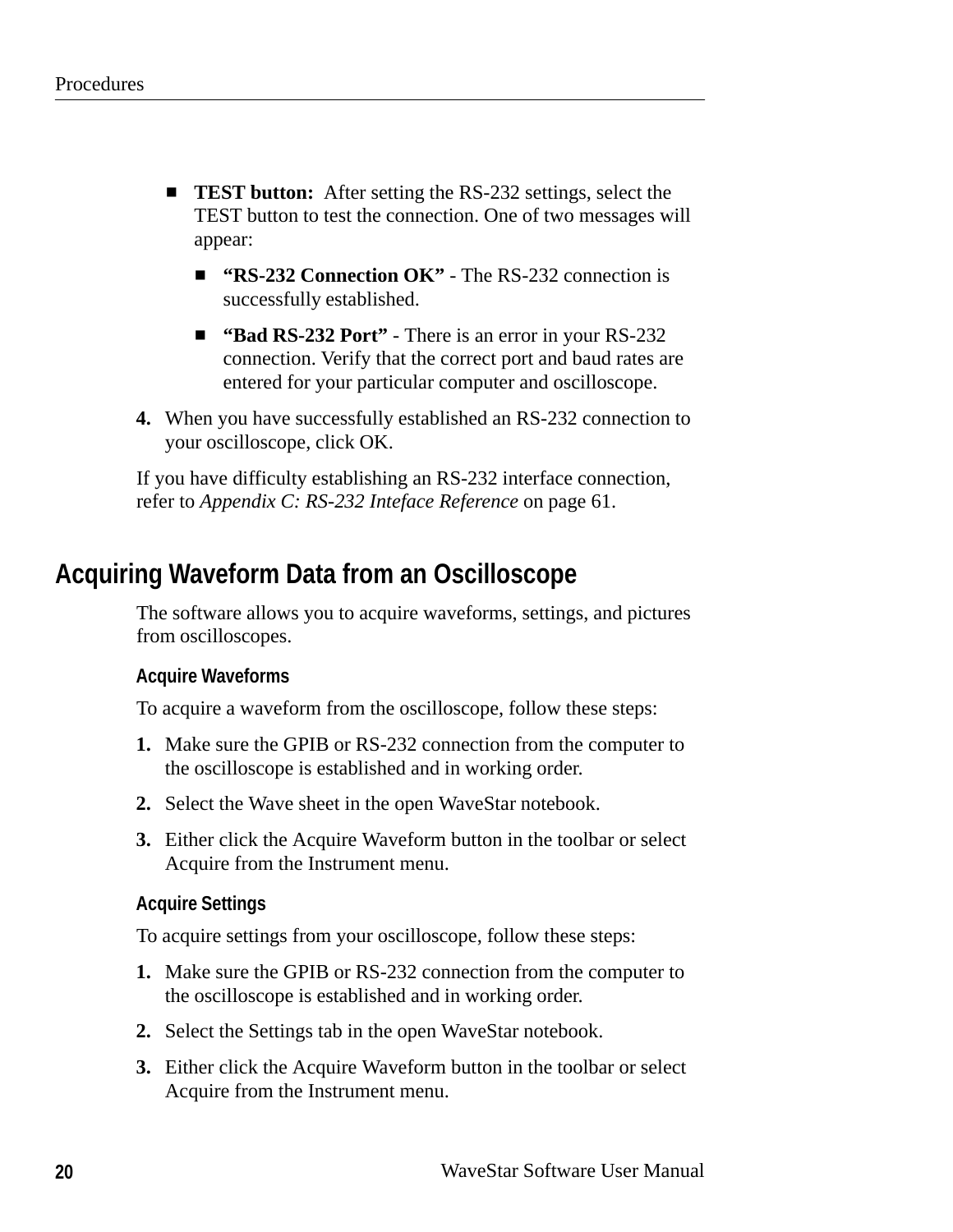#### **Acquire Pictures**

To acquire a picture from your oscilloscope, follow these steps:

- **1.** Make sure the GPIB or RS-232 connection from the computer to the oscilloscope is established and in working order.
- **2.** Select the picture sheet in the open WaveStar notebook.
- **3.** Either click the Acquire Waveform button in the toolbar or select Acquire from the Instrument menu.

### **Restoring Waveform Data to an Oscilloscope**

The software allows you to restore waveforms and settings to oscilloscopes.

*NOTE. You cannot restore pictures to an oscilloscope.*

#### **Restore Waveforms**

After you acquire and save a waveforn from an oscilloscope, the software allows you to restore the waveform to the oscilloscope.

To restore a waveform to your oscilloscope, follow these steps:

- **1.** Select the Wave tab at the bottom of the open WaveStar notebook.
- **2.** Choose Restore from the Instrument menu; the Restore dialog box appears.
- **3.** Select the waveform name, the destination, and click OK.

#### **Restore Settings**

After you acquire and save settings from an oscilloscope, the software allows you to restore the settings to the oscilloscope. The waveform settings are located on the Settings sheet.

To restore waveform settings to your oscilloscope, follow these steps:

**1.** Select the Settings tab at the bottom of the open WaveStar notebook.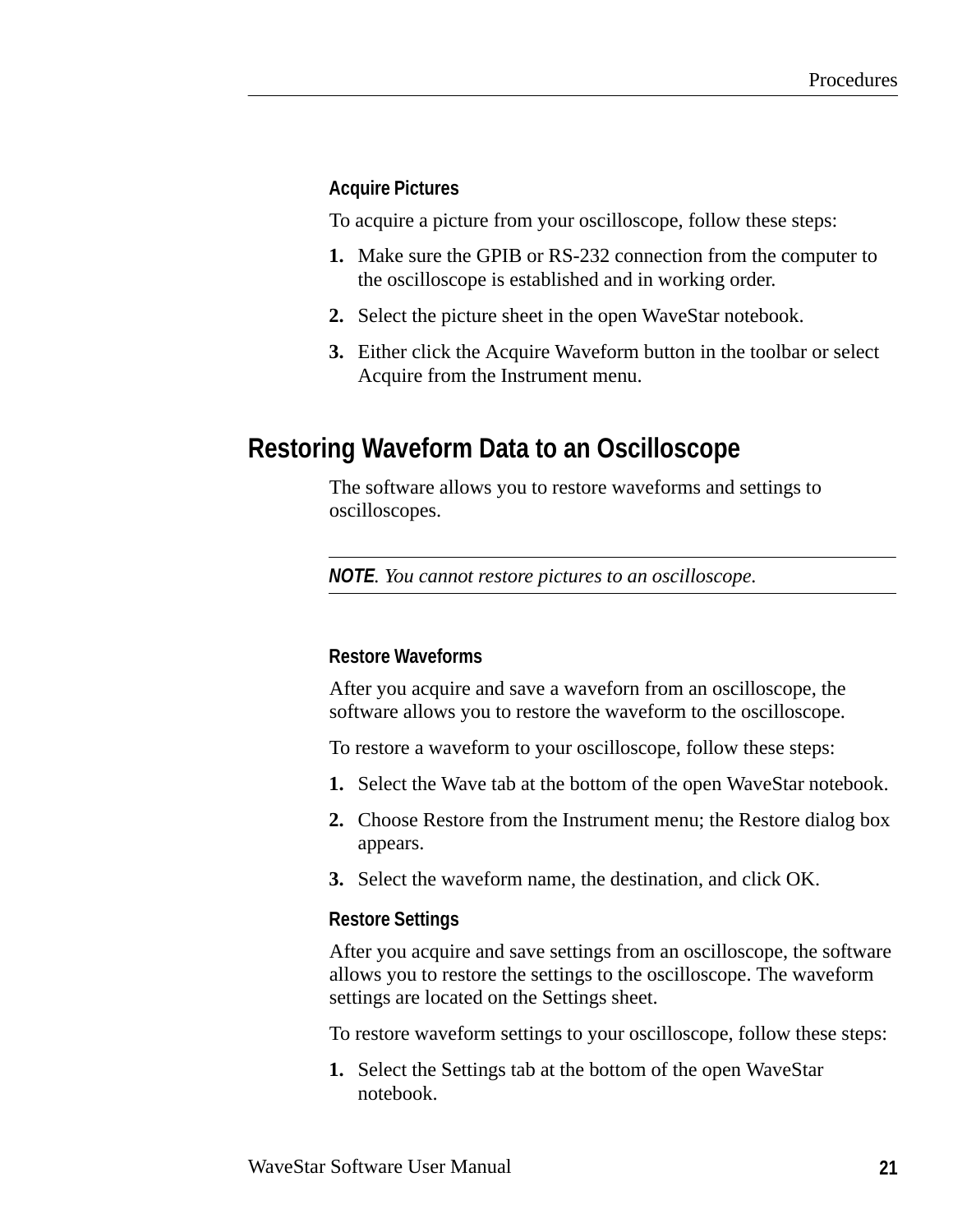- **2.** Choose Restore from the Instrument menu; the WaveStar Windows Applications dialog box appears with the question "Do you want to copy the current settings to the scope?"
- **3.** Click Yes.

### **Viewing Waveforms**

The software allows you to view waveform data in many different ways: XY, YT, tabular, measurement, harmonic bar graph, and harmonic tabular views.

#### **XY or YT Views**

To display two waveforms in XY or YT view, follow these steps:

- **1.** Select the Wave sheet.
- **2.** If you want to display an XY view, click an X source and click a Y source waveform box from the list of waveforms.

If you want to display a YT view, click the appropriate waveform boxes in the list of waveforms.

**3.** Either click the View XY or View YT button in the toolbar or select Waveform XY or Waveform YT from the View menu.

#### **Tabular View**

To display waveforms in tabular view, follow these steps:

- **1.** Select waveforms to display from the waveform list box in the lower left corner of the waveform sheet.
- **2.** If you want to display an XY view, click an X source and click a Y source waveform box from the list of waveforms.

If you want to display a YT view, click the appropriate waveform boxes in the list of waveforms.

**3.** Either click the Tabular View button in the toolbar or select Tabular View from the View menu.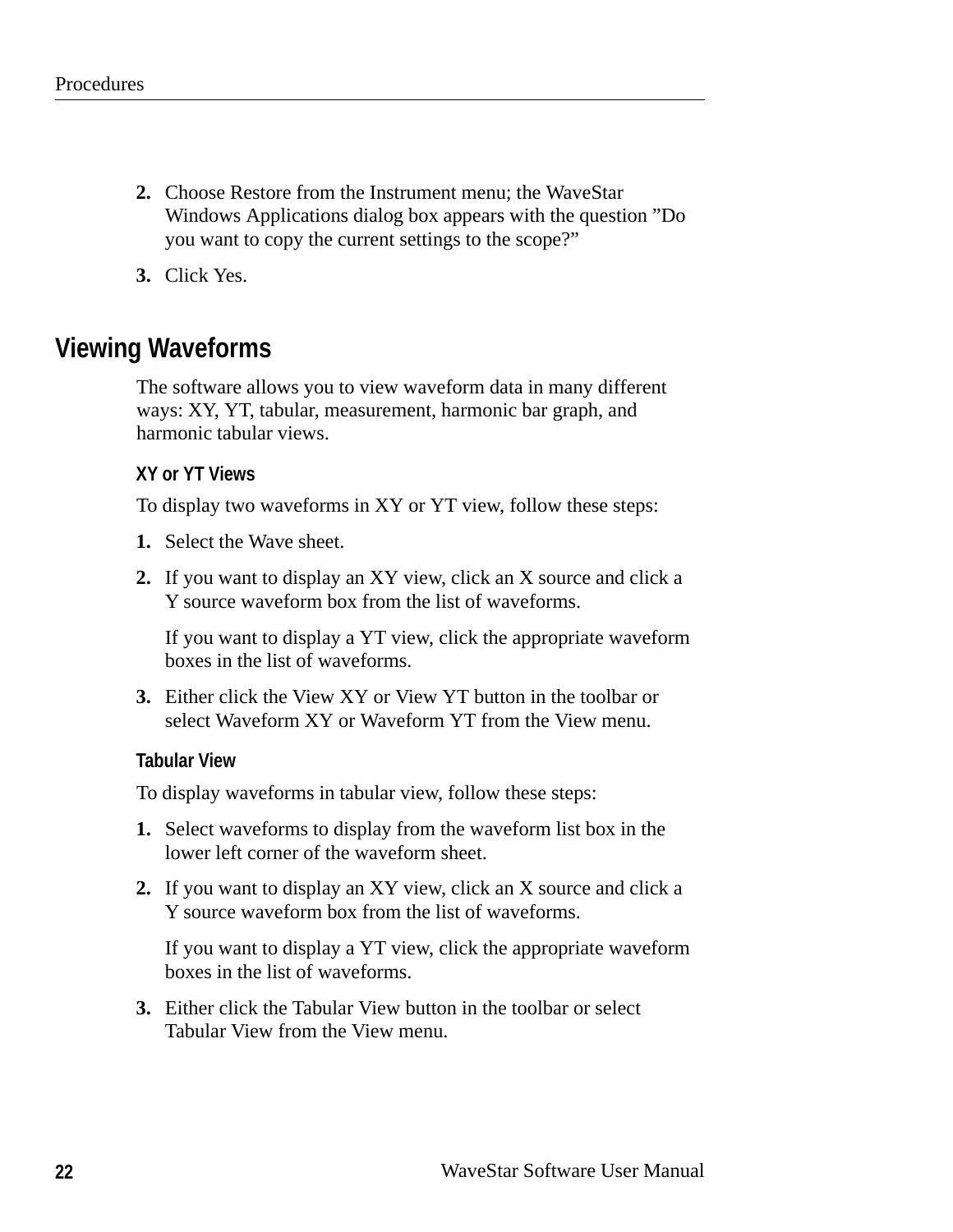### **Viewing the Waveform Preamble**

In addition to the tabular view, the software also allows you to view and edit the waveform preamble using the Waveform Preamble command under the Edit menu.

Each point in the waveform returned from the oscilloscope is an integer. For an 8-bit oscilloscope the range is -128 to 127. Any value outside of the range will cause an error.

Each waveform has an associated waveform preamble. The data in the waveform preamble determines how to convert the oscilloscope waveform into real numbers, which you see in the Waveform Preamble dialog box.

For additional information on the waveform preamble, refer to the programmer manual for your oscilloscope.

For a list of the fields and a brief description of each one, refer to *Waveform Preamble* on page 59.

## **Viewing Waveform Measurements**

To display waveform measurements, follow these steps:

- **1.** Select waveforms to display from the waveform listbox in the lower left corner of the waveform sheet.
- **2.** Click the Measurement button in the toolbar or select Measurement from the View menu.

#### **Measurement List**

With the click of the Measurements button, WaveStar software calculates more than twenty measurements on each waveform and displays them in tabular view for easy side-by-side comparison.

Table 6 lists each measurement and its definition.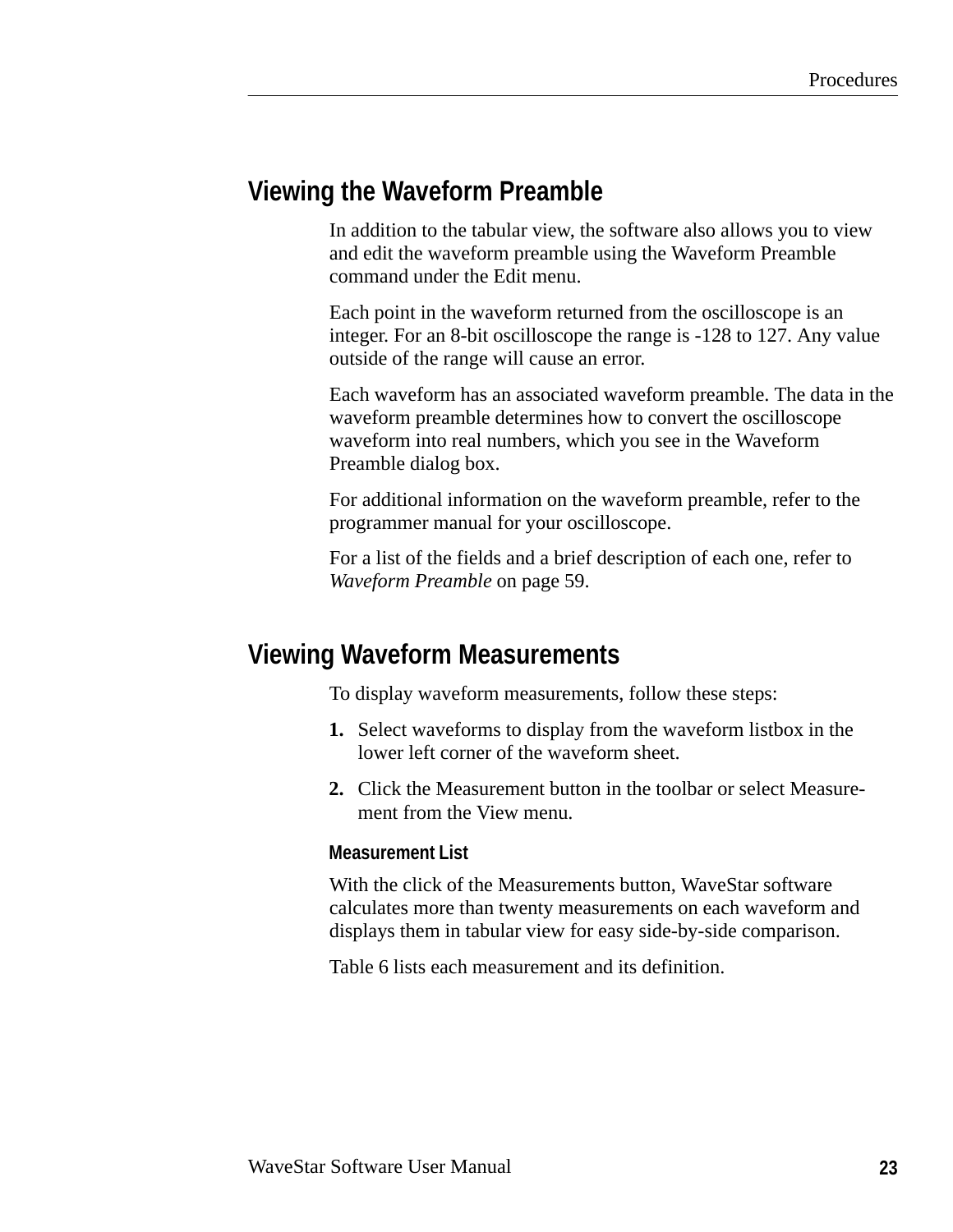### **Table 6: Waveform measurement definitions**

| <b>Measurement</b> | <b>Definition</b>                                                                                                                                                                                                                                                                                                                                                                                 |
|--------------------|---------------------------------------------------------------------------------------------------------------------------------------------------------------------------------------------------------------------------------------------------------------------------------------------------------------------------------------------------------------------------------------------------|
| <b>AC RMS</b>      | AC voltage measurement. The AC true Root Mean Square voltage<br>over the entire waveform.                                                                                                                                                                                                                                                                                                         |
| Amplitude          | Voltage measurement. The high value less the low value<br>measured over the entire waveform.                                                                                                                                                                                                                                                                                                      |
| <b>Burst width</b> | Timing measurement. The duration of a burst. Measured over the<br>entire waveform.                                                                                                                                                                                                                                                                                                                |
| Cycle mean         | Voltage measurement. The arithmetic mean over the first cycle in<br>the waveform.                                                                                                                                                                                                                                                                                                                 |
| <b>Cycle RMS</b>   | Voltage measurement. The true Root Mean Square voltage over<br>the first cycle in the waveform.                                                                                                                                                                                                                                                                                                   |
| Cycle AC RMS       | AC voltage measurement. The AC true Root Mean Square voltage<br>over the first cycle in the waveform.                                                                                                                                                                                                                                                                                             |
| Fall time          | Timing measurement. Time taken for the falling edge of the first<br>pulse in the waveform to fall from a High Ref value (default = 90%)<br>to a Low Ref value (default =10%) of its final value.                                                                                                                                                                                                  |
| Frequency          | Timing measurement for the first cycle in the waveform. The<br>reciprocal of the period. Measured in Hertz (Hz) where 1 Hz =<br>1 cycle per second.                                                                                                                                                                                                                                               |
| High               | The value used as 100% whenever High Ref, Mid Ref, and Low Ref<br>values are needed (as in fall time and rise time measurements).<br>Calculated using either the min/max or the histogram method. The<br>min/max method uses the maximum value found. The histogram<br>method uses the most common value found above the mid point.<br>Measured over the entire waveform.                         |
| Low                | The value used as 0% whenever High Ref, Mid Ref, and Low Ref<br>values are needed (as in fall time and rise time measurements).<br>May be calculated using either the min/max or the histogram<br>method. With the min/max method it is the minimum value found.<br>With the histogram method, it refers to the most common value<br>found below the midpoint. Measured over the entire waveform. |
| Maximum            | Voltage measurement. The maximum amplitude. Typically the most<br>positive peak voltage. Measured over the entire waveform.                                                                                                                                                                                                                                                                       |
| Mean               | Voltage measurement. The arithmetic mean over the entire<br>waveform.                                                                                                                                                                                                                                                                                                                             |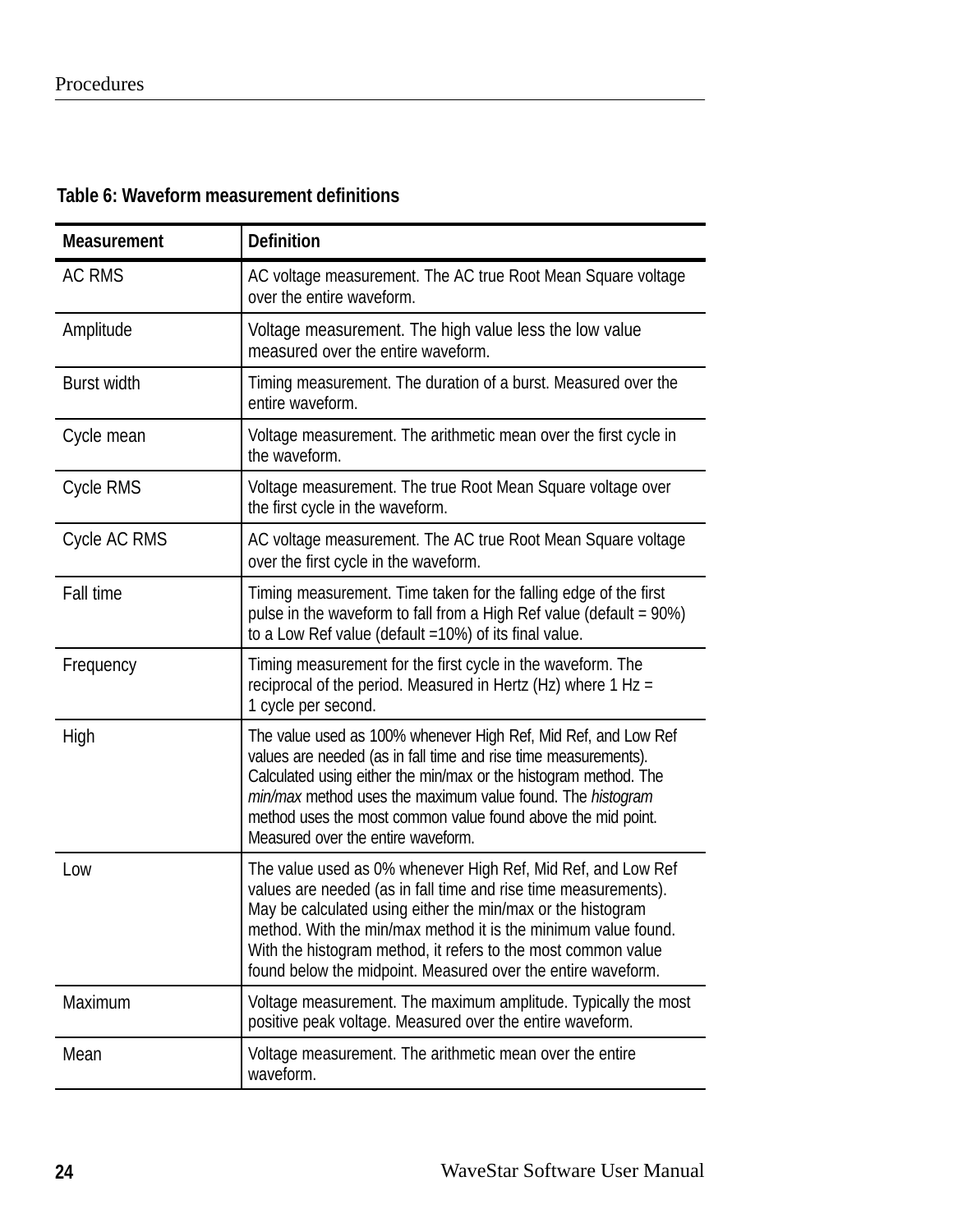| <b>Measurement</b>   | <b>Definition</b>                                                                                                                                        |  |  |
|----------------------|----------------------------------------------------------------------------------------------------------------------------------------------------------|--|--|
| Minimum              | Voltage measurement. The minimum amplitude. Typically the most<br>negative peak voltage. Measured over the entire waveform.                              |  |  |
| Peak to peak         | Voltage measurement. The absolute difference between the<br>maximum and minimum amplitude in the entire waveform.                                        |  |  |
| Period               | Timing measurement. Time it takes for the first complete signal<br>cycle to happen in the waveform. The reciprocal of frequency.<br>Measured in seconds. |  |  |
| Postiive duty cycle  | Timing measurement of the first cycle in the waveform. The ratio of<br>the positive pulse width to the signal period expressed as a<br>percentage.       |  |  |
|                      | PositiveDutyCycle = $\frac{PositiveWidth}{Period} \times 100\%$                                                                                          |  |  |
| Positive overshoot   | Voltage measurement over the entire waveform.                                                                                                            |  |  |
|                      | PositiveOvershoot = $\frac{Max-High}{Amplitude} \times 100\%$                                                                                            |  |  |
| Positive pulse width | Timing measurement of the first pulse in the waveform. The<br>distance (time) between MidRef (default 50%) amplitude points of a<br>positive pulse.      |  |  |
| Negative duty cycle  | Timing measurement of the first cycle in the waveform. The ratio of<br>the negative pulse width to the signal period expressed as a<br>percentage.       |  |  |
|                      | NegativeDutyCycle = $\frac{NegativeWidth}{Period} \times 100\%$                                                                                          |  |  |
| Negative overshoot   | Voltage measurement. Measured over the entire waveform.                                                                                                  |  |  |
|                      | NegativeOvershoot = $\frac{Low - Min}{Amplitude} \times 100\%$                                                                                           |  |  |
| Negative pulse width | Timing measurement of the first pulse in the waveform. The<br>distance (time) between MidRef (default 50%) amplitude points of a<br>negative pulse.      |  |  |

### **Table 6: Waveform measurement definitions (cont.)**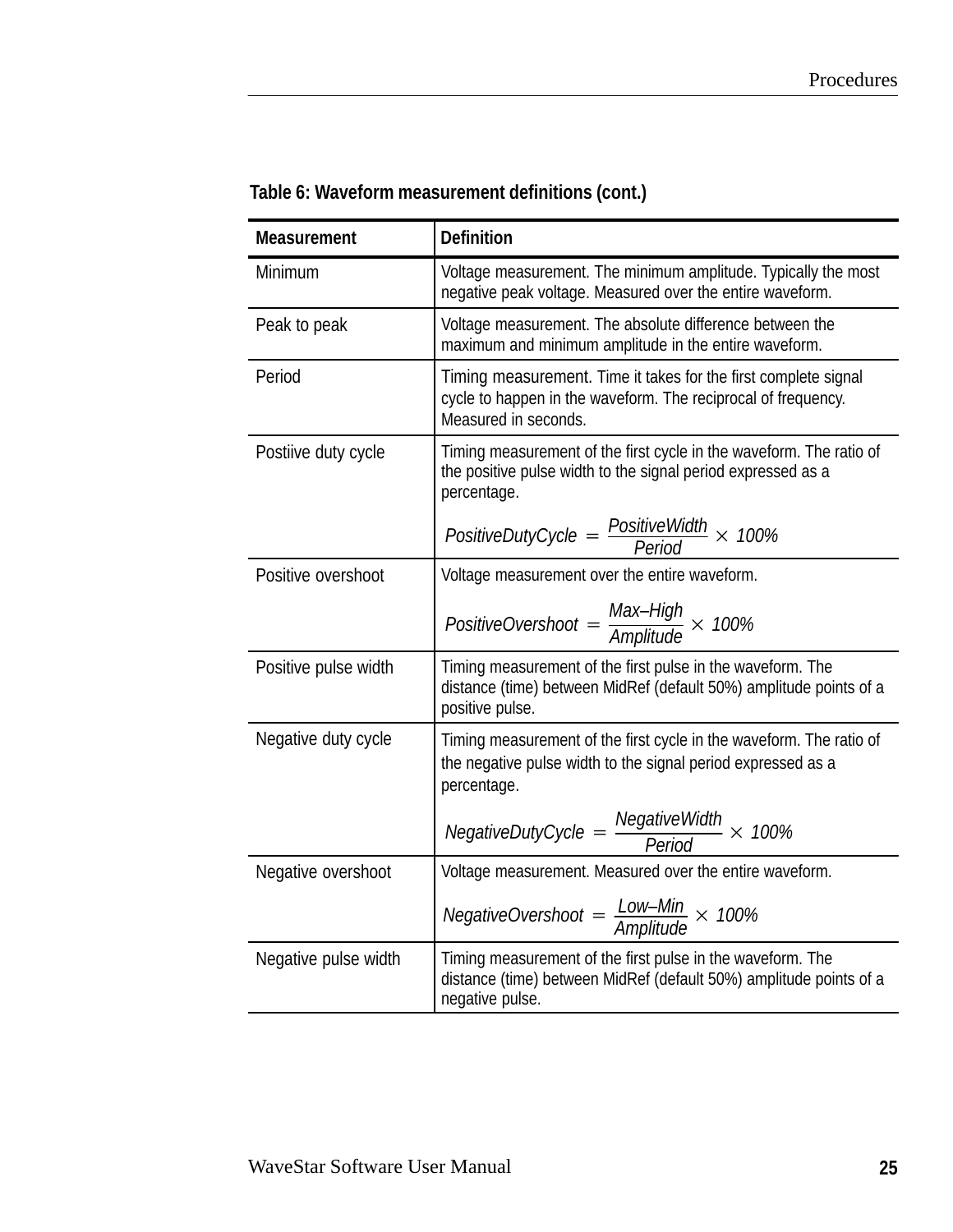| Table 6: Waveform measurement definitions (cont.) |  |  |  |
|---------------------------------------------------|--|--|--|
|---------------------------------------------------|--|--|--|

| <b>Measurement</b> | <b>Definition</b>                                                                                                                                                                                 |
|--------------------|---------------------------------------------------------------------------------------------------------------------------------------------------------------------------------------------------|
| Rise time          | Timing measurement. Time taken for the leading edge of the first<br>pulse in the waveform to rise from a Low Ref value (default = 10%)<br>to a High Ref value (default = 90%) of its final value. |
| <b>RMS</b>         | Voltage measurement. The true Root Mean Square voltage over<br>the entire waveform.                                                                                                               |

### **Calculating and Viewing Waveform Harmonics**

The software includes harmonic calculations, and two types of views, graph and tabular.

Harmonic data allows you to determine the distortion in your line measurements. You can use this data to verify that your line distortion measurements meet standards such as IEEE519 and IEC1000.

#### **Harmonic Graph View**

To view waveforms in harmonic graph view, follow these steps:

- **1.** Select the wave sheet tab.
- **2.** Either click the Harmonic Graph button in the toolbar or select the Harmonic command from the View menu.
- **3.** Select settings in each of the four list boxes: Voltage**,** Current, Number of Harmonics, and Type.
- **4.** Click the Calculate Harmonic Data button.

#### **Harmonic Tabular View**

To view waveforms in harmonic tabular view, follow these steps:

- **1.** Select the wave sheet tab.
- **2.** Click the Harmonic Tabular button in the toolbar or select the Harmonic Tabular command from the View menu.
- **3.** Select settings in each of the four list boxes: Voltage, Current, Number of Harmonics, and Type.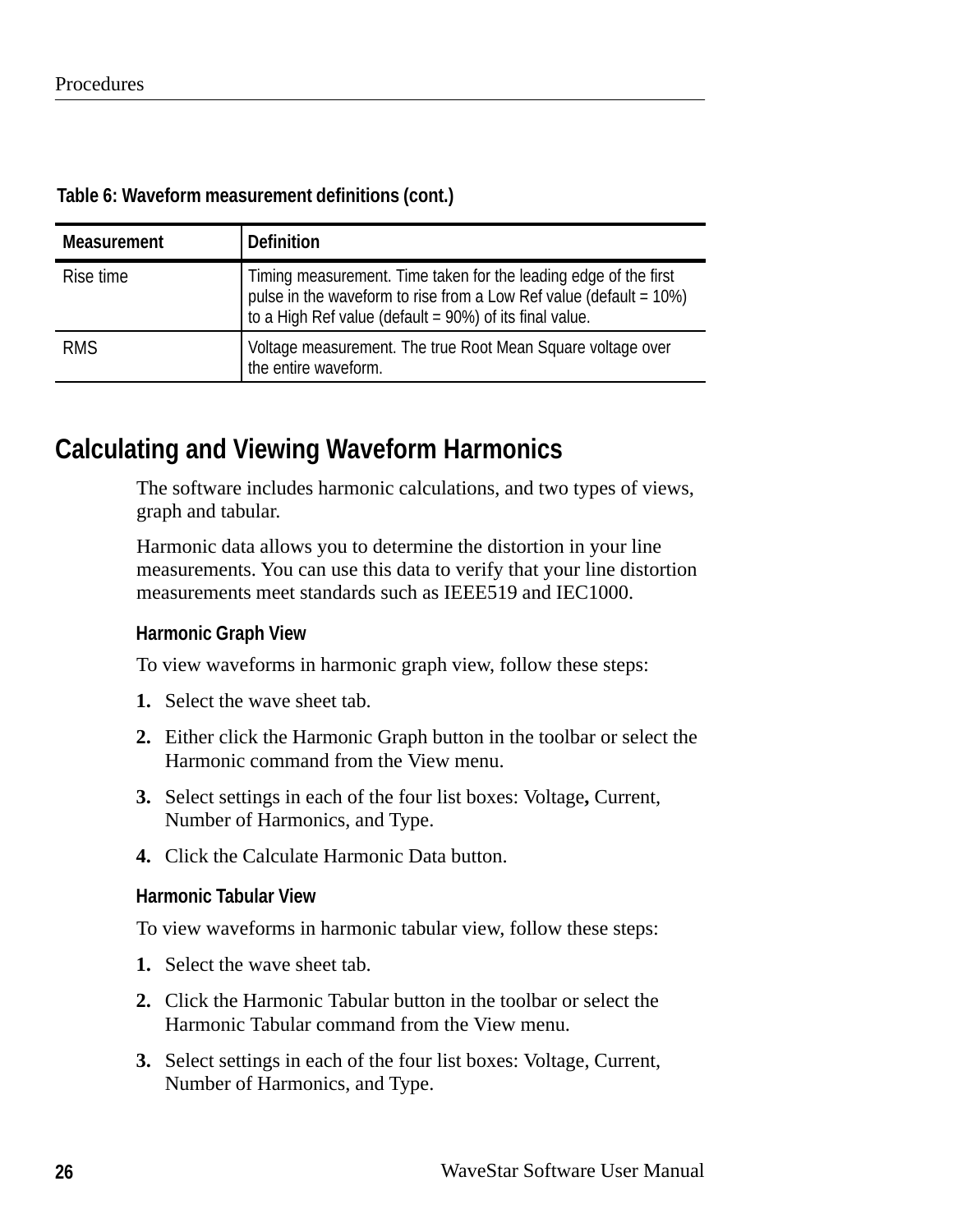**4.** Click the Calculate Harmonic Data button.

## **Creating Power Waveforms**

If your oscilloscope is not capable of creating power waveforms from voltage and current waveforms, you can acquire the voltage and current waveforms and let the software do the work.

Make sure you have acquired both a voltage waveform and current waveform. To create a power waveform, follow these steps:

- **1.** Either click the Harmonic button in the toolbar or select Harmonic from the View menu.
- **2.** In the Harmonic view, select the voltage and current waveforms in the Voltage and Current pulldown lists, respectively.
- **3.** Click the Create Power Waveform button.

The software multiplies the voltage waveform by the current waveform, creating a new power waveform. This new power waveform is listed in the waveform selection box in the wave sheet.

### **Importing Waveform Data or Pictures**

The software allows you to import TDS waveform (ISF and WFM), 11K000 series (WFB), and DocuWave (CSV) files and convert them into WaveStar files. If you attempt to import a file in any other format, the software displays the "Improper File Format" error message.

You can also import images as picture files if the images are in a .bmp or a .dib format.

To import waveform data or a picture file into the software, follow these steps:

- **1.** Click the appropriate tab, either Wave or Picture.
- **2.** Select the Import command from the File menu.
- **3.** Select the file to import from the file list in the Import dialog box.
- **4.** Click OK.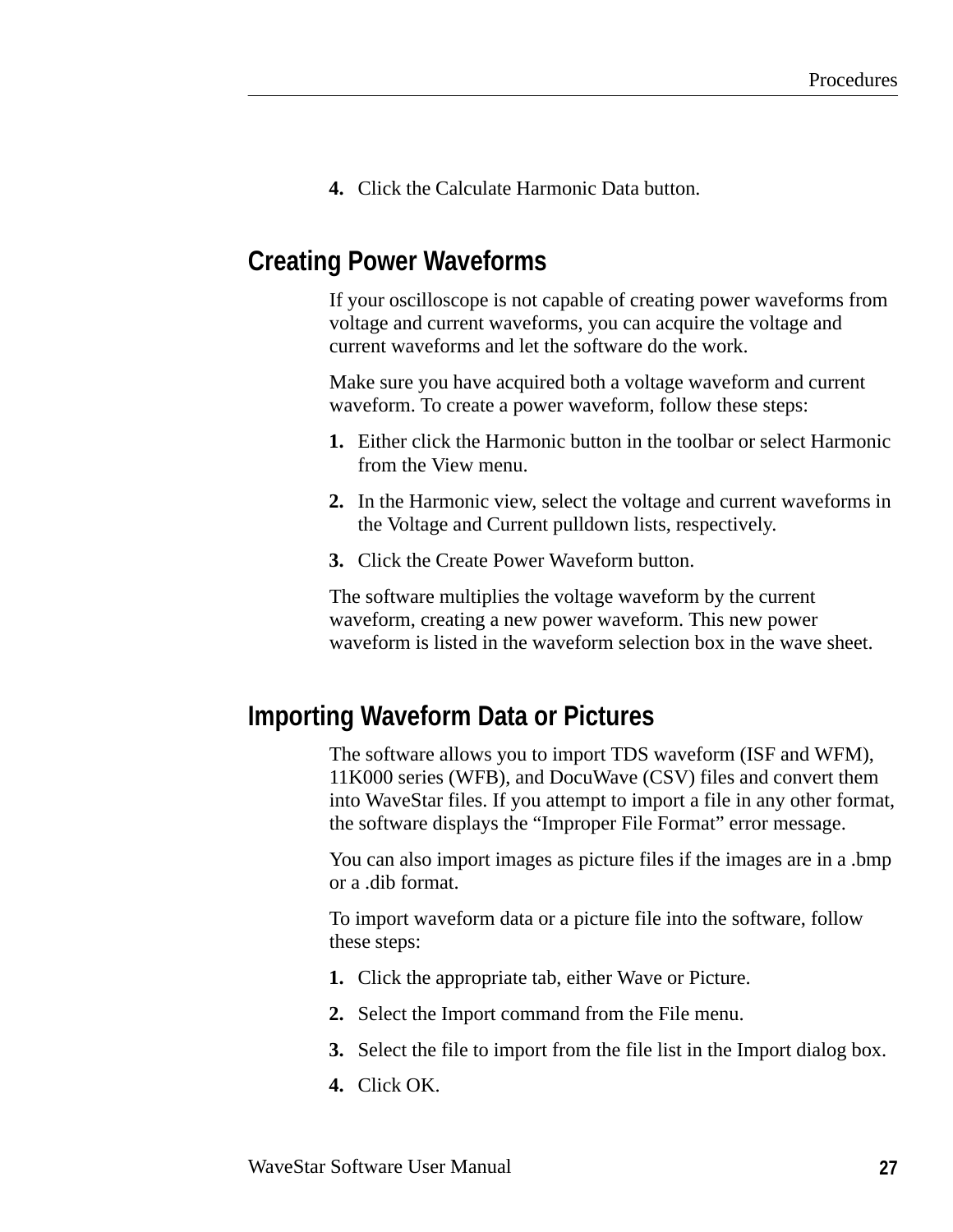The software lists imported waveforms in the Wave Sheet dialog box and imported picture files in the Picture Sheet dialog box.

### **Exporting Waveform Data or Pictures**

The software allows you to export waveform data in Excel 4.0 (XLS) and DocuWave (CSV) formats.

You can also export picture files in a .bmp or a .dib format.

To export waveform data or a piucture file from the software, follow these steps:

- **1.** Click the appropriate tab, either Wave or Picture.
- **2.** Select the Export command from the File menu.
- **3.** Enter the destination filename and location in the Export dialog box.
- **4.** Click OK.

The exported file will appear in the destination location you specified in step 3.

### **Viewing and Changing Waveform Information**

The Waveform Information dialog box lists unique waveform information about each waveform.

To view and make changes to the waveform information for the selected waveform, including changing the display color, follow these steps:

- **1.** Double-click the waveform name in the waveform list box, or select a waveform number on the graticule and then select Wave Information... from the View menu.
- **2.** Change the color of the waveform and add waveform notes in the Waveform Information dialog box that appears.
- **3.** When you are done, click OK.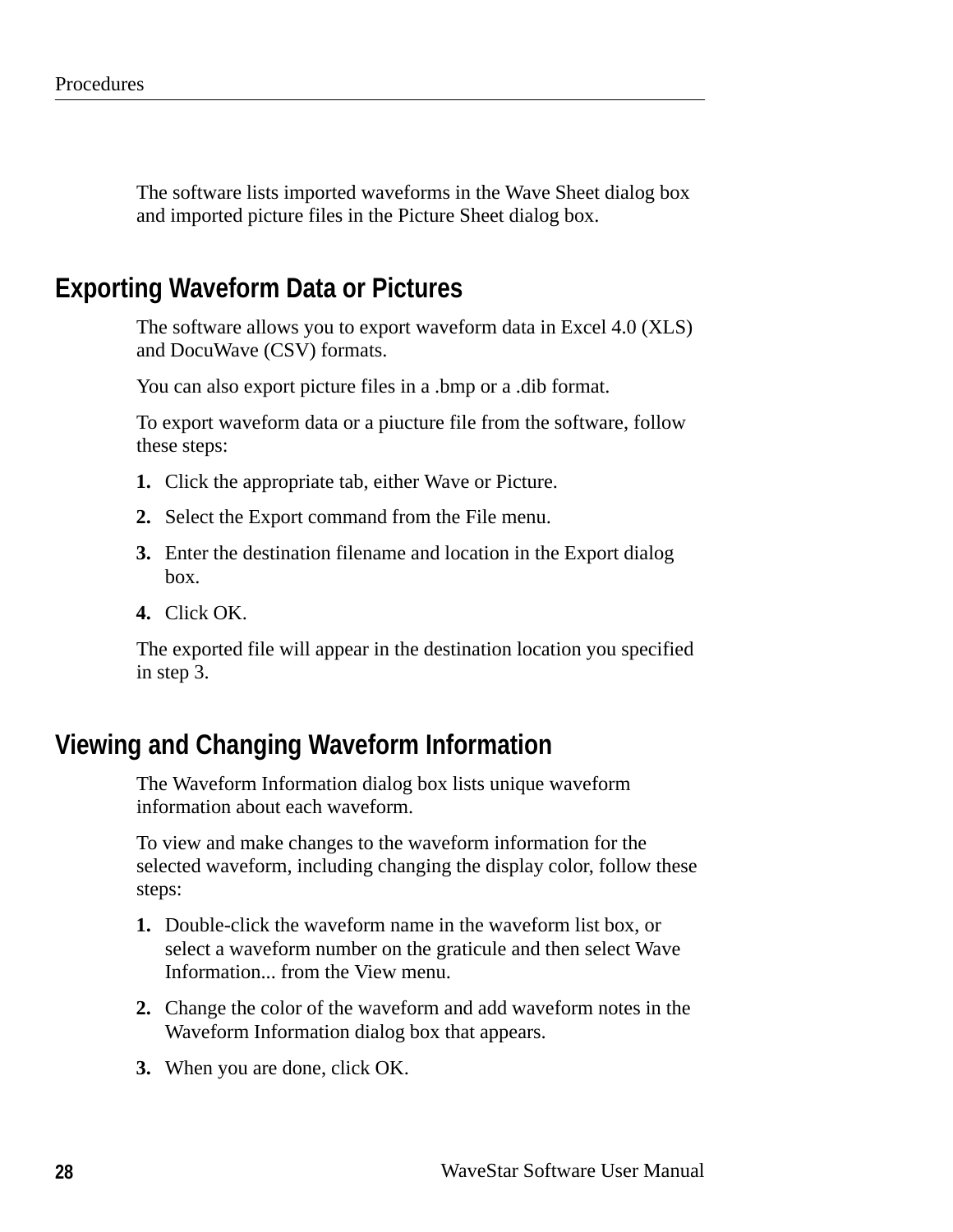# **Applications**

You can use the software to help you perform the following tasks:

- **Make measurements**
- **Transfer waveform data to other Windows applications, such as** word processors, spreadsheets, and desktop publishing
- **Paste data from other Windows applications into a notebook**
- Print records

# **Measuring Time, Voltage, Current, and Power**

To measure time, voltage, current, or power of a single waveform or between multiple waveforms on the graticule, follow these steps:

- **1.** Select the Wave sheet.
- **2.** Select a type of cursor from the Cursor list box.
- **3.** Place the cursors on the waveforms where you want to make the measurements.

X1 and X2 Cursor Positions measure absolute time.

Y1 and Y2 Cursor Positions measure absolute voltage, current, or power.

dX and dY Cursor Positions measure the difference between the two cursors positions.

# **Copying the Graticule to the Clipboard**

The software allows you to copy the entire graticule with waveforms, trigger points, scales and other information to the clipboard for use in other Windows applications.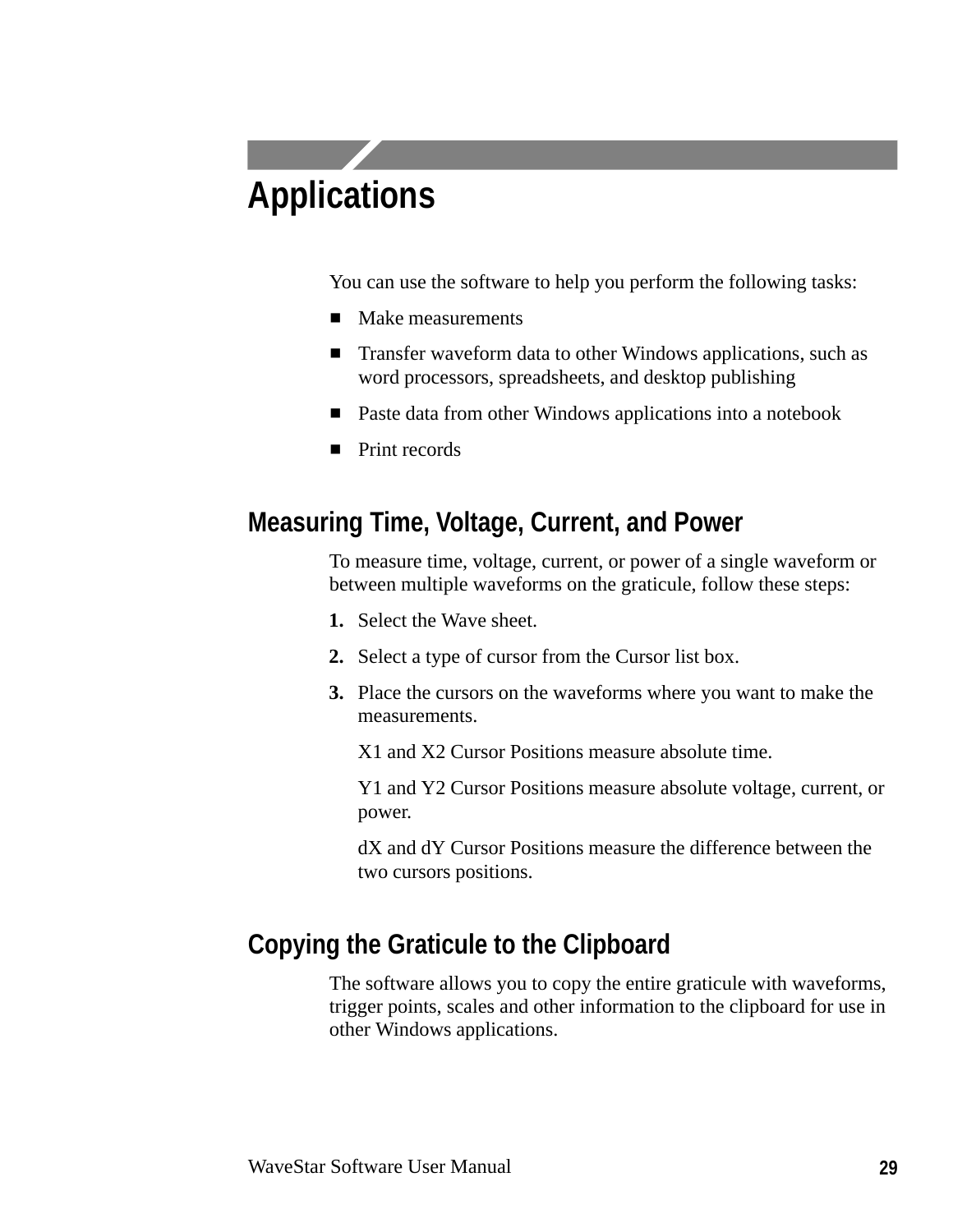To copy the graticule to the clipboard, follow these steps:

- **1.** Select the wave sheet.
- **2.** Select Copy from the Edit menu.
- **3.** Open another Windows application such as Microsoft Word.
- **4.** Insert the cursor where you want to paste the graticule image.
- **5.** Select Paste from the application's Edit menu.

# **Copying a Picture to the Clipboard**

The software allows you to capture a hardcopy image of the oscilloscope display. This image is located in the picture sheet.

To copy the picture image to the clipboard for use with other applications, follow these steps:

- **1.** Select the picture sheet.
- **2.** Select Copy from the Edit menu.
- **3.** Open another Windows applications such as Microsoft Word.
- **4.** Insert the cursor where you want to paste the graticule image.
- **5.** Select Paste from the application's Edit menu.

## **Copying Notes to the Clipboard**

The software allows you to either copy the entire notes sheet to the clipboard or copy only part of the notes to the clipboard.

To copy either the entire notes sheet or just a portion of the notes to the clipboard, follow these steps:

- **1.** Select the notes sheet.
- **2.** Use the mouse to select the portion of notes you wish to copy to the clipboard. If you are copying the entire notes sheet, go directly to step 3.
- **3.** Select Copy from the Edit menu.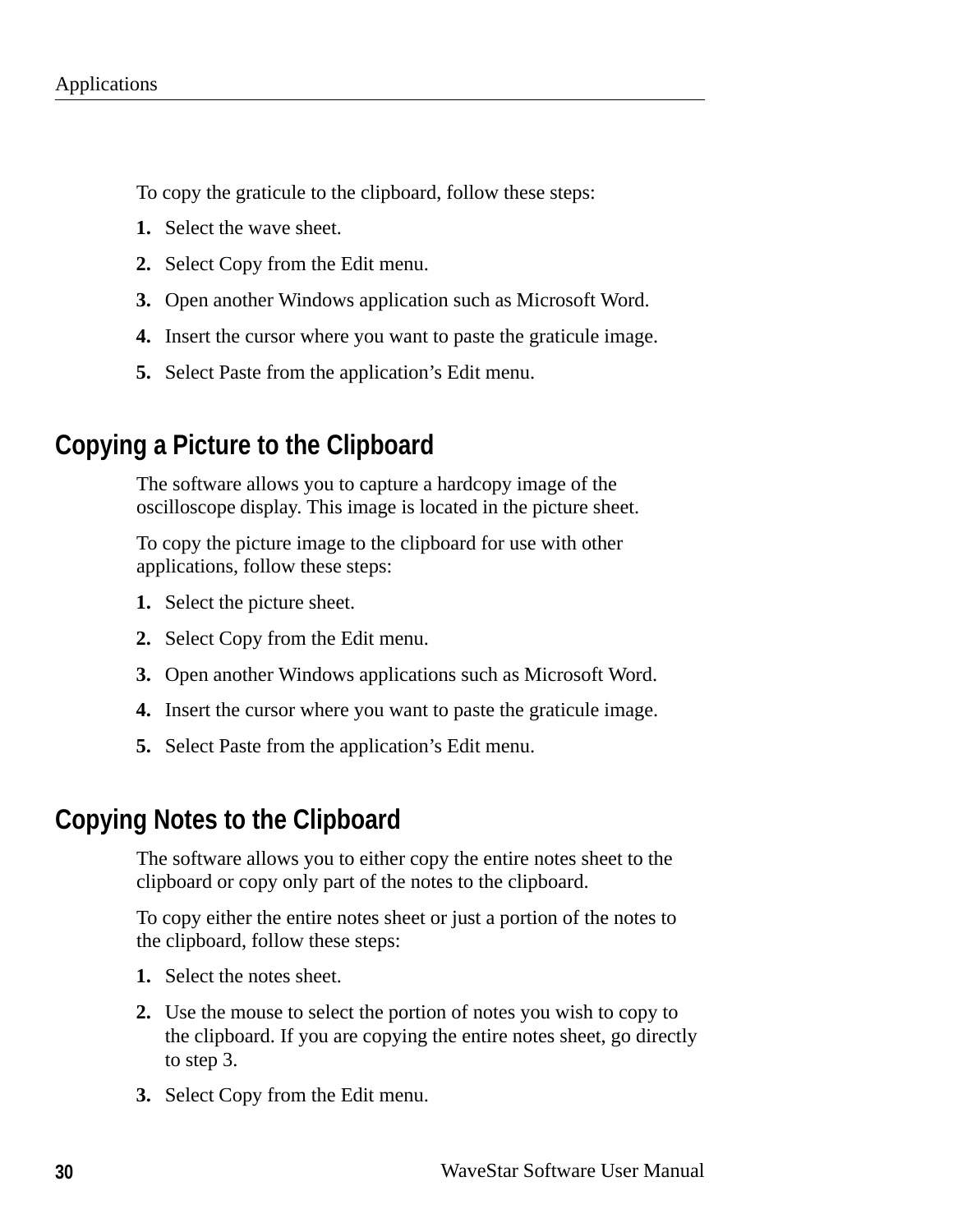- **4.** Open another Windows applications such as Microsoft Word.
- **5.** Insert the cursor in the Microsoft Word file where you want to paste the notes.
- **6.** Select Paste from Word's Edit menu.

# **Copying Settings to the Clipboard**

The software allows you to either copy the entire settings sheet to the clipboard or copy only part of the settings to the clipboard:

To copy either the entire settings sheet or just a portion of the settings to the clipboard, follow these steps:

- **1.** Select the settings sheet.
- **2.** Use the mouse to select the portion of settings you wish to copy to the clipboard. If you are copying the entire settings sheet, go directly to step 3.
- **3.** Select Copy from the Edit menu.
- **4.** Open another Windows applications such as Microsoft Word.
- **5.** Insert the cursor in the Microsoft Word file where you want to paste the settings.
- **6.** Select Paste from Word's Edit menu.

## **Pasting Spreadsheet Data into a Tabular View**

The software allows you to paste areas from spreadsheet applications, such as Microsoft Excel, into the tabular view of a notebook.

To paste an area from a spreadsheet application into a notebook, follow these steps:

- **1.** Open the spreadsheet file from which you wish to paste.
- **2.** Use the mouse to select the spreadsheet area you wish to paste into a notebook and select Copy from the Edit menu.
- **3.** Open the notebook file in which you wish to paste.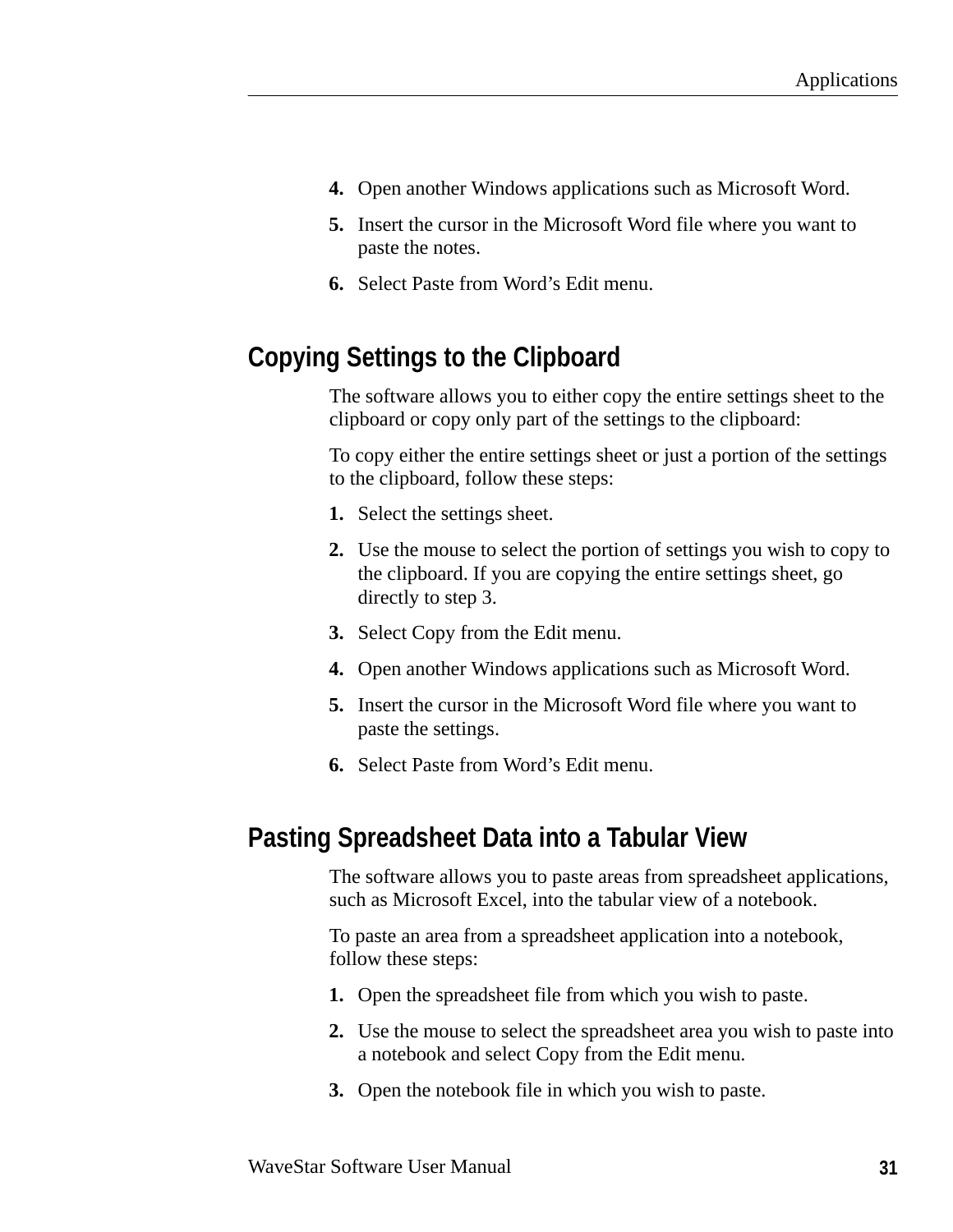- **4.** Select the Wave sheet and set the waveform to tabular view. To do this, click the Tabular View button in the toolbar or select Tabular from the View menu.
- **5.** Insert the cursor in the tabular view display and select Paste from the Edit menu.

# **Pasting a Tabular View into a Spreadsheet**

The software allows you to paste areas from the tabular view into spreadsheet applications such as Microsoft Excel. This feature is especially helpful if you want to use a spreadsheet to create a new waveform and then restore the waveform to your oscilloscope.

To paste an area from the tabular view into a spreadsheet application, follow these steps:

- **1.** Open the notebook file and select the wave sheet.
- **2.** Display the waveform data in tabular view by selecting Tabular from the View menu or click the Tabular View button in the toolbar.
- **3.** Use the mouse to select the tabular data you wish to paste into the spreadsheet applications and select Copy from the Edit menu.
- **4.** Open a spreadsheet application such as Microsoft Excel.
- **5.** Insert the cursor in the spreadsheet file where you want to paste the tabular view and select Paste from the Edit menu.

# **Creating a Waveform in a Spreadsheet**

The software allows you to create a waveform in a spreadsheet application, such as Microsoft Excel, and then load the waveform into your oscilloscope.

To create a waveform in Excel and load it onto your oscilloscope, follow these steps:

**1.** Acquire a waveform from your oscilloscope using the software.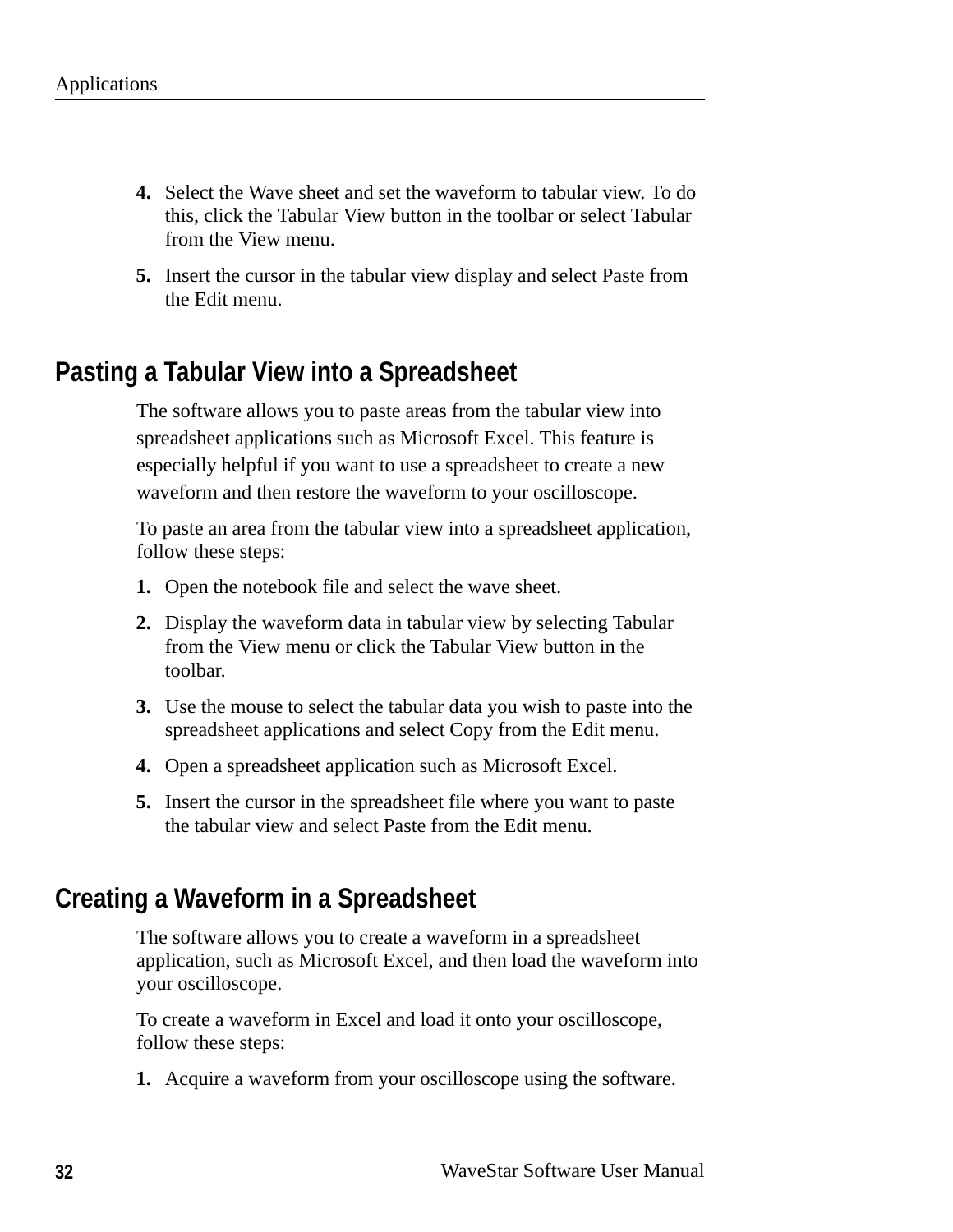- **2.** Export the waveform in .CSV or .XLS format from the software.
- **3.** Open the .CSV or .XLS file in Excel.
- **4.** Use the Excel file as a waveform template. Modify the voltage values as needed.
- **5.** Save the Excel waveform file in .CSV format.
- **6.** Import the saved .CSV file into the software.
- **7.** Select Waveform Preamble from the View menu. The Preamble dialog box appears. Adjust the "trigger point" of the new waveform in the pt\_o field.
- **8.** Restore the waveform to the oscilloscope using the Restore command under the Instrument menu.

# **Printing Records**

The software allows you to print records up to 500 divisions in length. To print records, follow these steps:

- **1.** Select Properties from the Format menu to open the Graticule Properties dialog box.
- **2.** In the Graticule tab, key in the horizontal divisions to any number up to a maximum of 500 divisions and click OK. The list box settings only go to 20, so you will have to manually key in any setting over 20.
- **3.** Select Print Setup from the File menu to open the Print Setup dialog box. Set Paper Orientation to landscape and click OK.

*NOTE. Printing records works best if you use a printer that allows banner or continuous printing. Dot matrix printers work best.*

**4.** Select Print from the File menu. Set the print settings and click OK.

The software has a limitation on record length as follows:

Printer Dots Per Inch (DPI)  $*$  Graticule size (in inches)  $\leq$  32767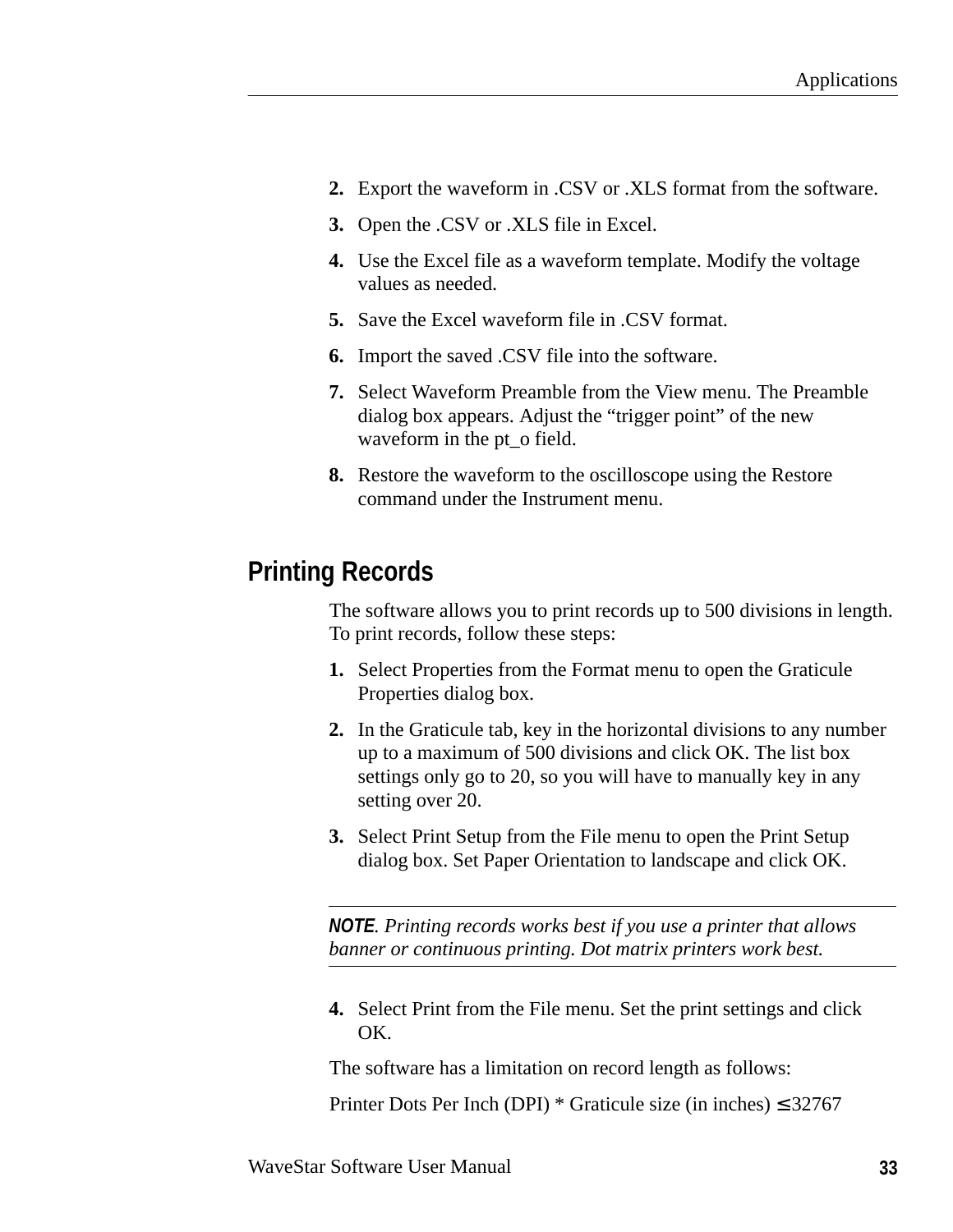# **Printing Color Waveform Data**

If the oscillscope you are using includes the COLORBMP hardcopy format, you can capture and print pictures in color using a color printer.

To print color waveform data, follow these steps:

- **1.** From your oscillscope, select either COLORBMP or BMP from the Hardcopy Format Menu. Use COLORBMP for color printing and BMP for monochrome printing.
- **2.** Acquire the picture. See *Acquire Picture* on page 21 for information on how to capture pictures.
- **3.** Select Print from the File menu. From the Print dialog box click Options... to open the Print Options dialog box.
- **4.** Click OK in the Print dialog box.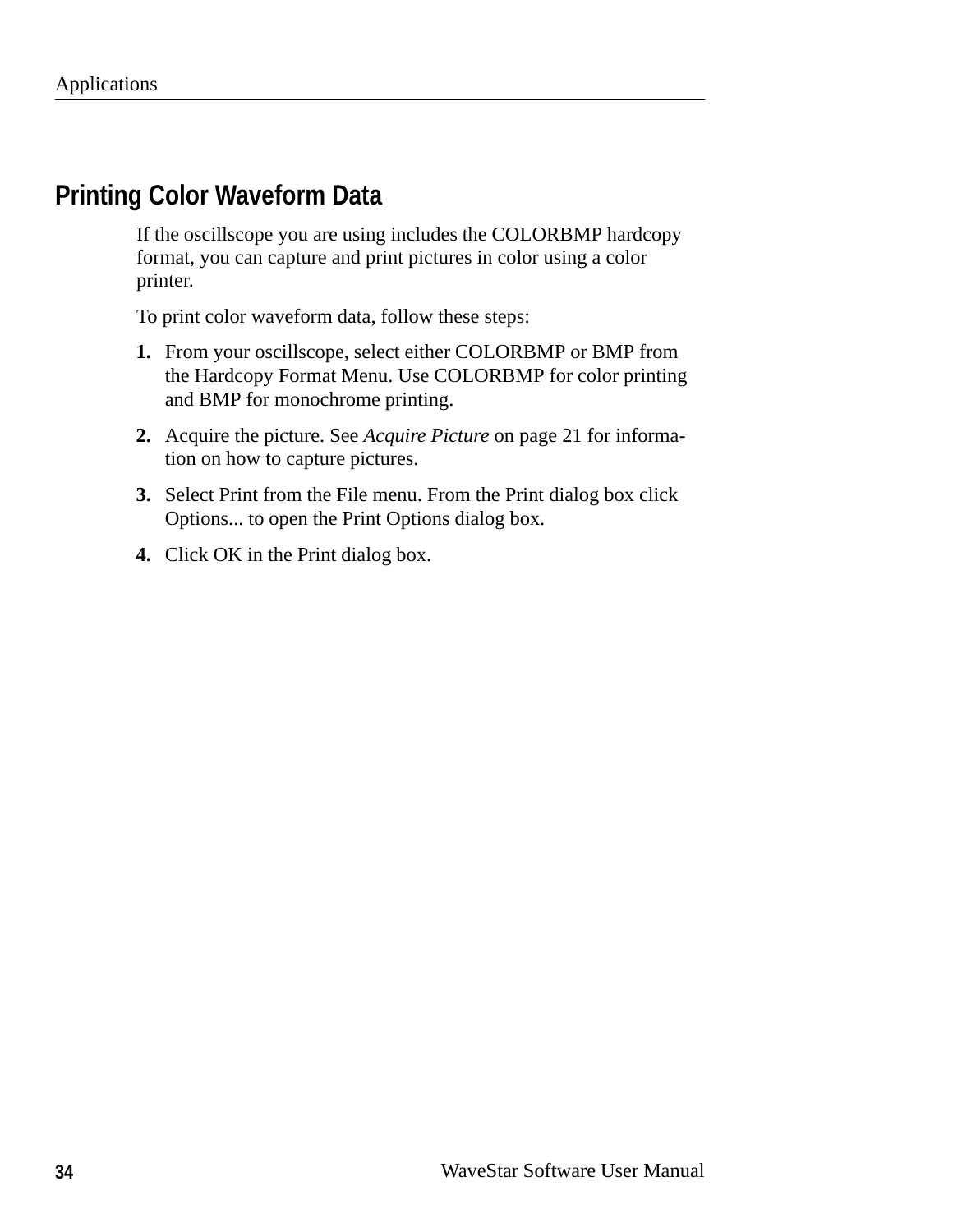# **Error Messages**

This section explains error messages you might see while using WaveStar Software. When possible, procedures for resolving each error are provided.

There are four types of errors:

**GPIB.** Steps to resolve GPIB errors are listed in the *General GPIB Errors* section.

**RS-232.** Steps to resolve RS-232 errors are contained in the *General RS-232 Errors* section.

**Internal.** WaveStar is designed to not display internal error messages. If an internal error message appears, contact Tektronix Technical Support as described on page viii.

**General.** These errors either don't require extensive resolution procedures or have similar procedures to other errors listed in this section. Procedures for resolving general errors are located in the General and Common Resource Errors section.

If you are unsure as to what type of error you receive, click the Help button in the error message dialog box. This takes you to the corresponding help file for the error message and gives you information on how to resolve the error.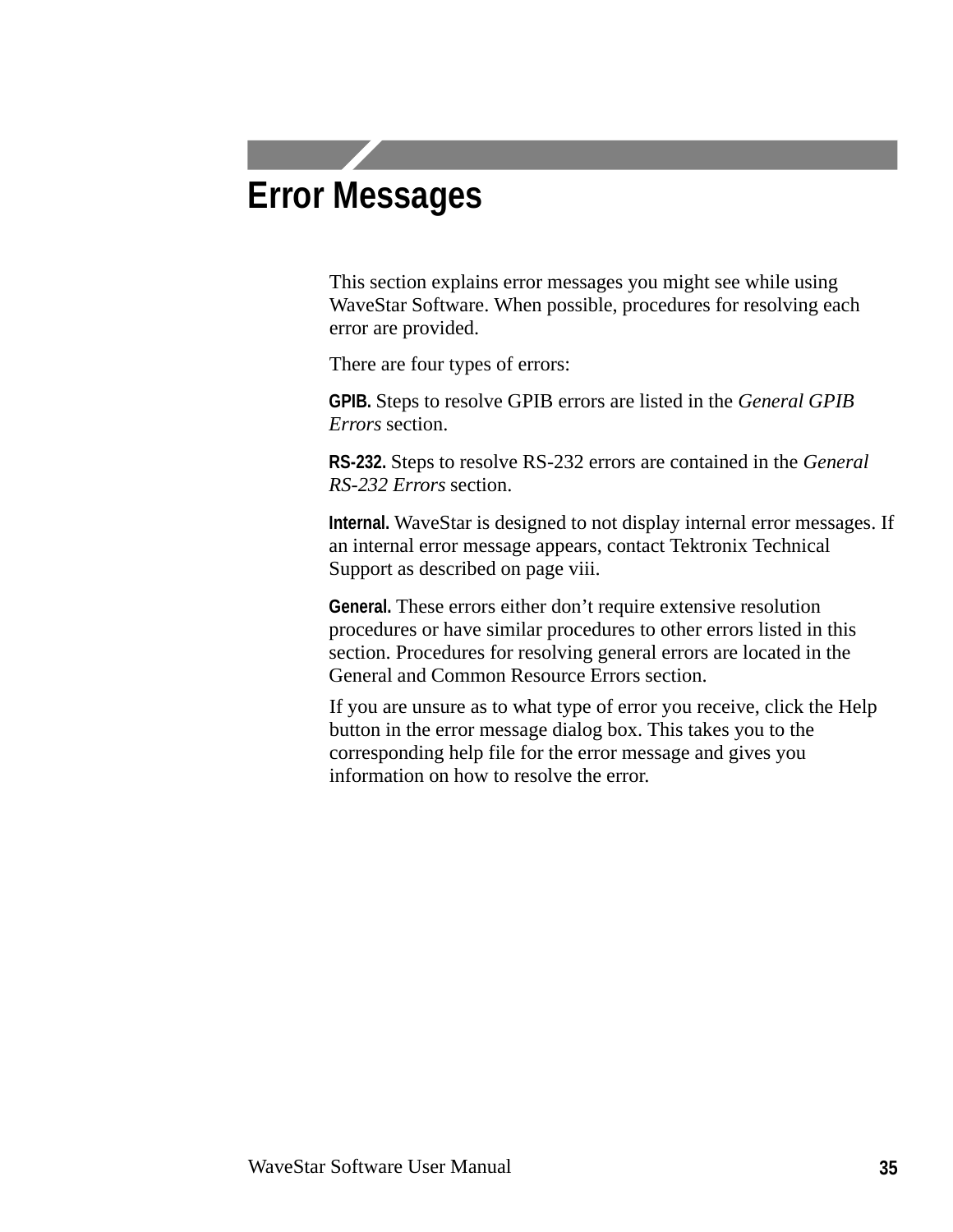# **General GPIB Errors**

Table 7 shows most GPIB problems caused by general errors.

| <b>Problem</b>                        | <b>Solution</b>                                                                                                                                                                                           |
|---------------------------------------|-----------------------------------------------------------------------------------------------------------------------------------------------------------------------------------------------------------|
| Loose cable                           | Make sure cables are securely connected to both the<br>computer and the oscilloscope.                                                                                                                     |
| Improper cable                        | Make sure pin numbers and assignments are correct for<br>both the computer and oscilloscope.                                                                                                              |
| Wrong GPIB address                    | WaveStar provides addresses 1 through 30. Make sure you<br>have selected the correct address.                                                                                                             |
| Timeout value too slow                | Slower baud rates require very long timeouts. Long<br>timeouts cause long error recoveries, so if you have a<br>problem with the timeout value being too slow, set the<br>timeout value to a faster time. |
| Windows GPIB drivers not<br>installed | Install the proper Windows GPIB drivers.                                                                                                                                                                  |
| Old version of GPIB drivers           | Upgrade to National Instruments Version 2.7.2 or later.                                                                                                                                                   |

#### **Table 7: General GPIB errors**

The following messages are related to the GPIB connection between the computer and the oscilloscope:

- "No GPIB Board Found"
- "Not System Control"
- "Instrument failed to respond to GPIB write. Check instrument address and GPIB cable."
- "GPIB read error"
- "No Listener on Bus"
- "GPIB Timeout"
- **GPIB** Failed"
- "Power On"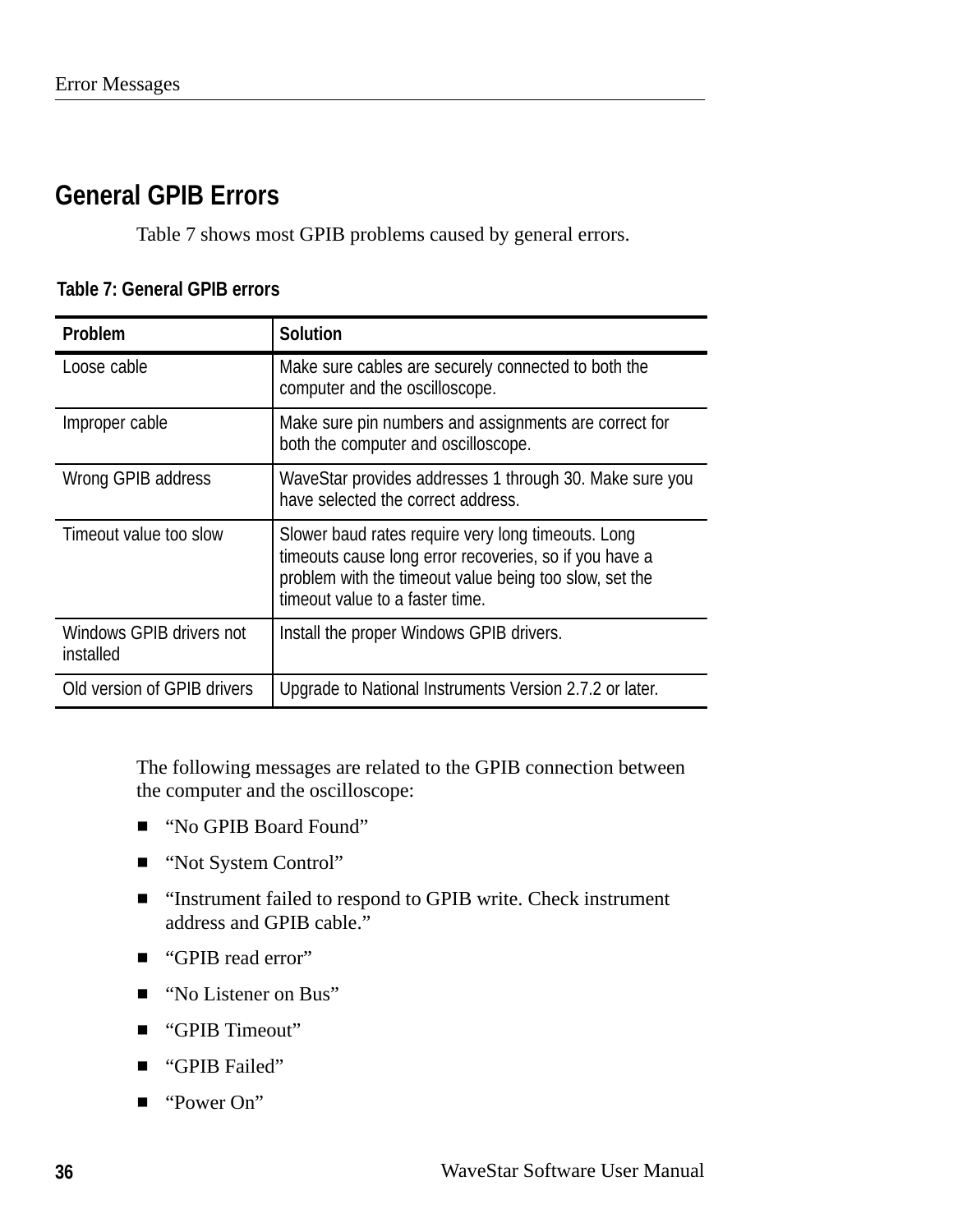If one of the previous messages appears while you are using the software, use the steps below to try to resolve the problem. Most problems have a simple cause such as an incorrect address or faulty cable.

To attempt to correct the GPIB problem, follow these steps:

- **1.** Check that you are using the correct equipment as follows;
	- **a.** National Instruments GPIB Interface card (IEEE Std 488.2) Version C.12 or later
	- **b.** GPIB Cable
- **2.** Disconnect all GPIB cables from computer.
- **3.** Run the hardware diagnostics supplied with the card.
- **4.** Run the software diagnostics supplied with the card.
- **5.** If the GPIB diagnostics fail, or if you have difficulty running them, contact National Instrument Technical Support.
- **6.** If the GPIB diagnostics pass and the software still does not work, contact Tektronix Technical Support as described on page viii.

## **General RS-232 Errors**

The following messages are related to the RS-232 connection between the computer and the oscilloscope:

- "Bad RS-232 Port"
- "Bad RS-232 Parameters"
- "Failed to set RS-232 parameters"
- "Failed writing to RS-232 device"
- "Failed to read from RS-232 device"
- "Timeout on RS-232 device"
- "RS-232 owned by another application"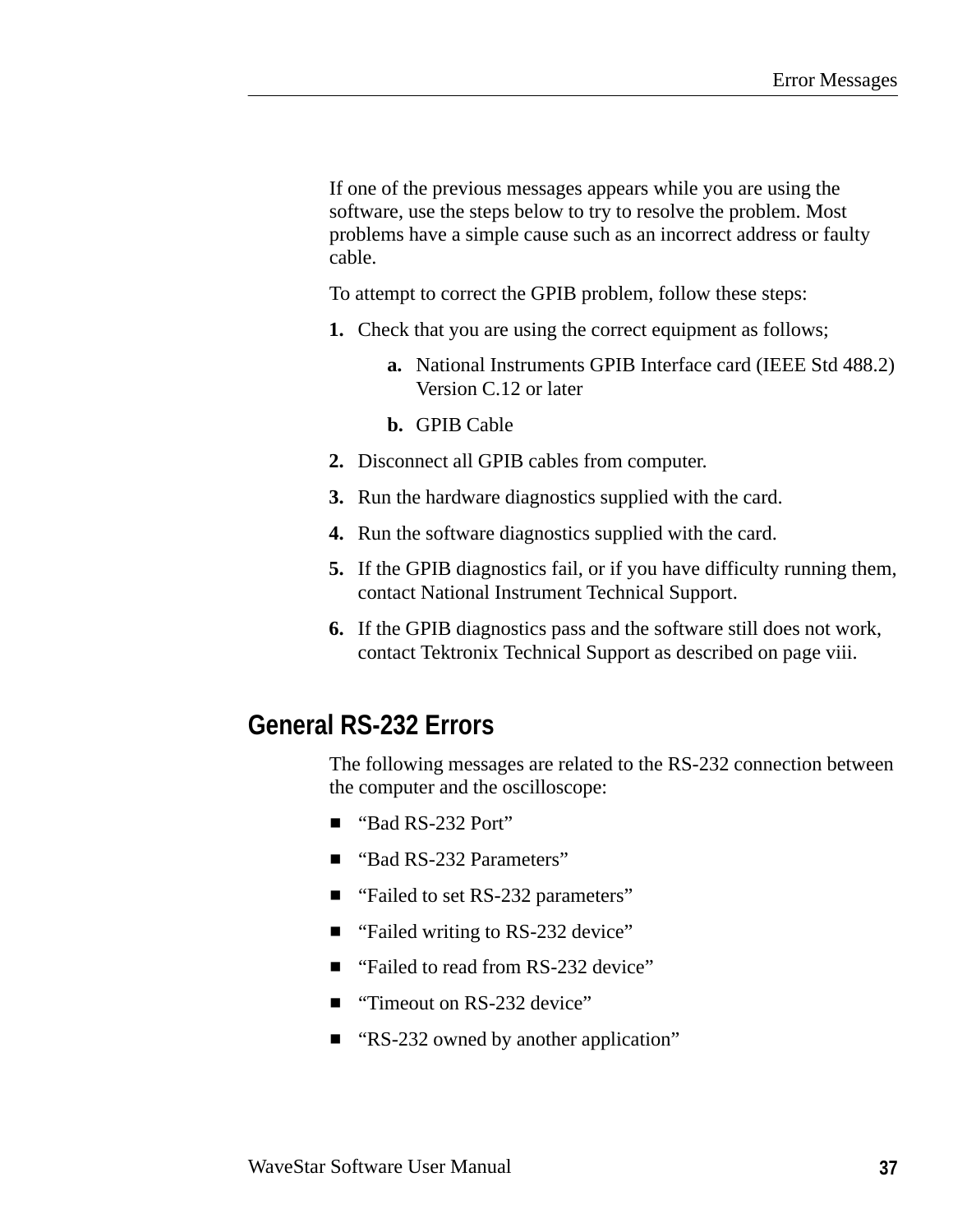If one of the previous messages appears while you are using the software, use the steps below to try to resolve the problem. Most problems are caused by something simple such as an incorrect COM port or faulty cable.

To attempt to correct the RS-232 problem, follow these steps:

- **1.** Check the baud rate. Use of slow baud rates (such as 300 or 600) is not recommended as they require long timeouts which in turn increases the recovery time from error conditions.
- **2.** Check the type of device. There are two types of RS-232 devices: Data Terminal Equipment (DTE) and Data Communications Equipment (DCE). Most printers, plotters, and computers are DTE devices. Most modems are DCE devices.
- **3.** Check the cable. The user manual for the oscilloscope lists cables that work.
	- **a.** Use a straight-through RS-232 cable when connecting two different types of devices (DTE to DCE).
	- **b.** Use a null-modem cable when connecting similar types of devices (both DTE or both DCE). Null-modem cables enable similar devices to communicate by crossing the send/receive pairs and crossing the handshaking pairs.

# **Internal Errors**

WaveStar is designed not to display internal error messages. Internal errors are errors that occur within the application. If an internal error message is displayed while you are using WaveStar, contact Tektronix Technical Support as described on page viii for help.

# **General and Common Resource Errors**

General and common resource errors are errors that can usually be solved using simple procedures. These are errors not related to the GPIB or RS-232 connection.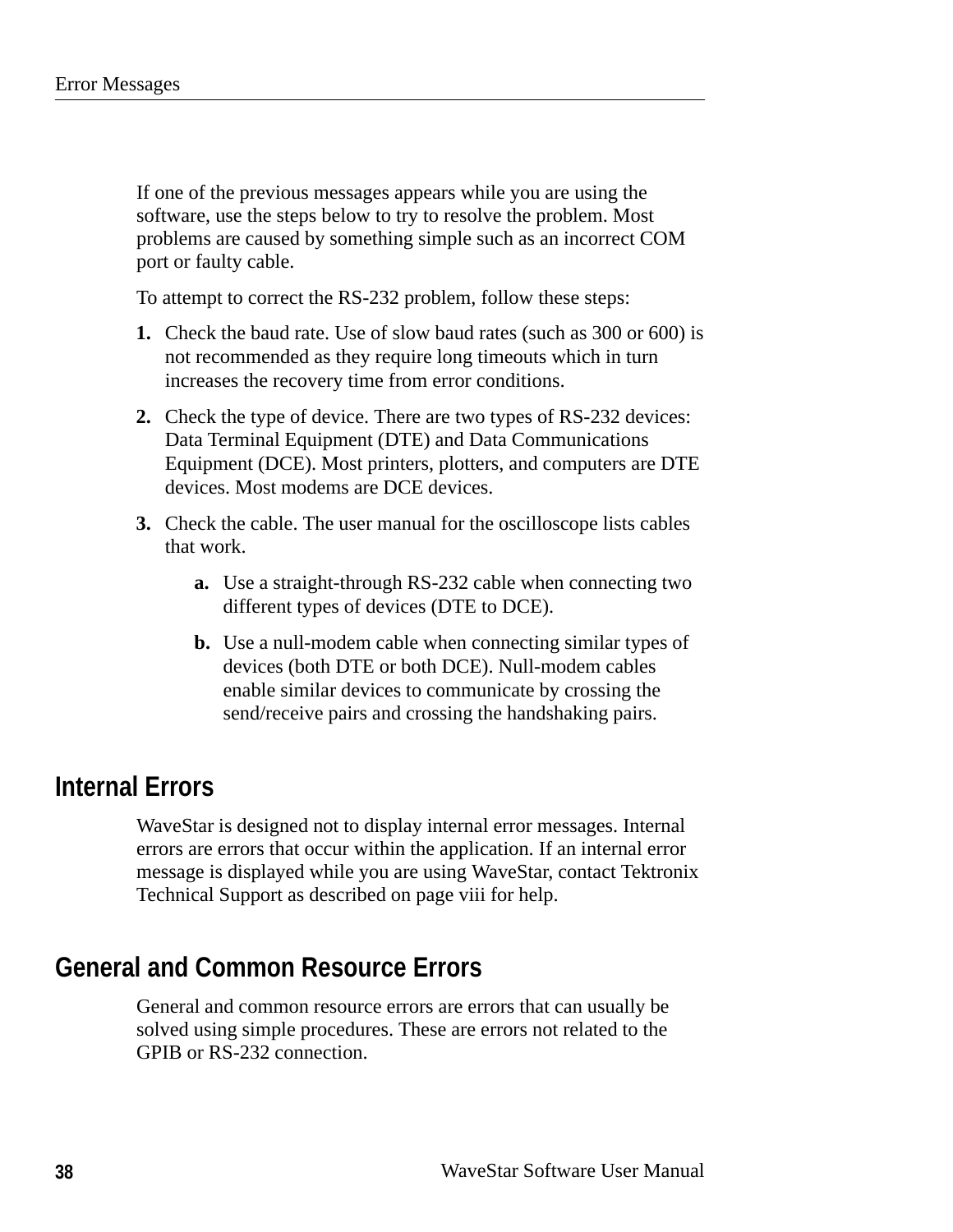Use the following procedures and check to see if the error is corrected. If after using the following procedures and exhausting all other sources of WaveStar help you cannot resolve the error, contact Tektronix Technical Support as described on page viii.

The following messages are related to the general and common resources:

- "Specified Scope does not Match Connected Scope"
- "No Interface or Interface not Set"
- "No Handle Set Up"
- "Can't Open Driver File"

To attempt to resolve general and common resource errors, follow these steps.

- **1.** Make sure you are not trying to open a file owned by another application.
- **2.** Verify that the oscilloscope you select from the instrument list is the oscilloscope to which your computer is connected.
- **3.** Try closing other windows/applications to free up more memory.
- **4.** Make sure you have either a GPIB or RS-232 connection successfully established between the computer and the oscilloscope.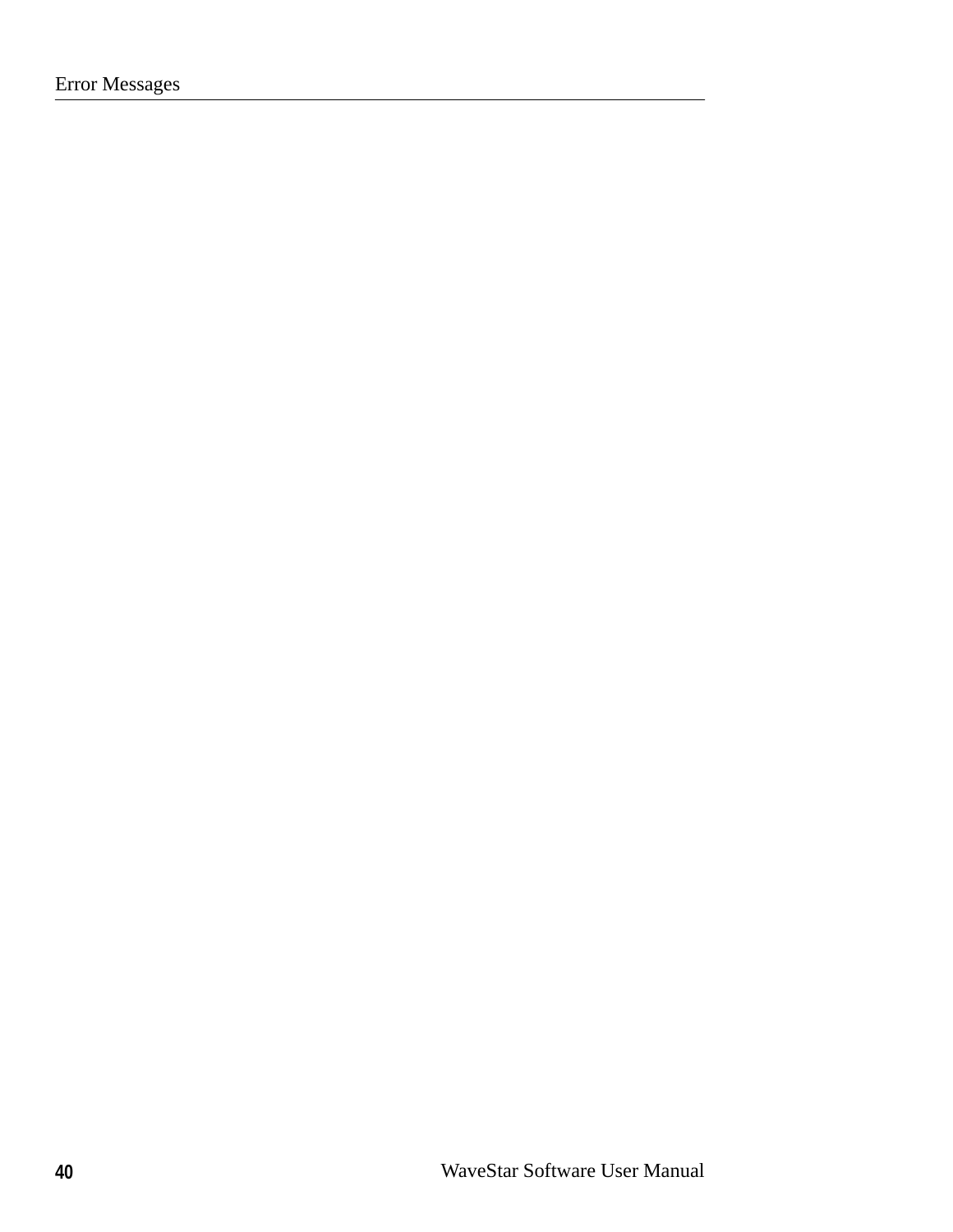# **Appendix A: Menu Commands**

This section contains information about menu commands. Selecting a menu command may activate a dialog box. Each dialog box contains a Help button that, when clicked, displays the help for that specific dialog box.

### **File Menu**

The File menu offers the following commands:

#### **New**

Use the New command to create a new WaveStar notebook. Each new notebook contains empty wave, picture, settings, and notes sheets.

#### **Open**

Use the Open command to open an existing notebook in a new window. You can open multiple notebooks at the same time.

#### **Close**

Use the Close command to close the active notebook. If you close a notebook without saving it, you lose all changes made since the last time you saved it. Before closing an untitled notebook, WaveStar displays the Save As dialog box and prompts you to name and save the file before closing the application.

#### **Save**

Use the Save command to save the active notebook to its current name and directory. When you save a notebook for the first time, WaveStar displays the Save As dialog box so you can name the notebook and select a directory where the file will be stored. If you want to change the name and directory of an existing document before you save it, choose the Save As command.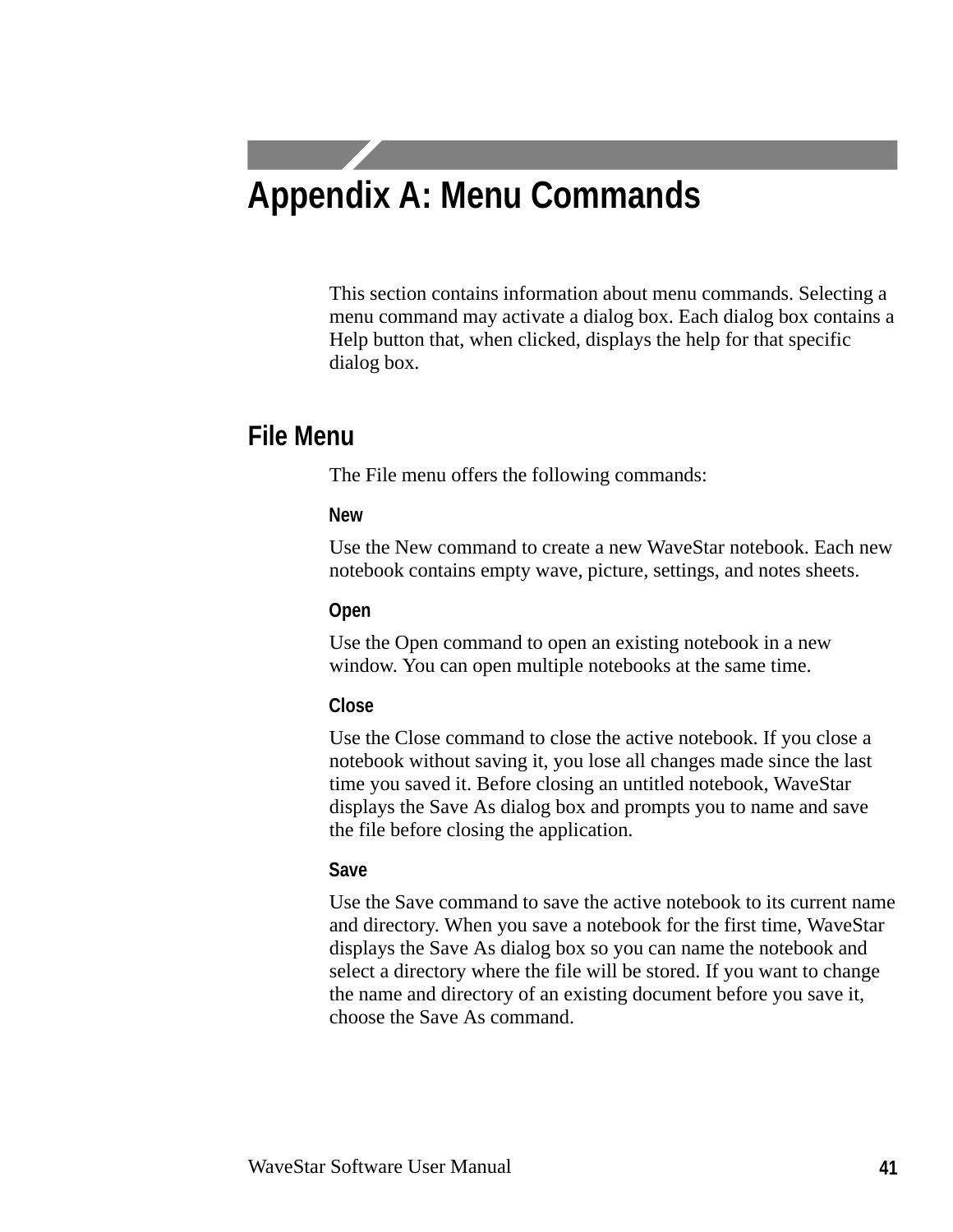#### **Save As**

Use the Save As command to name the active document and choose a directory where the file will be stored. WaveStar displays the Save As dialog box when you save a file for the first time. After you name and save a file, you can use the Save As command to rename the file or select an alternate directory in which to store the file.

#### **Export**

The Export command under the File pulldown menu exports the selected waveform from the Wave sheet in either Excel 4 (XLS) format or DocuWave (CSV) format.

This command can also export a picture file from the Picture sheet in a .bmp or a .dib format.

#### **Import**

The Import command imports waveform images and settings in TDS waveform (ISF, WFM), 11K series (WFB), or DocuWave (CSV) formats. If you attempt to import a file format other than the DocuWave .CSV format, WaveStar displays the "Improper File Format" error message.

This command can also import a picture file in a .bmp or a .dib format.

#### **Page Setup**

Use the Page Setup command under the File menu to set the page size and alignment.

#### **Print**

Use the Print command to print a notebook or part of a notebook. What is printed depends on what sheet you select.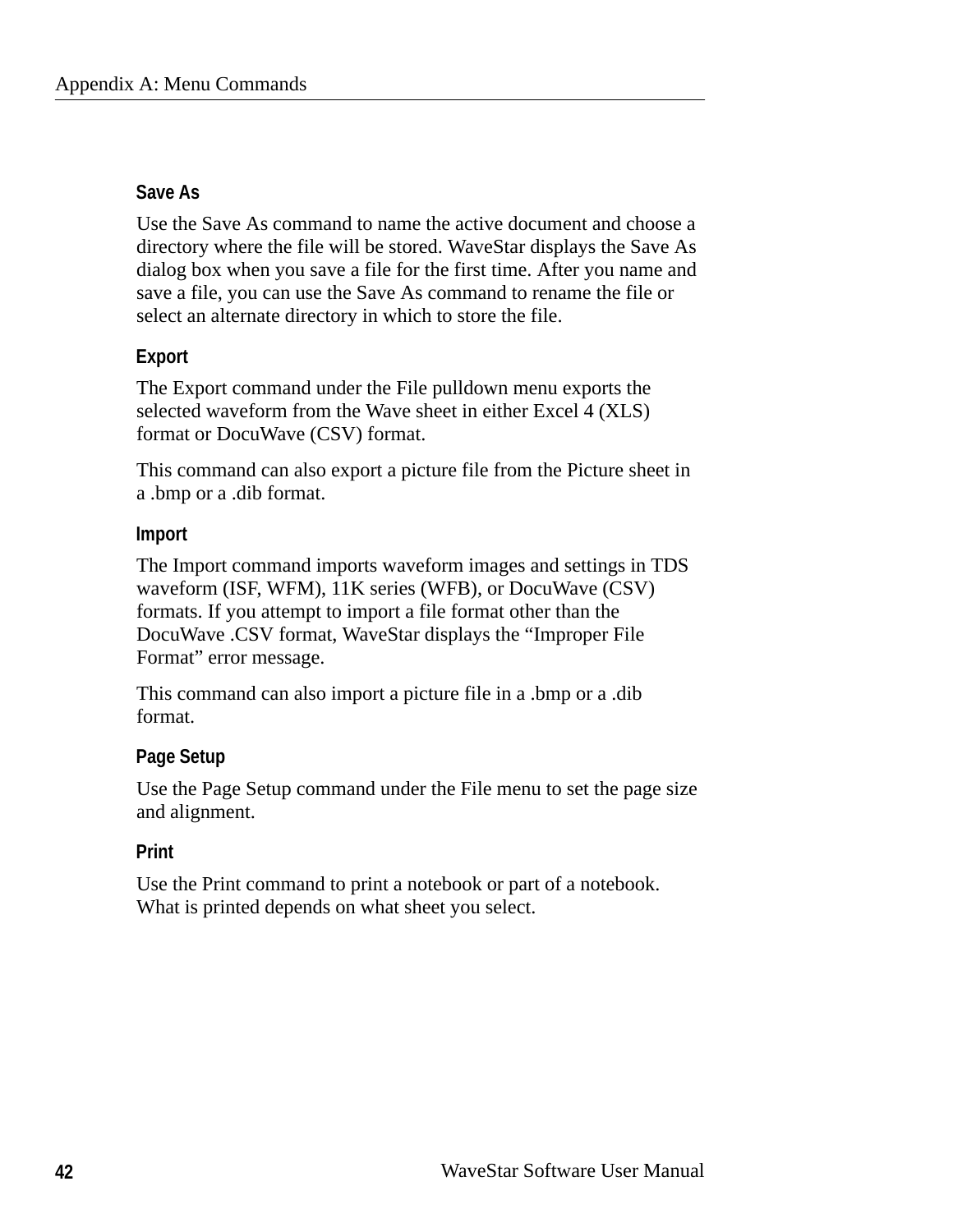#### **Table 8: Printing results**

| Selected for printing   | What gets printed                                                                         |
|-------------------------|-------------------------------------------------------------------------------------------|
| Wave sheet              | Graticule with waveforms                                                                  |
| Wave sheet/tabular view | Waveform data in tabular format; you<br>can also select which pages you want<br>to print. |
| Picture sheet           | Picture                                                                                   |
| Settings sheet          | <b>ASCII text settings</b>                                                                |
| Notes sheet             | <b>ASCII text notes</b>                                                                   |

#### **Print Preview**

The Print Preview command under the File menu activates an on-screen view that previews what the file will look like when printed.

#### **Print Setup**

The Print Setup command under the File menu activates the Print Setup dialog box. Use Print Setup to select a printer and set all of the printing features before sending a file to the printer.

#### **<recent file list>**

The recently opened file list contains the last four most recently opened WaveStar files. To open one of the listed files, select it from the numbered list.

#### **Exit**

Use the Exit command to leave WaveStar. If any open documents have not been saved you will be warned and given the option of saving the file before exiting WaveStar.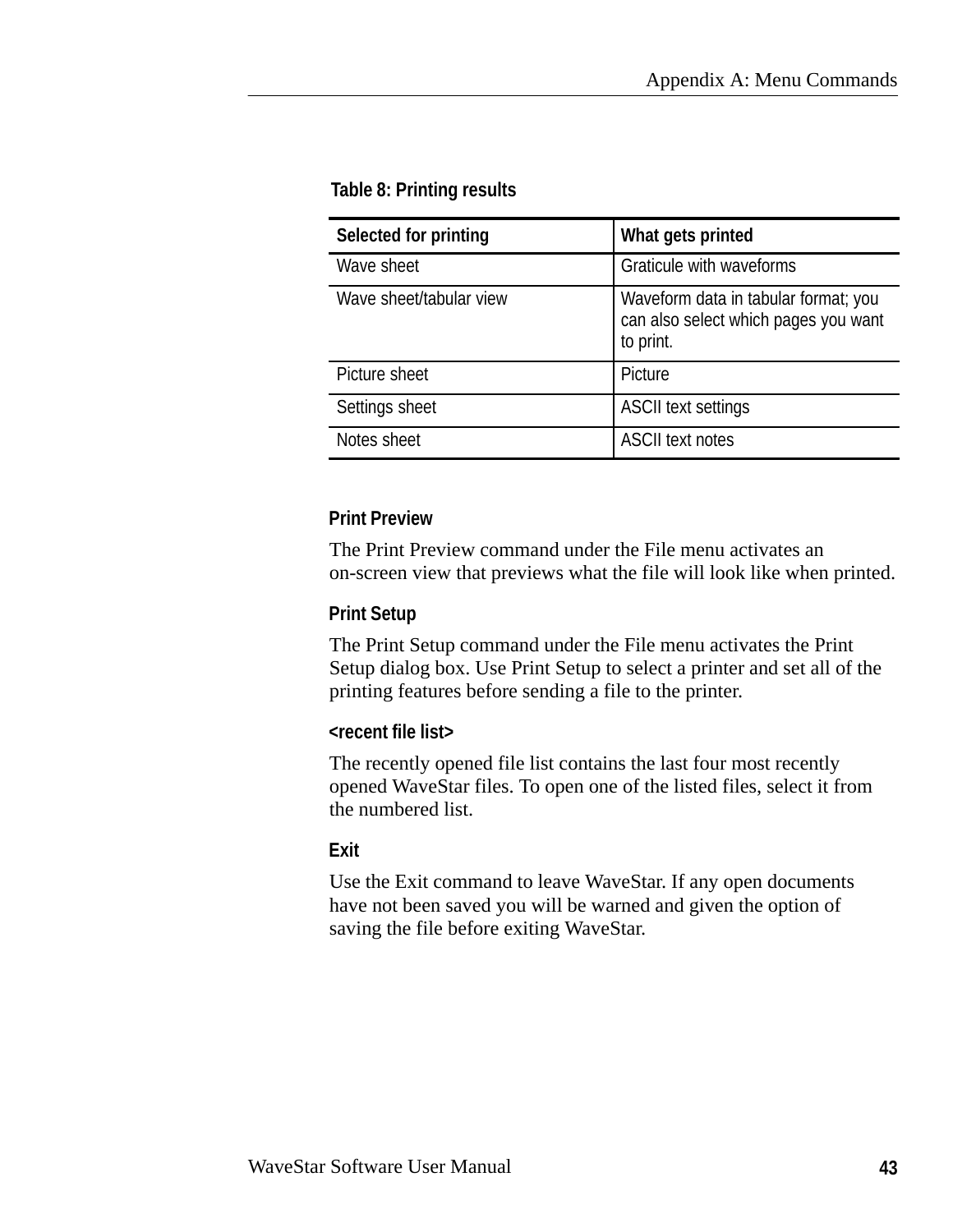### **Edit Menu**

The Edit menu offers the following commands:

#### **Cut - Ctrl+X**

The Cut command copies the selected item to the clipboard and removes it from its current location.

#### **Copy - Ctrl+C**

The Copy command copies the selected item to the clipboard.

#### **Paste - Ctrl+V**

The Paste command pastes the current clipboard item into the current location.

#### **Cut Wave**

Use the Cut Wave command to cut a waveform from the wave tab and move it to the clipboard. To cut a waveform from the wave tab, select the tab and select Cut Wave from the Edit menu.

#### **Copy Wave**

Use the Copy Wave command to copy a waveform to the clipboard. To copy a waveform to the clipboard, select the waveform number to the left of the graticule and select Copy Wave from the Edit menu.

#### **Paste Wave**

Use the Paste Wave command to paste a waveform from the clipboard to a wave tab. To paste a waveform to the graticule, select Paste Wave from the Edit menu. This will paste the waveform from the clipboard into the open notebook.

#### **Delete Wave**

Use the Delete Wave command to delete a waveform from the graticule. To delete a waveform from the wave tab, select the waveform number to the left of the graticule and select Delete Wave from the Edit menu.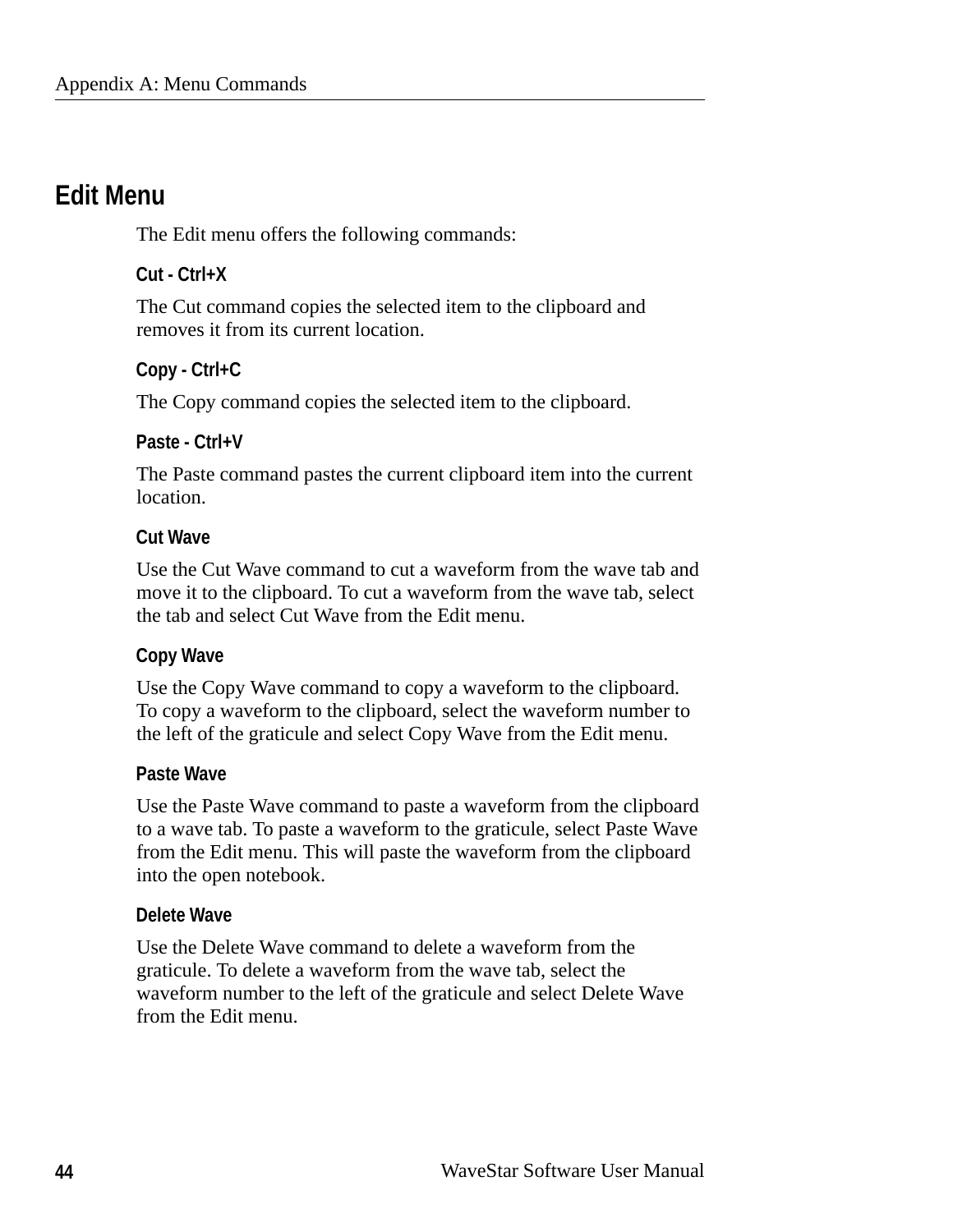#### **Copy Sheet**

Use the Copy Sheet command to copy an entire sheet, or tab, to the clipboard. To copy a sheet to the clipboard, select the tab and select Copy Sheet from the Edit menu.

#### **Paste Sheet**

Use the Paste Sheet command to paste an entire tab from the clipboard to the open notebook. To paste a tab to the clipboard, select Paste Sheet from the Edit menu. This will paste the tab from the clipboard into the open notebook.

#### **Delete Sheet**

Use the Delete Sheet command to delete an entire sheet from the notebook. To delete a sheet from the notebook, select the tab and select Delete Sheet from the Edit menu.

#### **Waveform Preamble**

The Waveform Preamble command brings up the Waveform Preamble dialog box. See *Viewing the Waveform Preamble* on page 23 for further information on this menu command.

For more information on the waveform preamble, refer to the programmer manual for your specific oscilloscope.

## **View Menu**

The View menu offers the following commands:

#### **Waveform YT**

The Waveform YT command displays the graticule in YT view.

#### **Waveform XY**

The Waveform XY command displays the graticule in XY view.

#### **Tabular View**

The Tabular command displays the waveform coordinates in table format.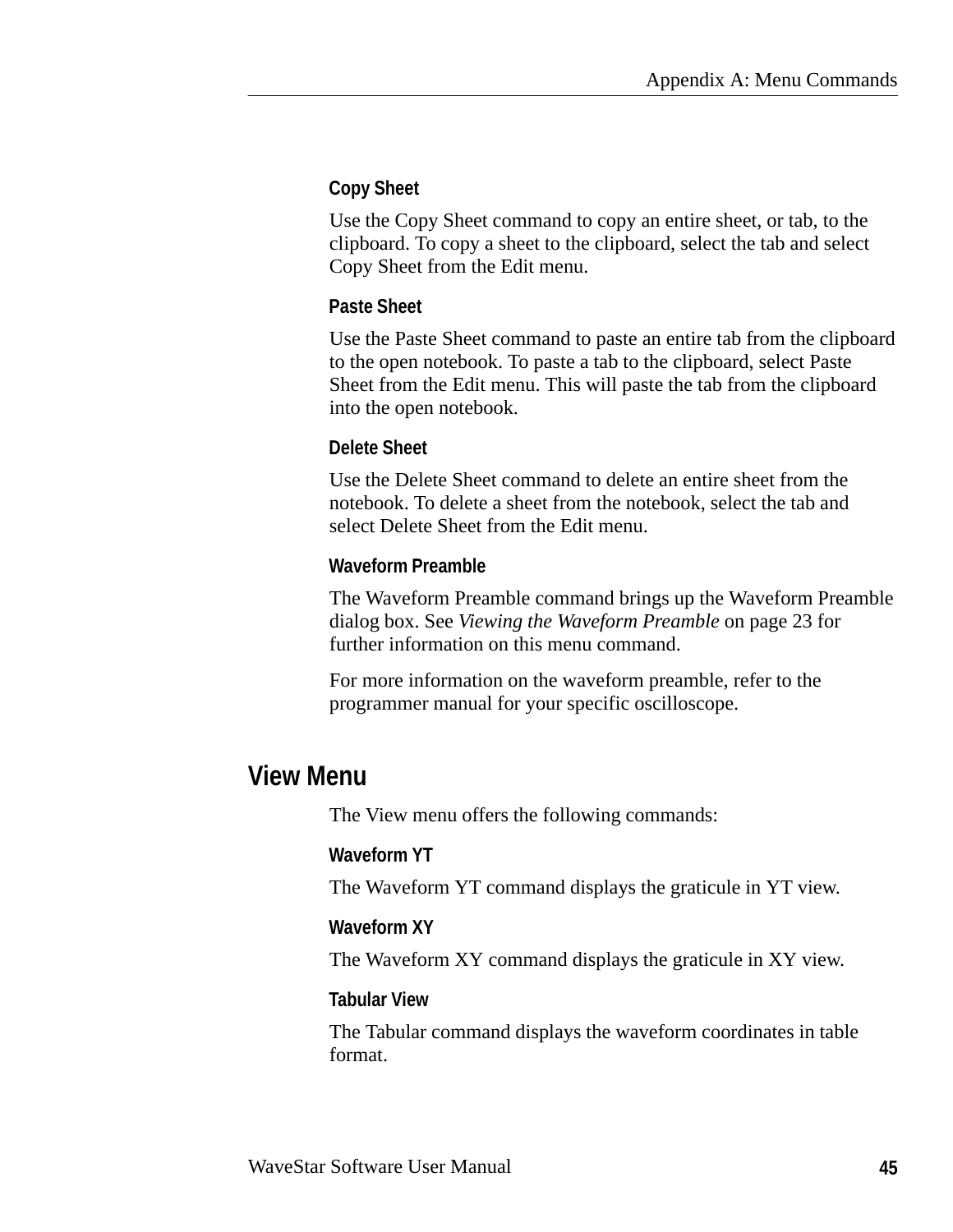#### **Measurements**

The Measurements command displays the waveform measurements.

#### **Harmonic**

The Harmonic command displays the waveform harmonics.

#### **Harmonic Tabular**

The Harmonic Tabular command displays the waveform harmonics in tabular format.

#### **Toolbar**

The Toolbar command toggles the toolbar display.

#### **Status Bar**

The Status Bar command toggles the Status Bar display. The status bar displays tooltip information and progress information during an application process.

#### **Zoom**

The Zoom dialog box is activated by selecting the Zoom command.

#### **Wave Information**

The Wave Information command activates the Waveform Information dialog box which contains information such as scope type, WFID, waveform color and notes, and time and date of acquisition.

### **Insert Menu**

The Insert menu offers the following commands:

#### **Wave**

Select the Wave command to insert a new, empty wave tab in the active file.

#### **Picture**

Select the Picture command to insert a new, empty picture tab in the active file.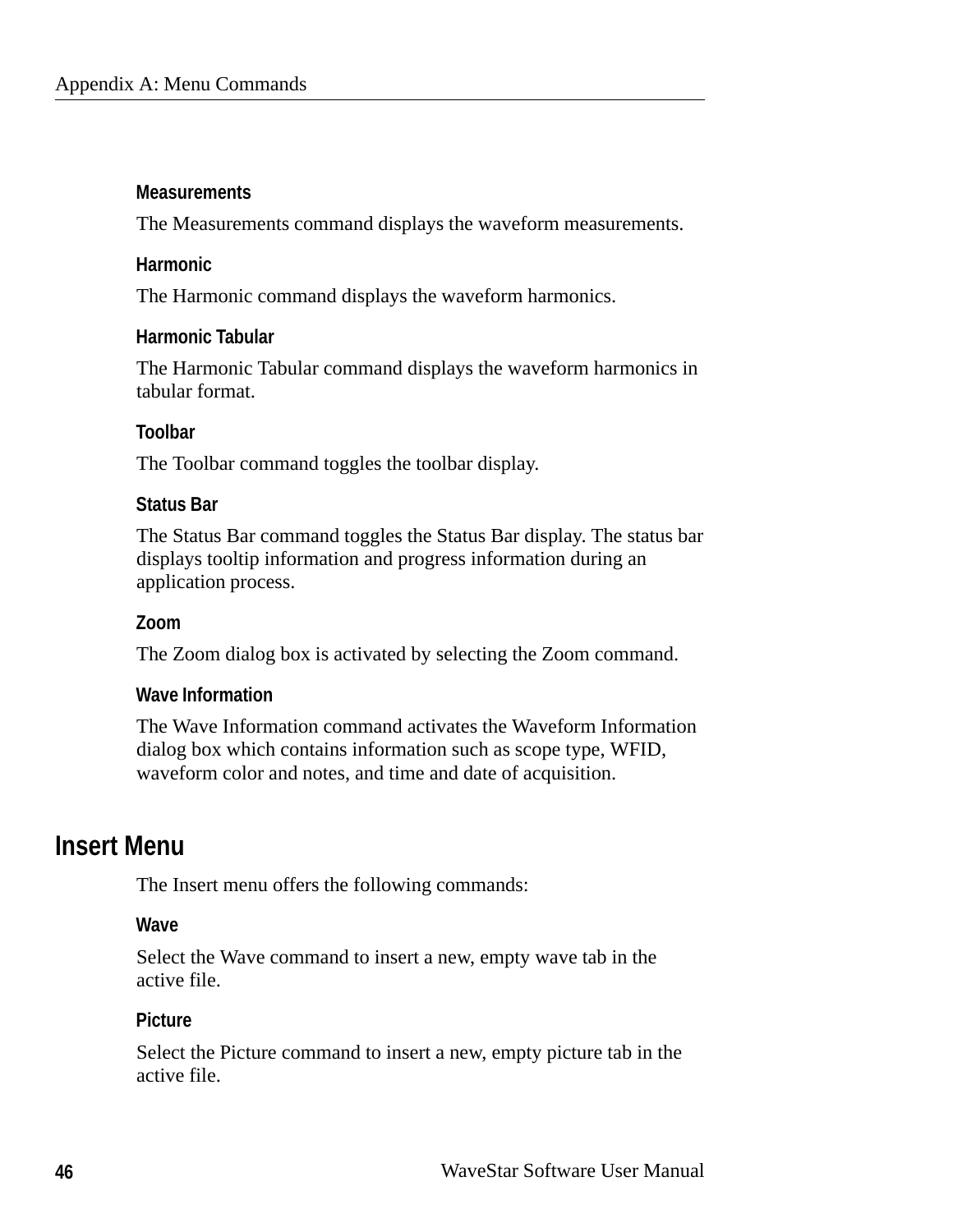#### **Settings**

Select the Settings command to insert a new, empty settings tab in the active file.

#### **Notes**

Select the Notes command to insert a new, empty notes tab in the active file.

# **Format Menu**

The Format menu offers the following commands:

#### **Graticule Properties**

The Graticule command activates the Graticule Properties dialog box which controls Graticule, Plot, Color, and Text properties.

#### **Picture**

Use the Picture command to format the image on the Picture tab. WaveStar allows you to rotate the picture image with one of four settings: No Rotation, Landscape, 180 degrees rotation, or 270 degrees rotation.

## **Instrument Menu**

The Instrument menu offers the following commands:

#### **Select**

The Select command activates the Select Instrument dialog box. In this dialog box, select the instrument you are using and set either the RS-232 or GPIB connection settings.

#### **Configure Acquire**

The Configure Acquire command brings up the Configure Acquire dialog box where you set the waveform acquisition settings. Acquire modes include Add and Replace.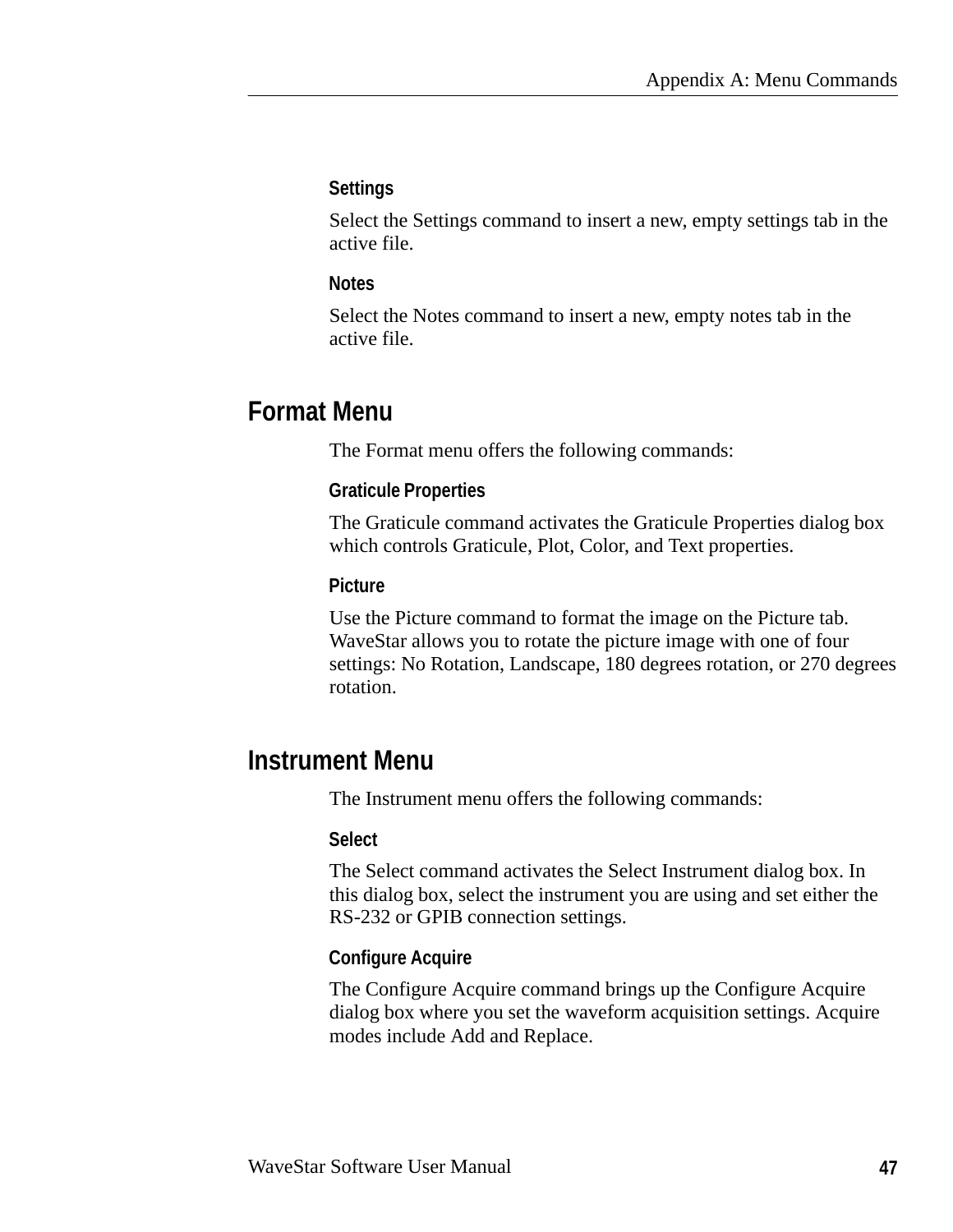#### **Acquire**

The Acquire command initiates the acquisition sequence. The actions of the Acquire command depend on the currently selected tab object.

#### **Table 9: Acquisition results**

| Selected sheet/tab | <b>Acquisition result</b>         |
|--------------------|-----------------------------------|
| Wave               | Actual waveform images from scope |
| Picture            | Picture image of scope display    |
| Settings           | Scope settings                    |

#### **Configure Restore**

The Configure Restore command brings up the Configure Restore dialog box where you can set the destination for restored waveforms.

### **Window Menu**

The Window menu offers the following commands:

#### **Cascade**

Use Cascade to arrange multiple opened windows in an overlapped fashion.

#### **Tile**

Use Tile to arrange multiple opened windows in a non-overlapped fashion.

#### **Arrange Icons**

Use Arrange Icons to arrange the icons for minimized windows at the bottom of the main window.

#### **<open document list>**

The WaveStar software displays a list of currently open document windows at the bottom of the Window menu. A check mark indicates which document is currently in the active window.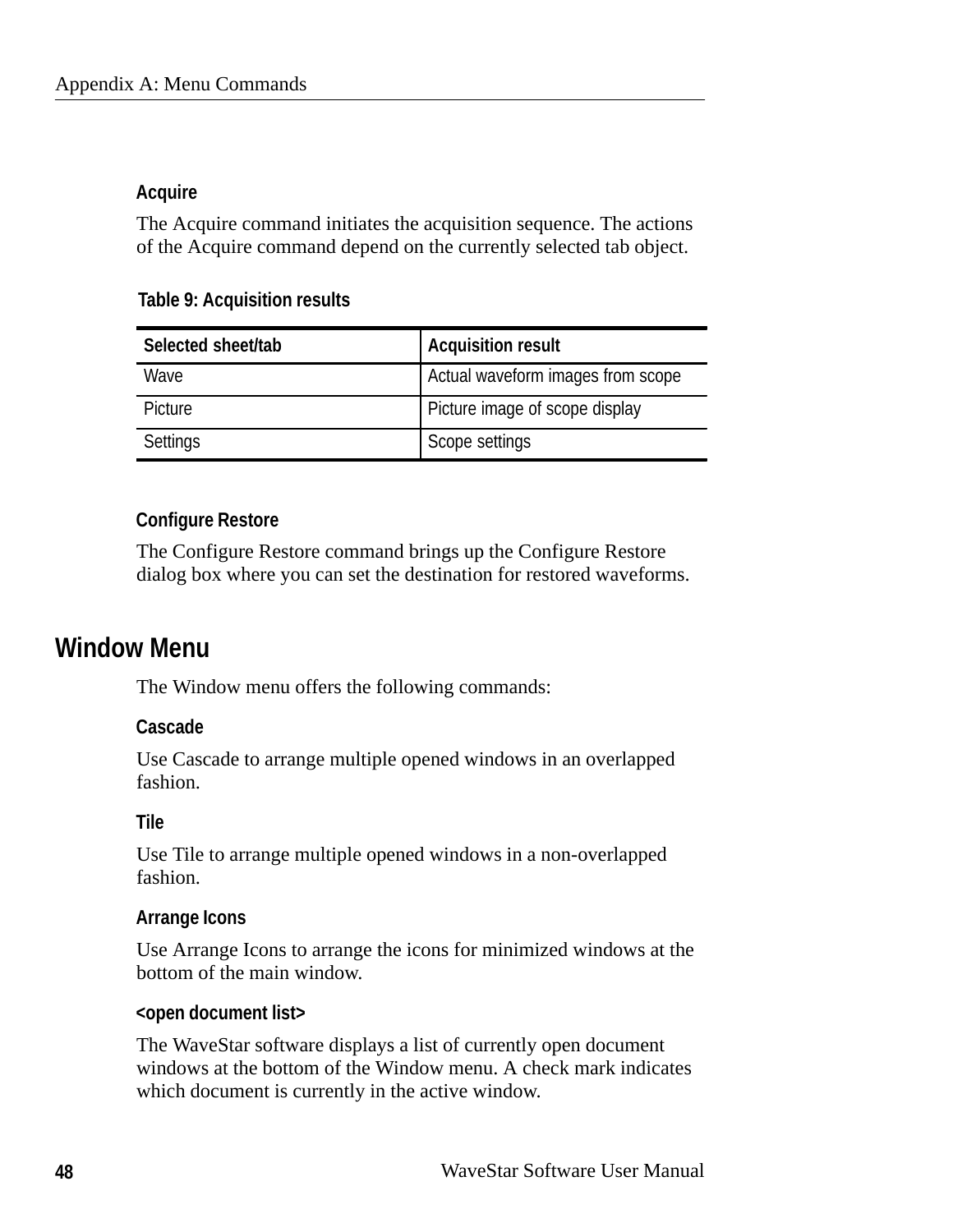## **Help Menu**

The Help menu offers the following commands:

#### **Contents**

The Contents command activates WaveStar Online Help.

#### **Search For Help On**

The Search for Help On command activates the WaveStar Online Help search system. This feature allows you to search for help topics by keyword.

#### **Index**

The Index command activates the WaveStar Online Help index. All WaveStar information is listed in the index alphabetically. Each index entry links to the related help topic in WaveStar Online Help.

#### **Using Help**

Selecting the Using Help command activates the How to Use Help online help screen. You can also activate the How to Use Online Help screen from WaveStar Online Help by pressing the F1 key.

#### **Getting Started**

The Getting Started command activates a short tutorial within WaveStar Online Help to help familiarize you with the software.

#### **Technical Support**

The Technical Support command brings up the help screen explaining the different methods of contacting Tektronix Technical Support.

#### **About**

The About command activates the About WaveStar dialog box which contains version, copyright, and registration information.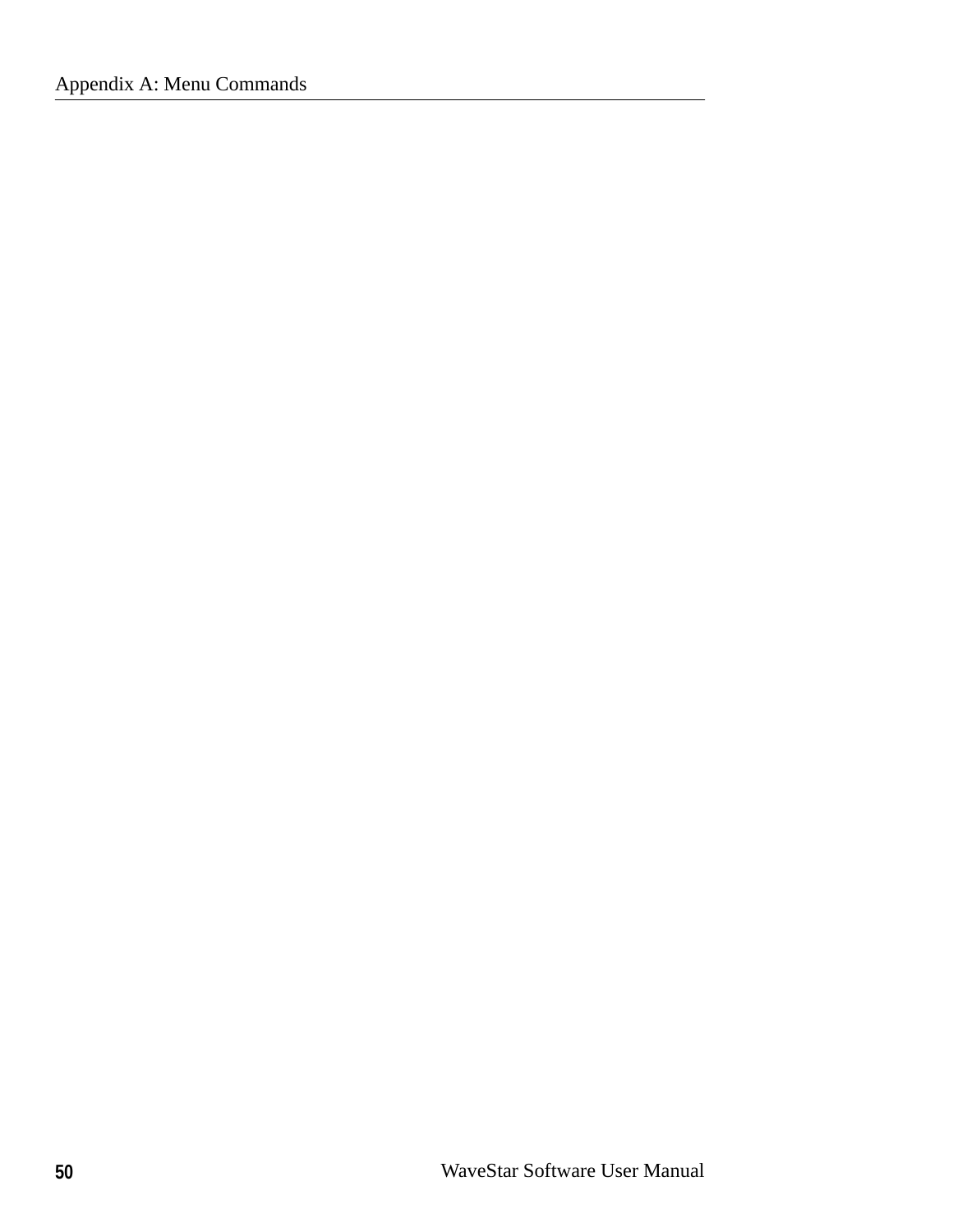# **Appendix B: Dialog Boxes**

This section contains information about dialog boxes. Selecting a menu command may activate a dialog box. Dialog boxes in this section are listed in alphabetical order.

Each dialog box contains three common buttons: OK, Cancel, and Help.

- Click OK when you are finished editing dialog box fields and want to apply the new settings.
- Click Cancel to exit the dialog box without making any changes.
- Click Help to bring up the help file corresponding to the current dialog box.

Screen captures of all dialog boxes are available in the Online Help. Click on the Help button in any dialog box to find complete help for the selected dialog box including image-mapped screen captures and descriptions of each field. This section of the manual lists definitions of all dialog fields.

# **Configure Acquire**

Use the Configure Acquire dialog box to set the waveform acquisition parameters.

# **Export**

Use the Export dialog box to select the file format and destination for exported files. The Export dialog box contains the following fields:

**File Name.** Enter the name of the file to be exported.

**Save File as Type.** Select either Excel (XLS) or CSV format.

**Directories.** Select a destination directory for the exported file.

**Drives.** Select a drive where the destination directory is located.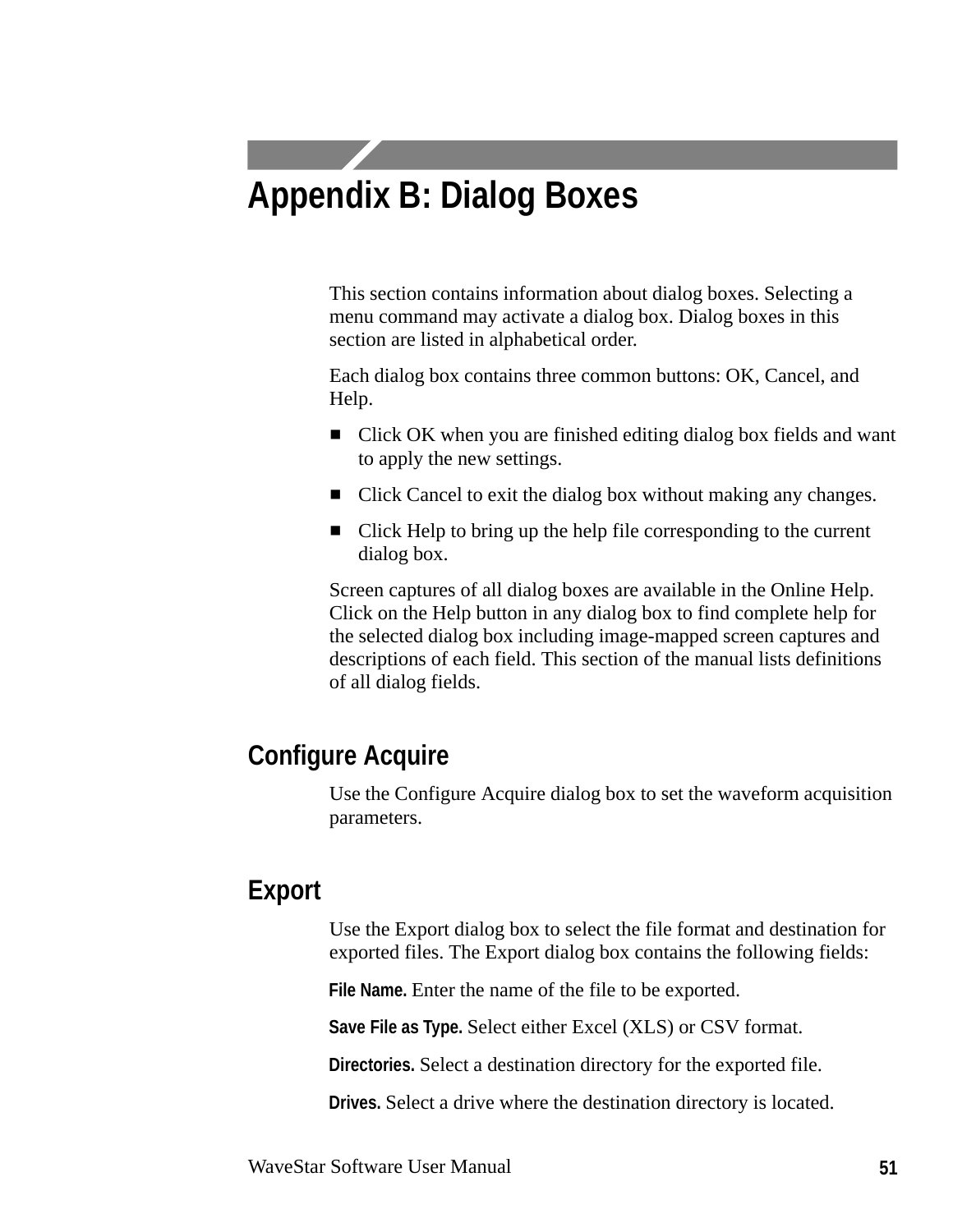## **Format Picture**

Use the Format Picture dialog box to set the rotation of the picture image. The Format Picture dialog box contains the following fields:

**Normal (no rotation).** Sets the picture to the original acquisition position.

**Landscape (90 degrees).** Rotates the picture image 90 degrees clockwise.

**180 degrees.** Rotates the picture image 180 degrees clockwise.

**270 degrees.** Rotates the picture image 270 degrees clockwise.

## **Graticule Properties**

#### **Graticule Tab**

Use the Graticule tab in the Graticule Properties dialog box to set the graticule properties. The Graticule tab contains the following fields:

**Graticule list box.** Select the graticule display type: Full, Grid, Crosshair, or Frame.

**Divisions.** Set the number of horizontal and vertical divisions for the graticule.

**Size/Div.** Set the size per division for the graticule.

#### **Plot Tab**

Use the Plot tab in the Graticule Properties dialog box to set the plot properties. The Plot tab contains the following fields:

**Plot As.** Set the plot display to either vectors or dots. Vectors displays a continuous line. Dots displays a series of dots at selected points.

**Lock Horizontal Scales.** Select the checkbox to lock the horizontal scales on the graticule.

**Lock Trigger Points.** Select the checkbox to lock the trigger points on the graticule.

**Trigger T on Graticule.** Select the box to display waveform trigger points on the graticule. Trigger points are displayed as a "T" on the graticule.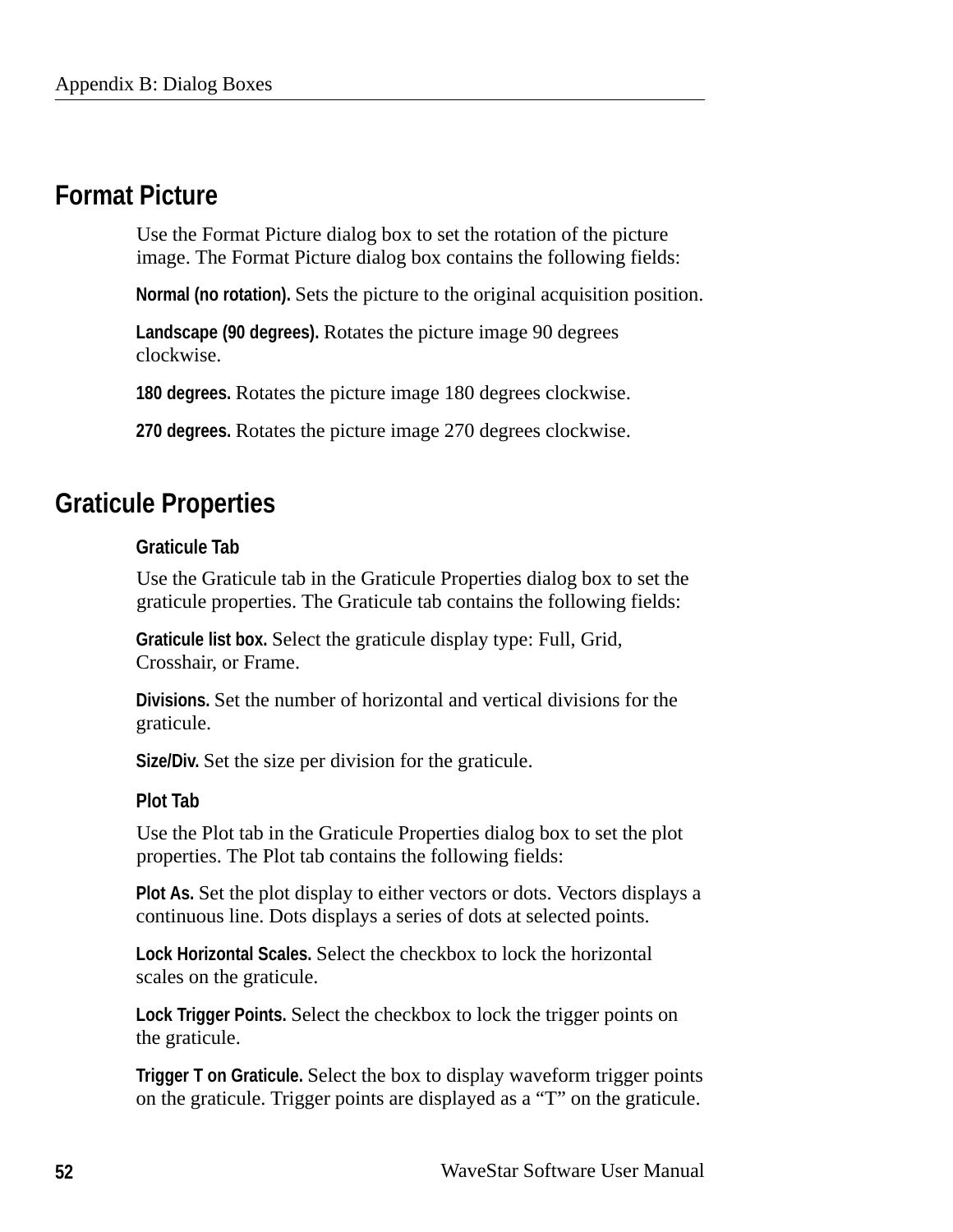**Fast Draw.** Select the checkbox to activate Fast Draw. If you experience a slowing in processing, deselect the checkbox, as Fast Draw requires more system resources.

#### **Color Tab**

Use the Color Tab to set waveform display, copying, and printing colors. The Color tab contains the following fields:

**Graticule.** Sets the color of the graticule lines.

**Readout.** Sets the color of text displayed on the graticule.

**Background.** Sets the background color of the graticule.

**Default Waveform Color at Acquire.** Sets the default waveform color at acquisition. To set the waveform color after acquisition, use the color selector button in the Waveform Information dialog box.

**Copy.** Select the color scheme for data copied to the clipboard: color, grayscale, or black lines on white.

**Print.** Select the color scheme for printed data: color, grayscale, or black lines on white.

#### **Text Tab**

Use the Text tab to control the display of text on the graticule.

**Scales.** Select the checkbox to display graticule scales.

**Cursor Positions.** Select the checkbox to display cursor positions on the graticule.

**Notes.** Select the checkbox to display the notes on the graticule. Notes displayed on the graticule are notes entered in the Notes field of the Rename Sheet dialog box.

### **Import**

Use the Import dialog box to select the file and file format of imported data. The Import dialog box contains the following fields:

**File Name.** Enter the name of the file to be imported.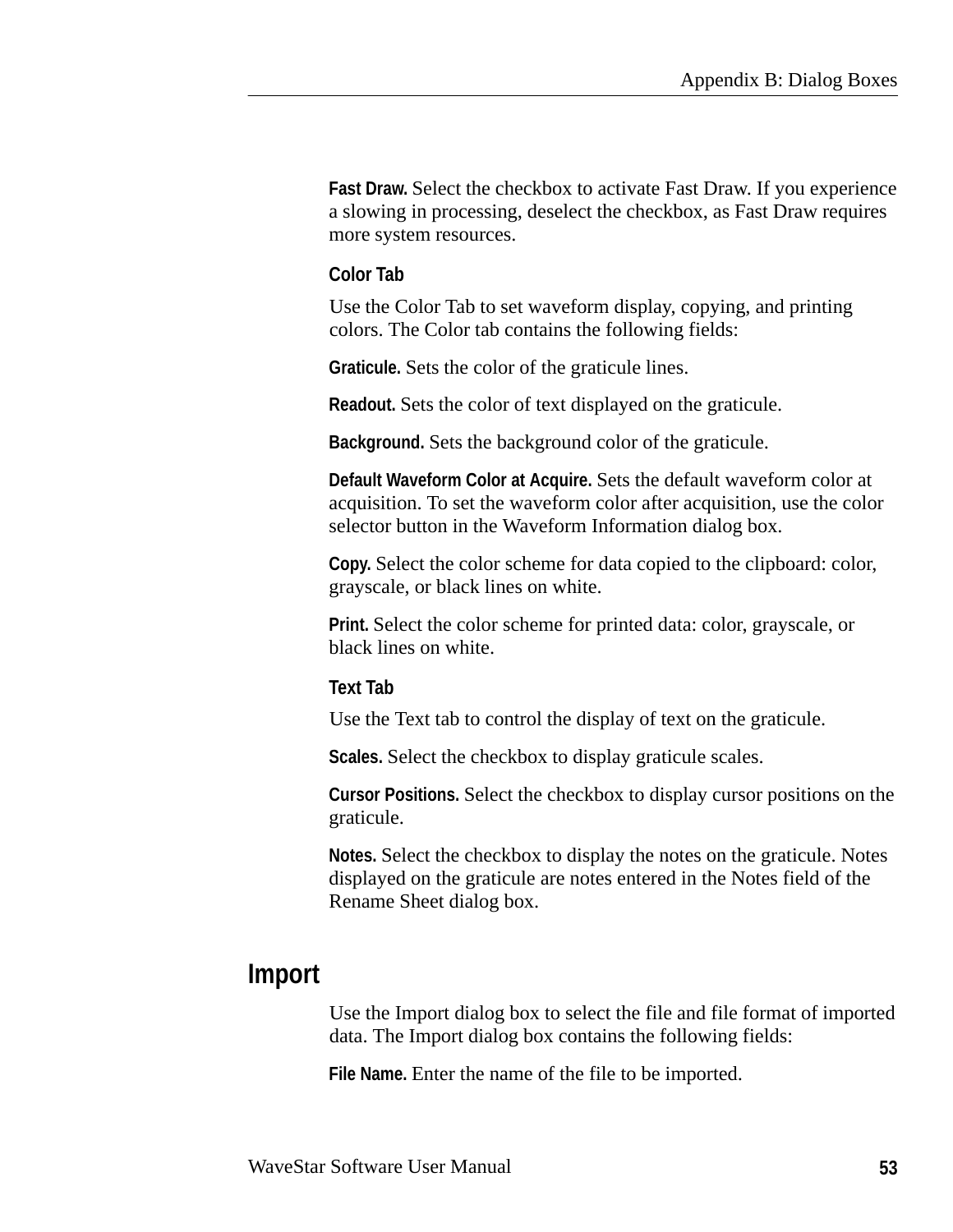**Save File as Type.** Select the file format of the imported data.

**Directories.** Select the directory location of the imported file.

**Drives.** Select the drive where the imported file directory is located.

*NOTE. You can import waveforms only, not pictures.*

### **Open**

Use the Open dialog box to open a saved file. The Open dialog box contains the following fields:

**File Name.** Name of the file to be opened.

**List Files as Type.** Choose a file format from the list box. All files in the selected directory that match the file format selected in this field will be displayed in the file list.

**Directories.** Select directory location of file to open.

**Drives.** Select drive where directory is located.

### **Page Setup**

Use the Page Setup dialog box to set the size and alignment of printed data. The Page Setup dialog box contains the following fields:

**Actual Size.** Displays the data in actual size.

**Best Fit to Page Size.** Proportionately increases or decreases the image size on the page to best fit the page.

**Full Page Size.** Increases or decreases the image size to fill the entire page. The image may lose its aspect if you choose this size selection.

**Center Page.** Centers the image vertically and horizontally on the page.

**Center Horizontal.** Centers the image horizontally on the page.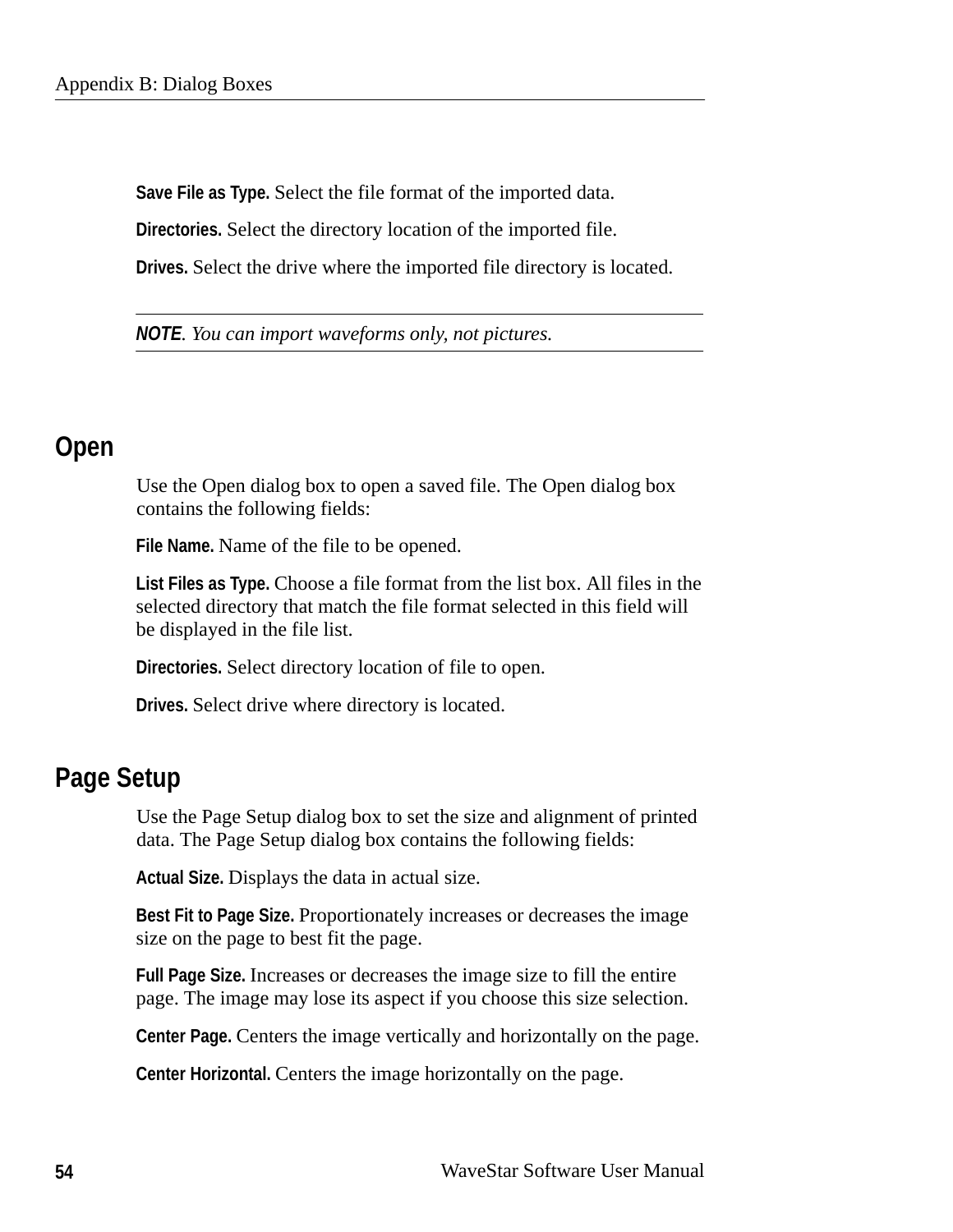**Center Vertical.** Centers the image vertically on the page.

### **Print**

Use the Print dialog box to set the printing parameters for the open file. The Setup... button brings up the Print Setup dialog box. See the Print Setup dialog box information on page 56 for further information.

The Print dialog box contains the following fields:

**Print Range, All. Prints the entire file.** 

**Print Range, Selection.** Prints only selected parts of the file.

**Print Range, Pages From.** Prints the range of pages specified in the From: and To: fields.

**Print Quality.** Select a printer resolution setting from the list.

**Copies.** Set the number of copies you want printed.

**Collate Copies.** Select the checkbox to have the printer collate multiple printed copies.

# **Print Options**

Use the Options... dialog box to set print options. Click the Advanced... button to set advanced printing options. Click the Send Header button to send a header page to the printer.

**Print To Printer.** Select this field to send print jobs to the printer specified in the Print Setup dialog box.

**Print to Encapsulated PostScript File.** Select this field to send print jobs to a postscript file. Use the entry field to enter the pathname of the file location to which you want to print.

**Margins, Default.** Select this field to set page margins to the default printing margins set by the selected printer.

**Margins, None.** Select the field to print without margins.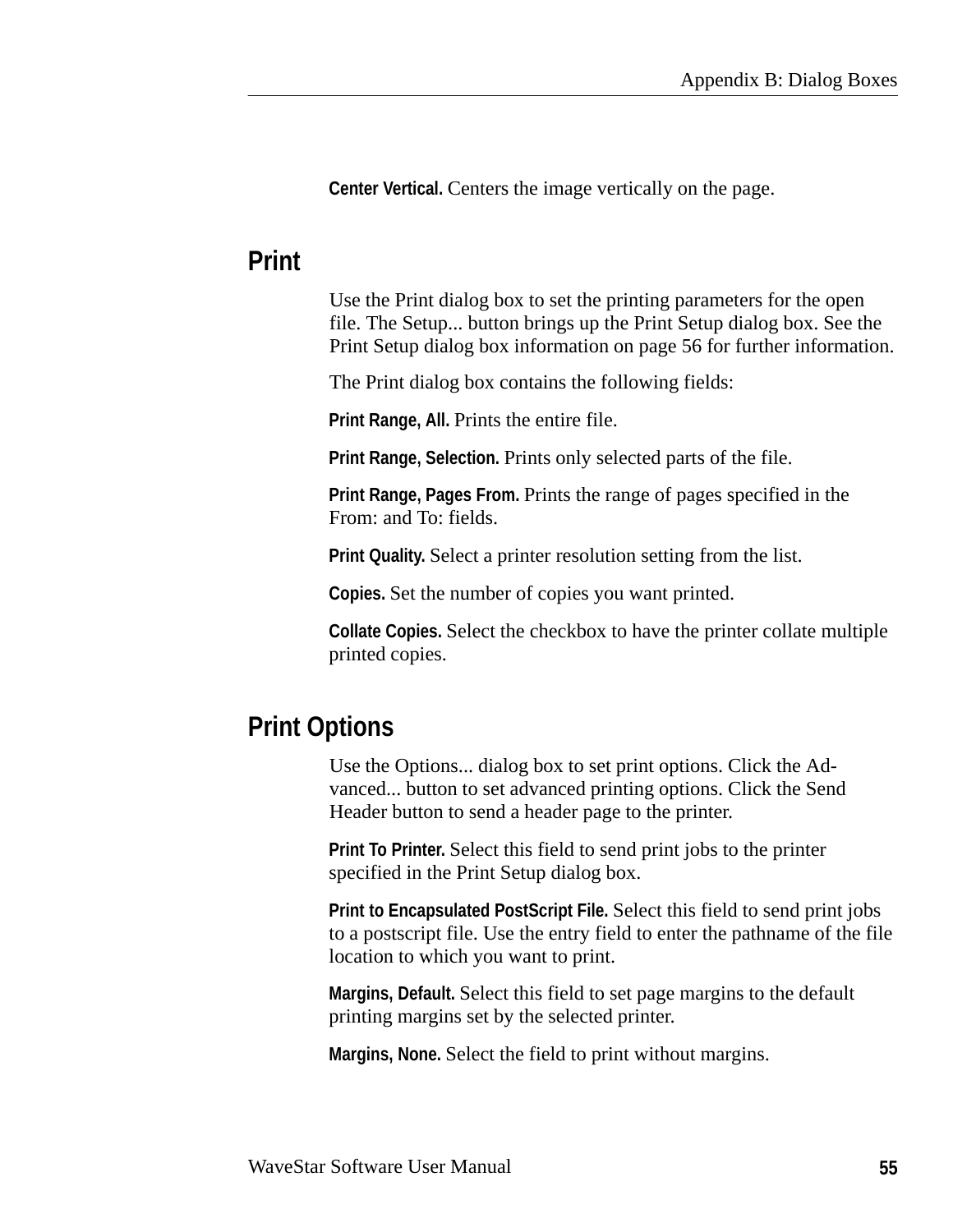**Scaling (%).** Use this field to set the printing scale. This is the percent scale of the printed data.

**Color Checkbox.** Select this checkbox when using a color printer.

**Send Header with Each Job Checkbox.** Select this checkbox to send a header with each print job.

# **Print Setup**

Use the Print Setup dialog box to select a printer, paper size, orientation, and source. Click the Options... button for more printing options.

**Default Printer.** Select Default Printer to use the default printer set in the Windows Print Manager.

**Specific Printer.** Use this field to select a printer other than the Default Printer. A list of available printers is available in the pulldown list.

**Orientation.** Set the paper orientation to either portrait or landscape. This setting applies only to the paper and not to the image display.

**Paper Size.** Select the paper size from the pulldown list.

**Paper Source.** Select the paper source from the pulldown list.

# **Rename Sheet**

Use the Rename Sheet dialog box to rename the selected sheet and enter notes. The notes entered in this dialog box are the notes displayed on the graticule. This is the only place you can enter notes to display on the graticule. See *Information on Notes* on page 13 for more information on the three types of Notes fields in the software.

The Rename Sheet dialog box contains the following fields:

**Tab Text.** Enter the new sheet name in this field.

**Notes.** Use this field to enter notes you want displayed on the graticule. To display the notes on the graticule, open the Graticule Properties Text tab and select the Notes checkbox.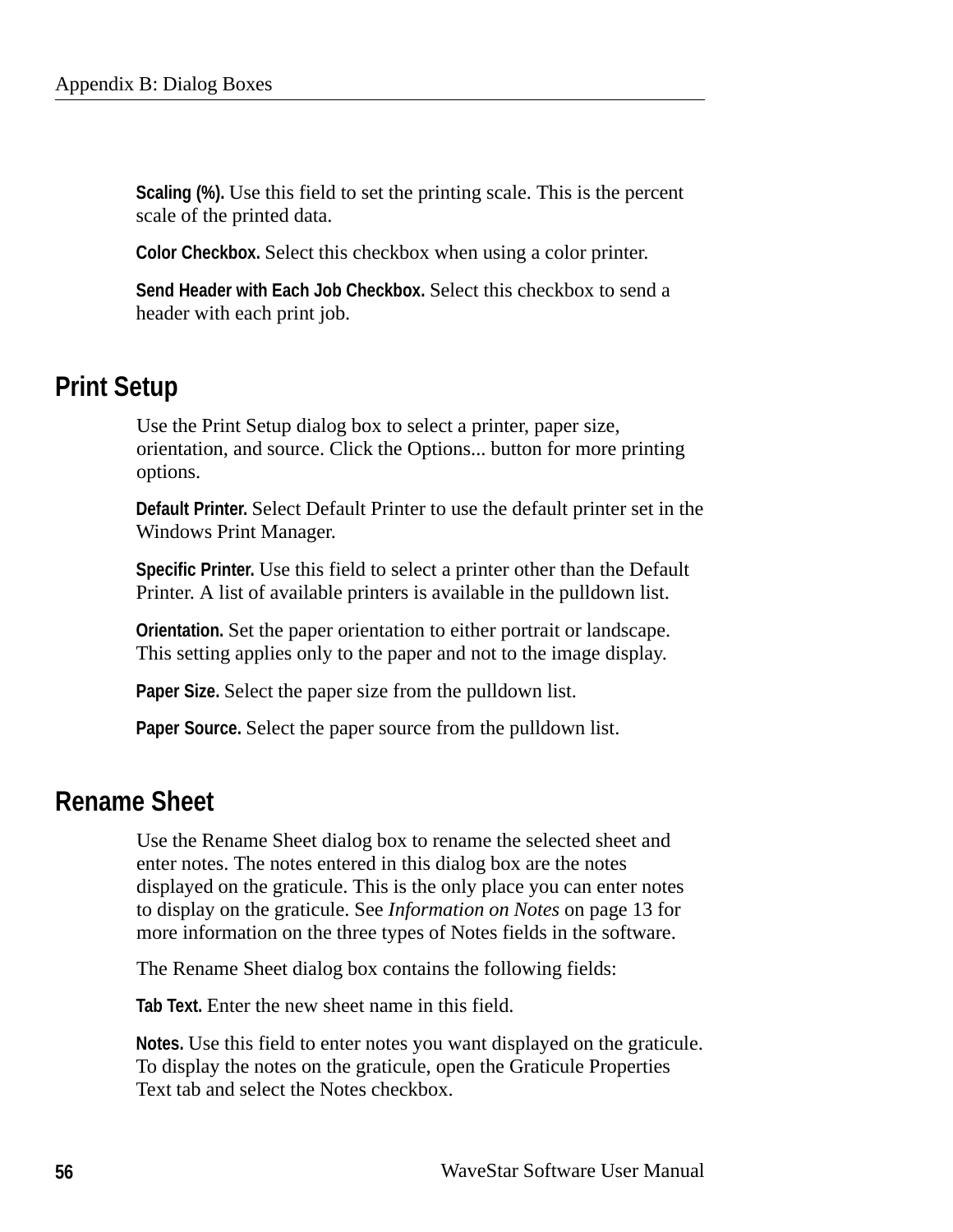# **Restore**

Use the Configure Restore dialog box to set the restore parameters. The Configure Restore dialog box contains the following fields:

**Waveform.** Select the waveform to be restored from the pulldown list.

**<Scope Name>.** The name of this field is the name of the oscilloscope to which you are restoring waveform data. Select the destination oscilloscope from the pulldown list.

# **Save / Save As**

Use the File Save As dialog box to either save a new file or to resave a currently saved file to a new filename. The File Save As dialog box contains the following fields:

**File Name.** Enter the name of file to be saved.

**Save File as Type.** Select the file format in which you wish to save the file.

**Directories.** Select the directory location where the file will be saved.

**Drives.** Select the drive where the saved file directory is located.

# **Select Instrument**

Use the Select Instrument dialog box to select and set up your oscilloscope for waveform acquisition. The Select Instrument dialog box contains the following fields:

**Scope.** Select your oscilloscope from the oscilloscope list. This list is from the WaveStar driver files. If your oscilloscope is not listed in the oscilloscope list, check to see if the software supports your oscilloscope; then, verify you are using the latest version of WaveStar Software. Upgrades are available from the Tektronix web site at http://www.tek.com/Measurement/Support.

**Interface.** There are two selections in this field: GPIB and RS-232. Which interface is selected depends on what oscilloscope you are using. After selecting your oscilloscope from the list, the software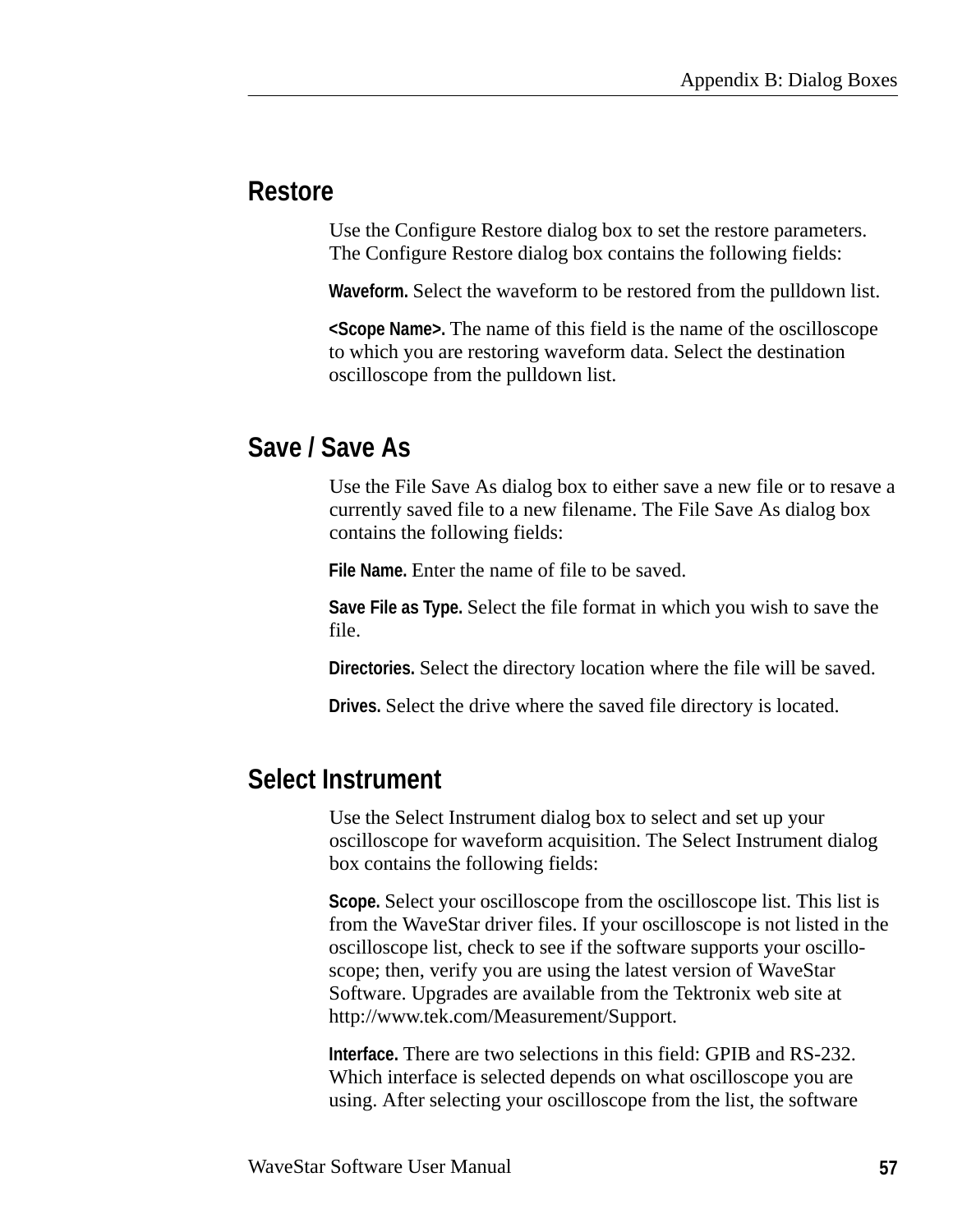enables the GPIB or RS-232 fields, or both. See *GPIB Settings Tab* and *RS-232 Settings Tab* for more information.

**Serial Number.** Enter the oscilloscope serial number in this field to automatically enter default instrument settings.

**Defaults.** Click Defaults... to bring up the Instrument Defaults dialog box. Click Use Defaults to use the current instrument settings. Click Change Defaults to save the current settings as the default.

#### **GPIB Settings Tab**

Use the GPIB Settings tab to set the GPIB interface settings. The GPIB Settings tab contains the following fields:

**Address.** Select the GPIB address from the pulldown list. Addresses range from 1 to 30.

**Timeout.** Use this field to set the timeout rate. Either select one of the preset timeout rates or enter your own value. The timeout rate is the length of time the software will attempt to make a GPIB interface connection. If a connection is not made in the specified timeout time you will get an error message.

**TEST Button.** Click TEST to test your GPIB interface connection.

**Defaults.** Click Defaults... to bring up the Instrument Defaults dialog box. Click Use Defaults to use the current instrument settings. Click Change Defaults to save the current settings as default. Click Factory Settings to use the factory default settings. Factory default settings are located in the driver files.

#### **RS-232 Settings Tab**

Use the RS-232 Settings tab to set the RS-232 interface settings. Click Custom RS-232 to set custom RS-232 settings. The RS-232 Settings tab contains the following fields:

**Port.** Select the COM port through which you'll make the connection.

**Baud.** Select the baud rate at which you'll make the connection.

**Timeout.** Use this field to set the timeout rate. Either select one of the preset timeout rates or enter your own value. The timeout rate is the length of time the software will attempt to make an RS-232 interface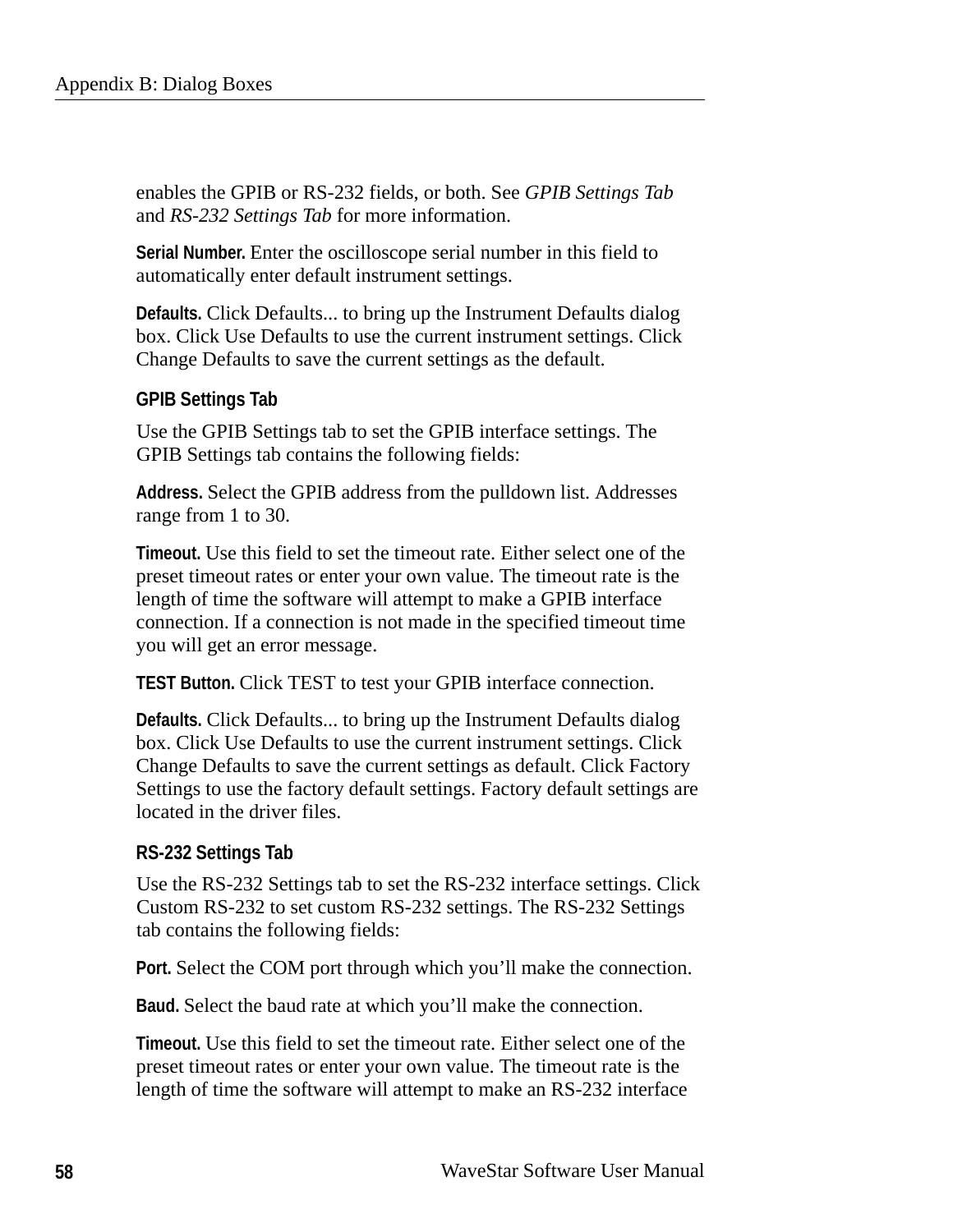connection. If a connection is not made in the specified timeout time you will get an error message.

**Defaults.** Click Defaults... to bring up the Instrument Defaults dialog box. Click Use Defaults to use the current instrument settings. Click Change Defaults to save the current settings as default. Click Factory Settings to use the factory default settings. Factory default settings are located in the driver files.

# **Waveform Preamble**

Use the Waveform Preamble dialog box to set waveform preamble settings. See *Viewing the Waveform Preamble* on page 23 for information on editing the waveform preamble.

The Waveform Preamble dialog box contains the following fields:

**Waveform Names.** Lists names of currently-displayed waveforms. Select a waveform from this list for which you want to view the waveform preamble.

**pt\_o.** The pt\_o value is the index of the sample following the oscilloscope trigger. In the TDS and THS series oscilloscopes, pt\_o is the value of the TDS or THS waveform preamble parameter PT\_Off. In the 11000 series oscilloscopes, pt\_o comes from dividing the waveform preamble value Xzero by the XINcr value and multiplying  $by -1$ :

pt\_o =  $(Xzero / XINcr)$  \*  $(-1)$ 

**xincr.** The xincr value is the value of the waveform preamble value XINcr.

**xzero.** The xzero value in the 11000 series oscilloscopes (DSA60x) is set to the DSA60x waveform preamble parameter TSTime.

**y\_off.** In the TDS and THS series oscilloscopes, the y\_off value is set to the TDS/THS waveform preamble parameter PT\_Off. In the 11000 series oscilloscopes, the y\_off value is set to zero.

**ymult.** The ymult value is the value of the waveform preamble parameter YMUlt.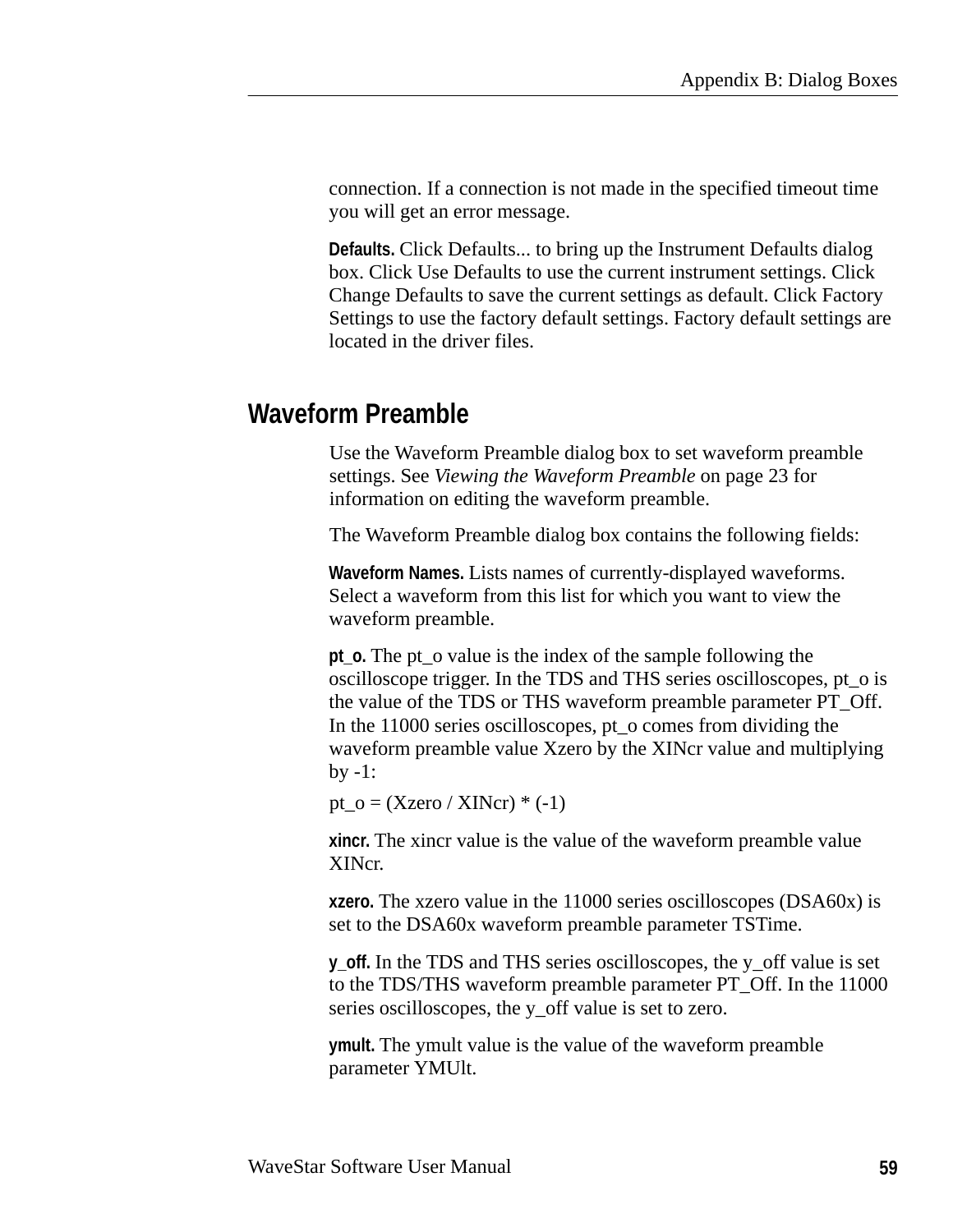**yzero.** The yzero value is the value of the waveform preamble parameter YZero.

**v units.** This field sets the graticule vertical units.

**h units.** This field sets the graticule horizontal units.

### **Waveform Information**

Use the Waveform Information dialog box to view and edit waveform information. Each waveform has a unique Waveform Information dialog box. See *Viewing and Changing the Waveform Information* on page 28 for more informaton on editing the Waveform Information dialog box.

The Waveform Information dialog box contains the following fields:

**Scope.** Lists the brand, name, and model number of the oscilloscope used to acquire the selected waveform. You can not edit this field.

**Serial.** Lists the serial number information of the oscilloscope when available. You can enter the serial number of the oscilloscope in the Select Instrument dialog box prior to capturing waveforms.

**WFID.** Waveform ID lists information such as channel, V/div, s/div, number of points, and acquire mode. You can not edit this field.

**Date.** Lists the date the waveform was acquired.

**Time.** Lists the time the waveform was acquired.

**Name.** Lists the waveform name. You can edit this field to change the name of the selected waveform.

**Color.** Click this button to select a new waveform color from the color palette.

**Notes.** Lists waveform notes. You can edit this field to add or change waveform notes. The display of waveform notes is controlled by the Notes checkbox in the Graticule Properties Text dialog box.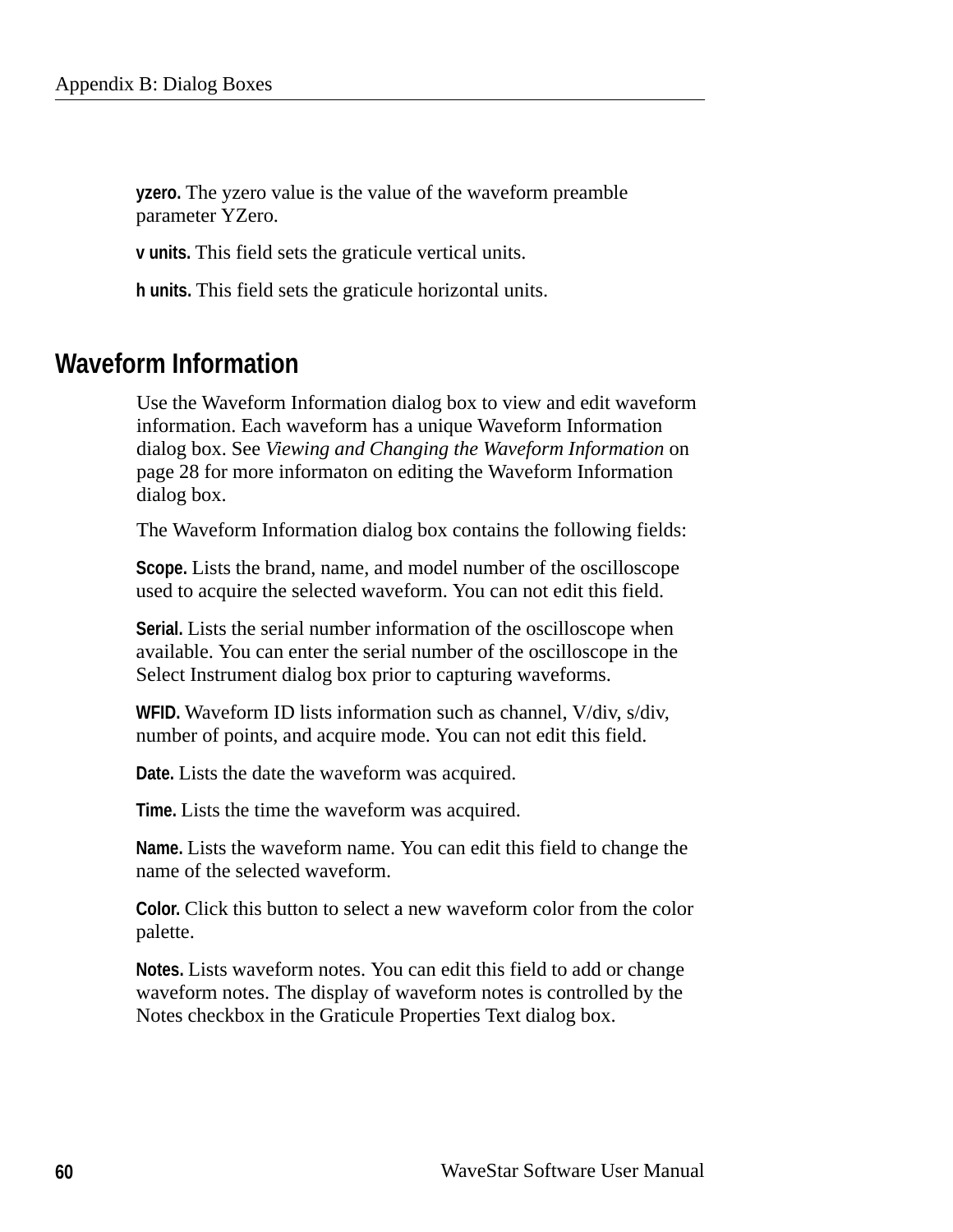# **Appendix C: RS-232 Interface Reference**

Refer to the information in this section regarding RS-232 interface connections for your specific oscilloscope.

# **Oscilloscope Requirements**

This section lists specific requirements for some oscilloscopes when using the RS-232 interface.

#### **11000 Series**

If you are using an 11000 series oscilloscope (includes DSA and CSA series), make sure the following are set in the Utility/RS-232 menu:

| <b>Field or feature</b> | Set to |
|-------------------------|--------|
| Echo                    | Off    |
| Verbose                 | Off    |
| Debug                   | Off    |
| Delay                   | Off    |

#### **Table 10: Utility/RS-232 settings**

Use the Debug facility to see if any characters are being sent from the software to the oscilloscope. To use this facility, go to the Utility/ RS-232 menu and toggle the Debug selector to the on position. The top four lines of the instrument display will show any characters which come in over the RS-232 port.

Be sure to set the Debug value to off when you are finished. Software transfers will not work if Debug is set to on.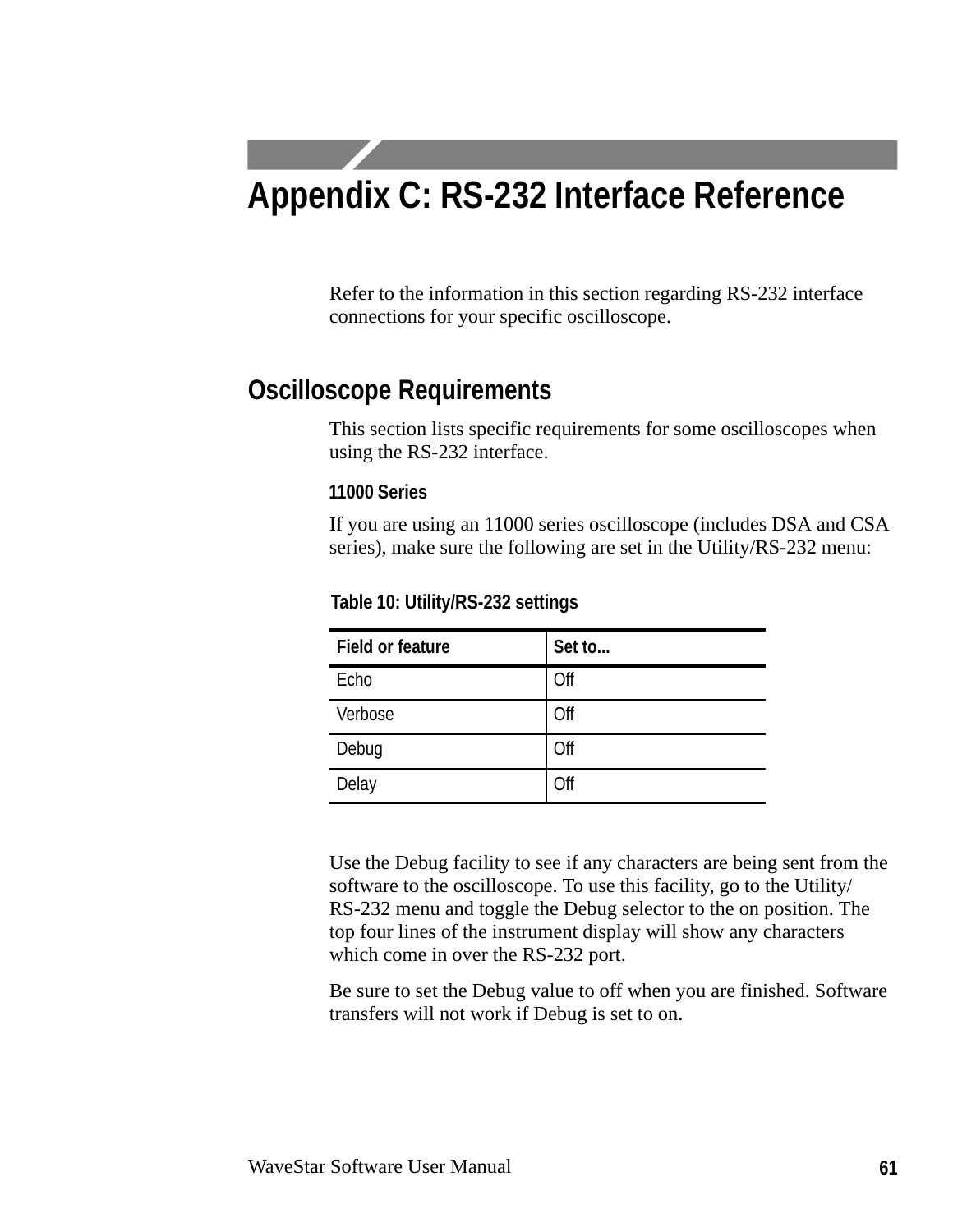#### **TDS 200 or 300 Series**

If you are using a TDS 200 series or TDS 300 series oscilloscope, you can use the Set RS-232 Parameters to Default Values button to set the RS-232 settings on the oscilloscope to the software default values.

Follow the steps below to access the Set RS-232 Parameters to Default Values button:

- **1.** Press the Utility button on your oscilloscope.
- **2.** Push the bottom left bezel button on the oscilloscope repeatedly until I/O is selected.
- **3.** On the oscilloscope push the RS-232C bezel button. The side bezel buttons now control RS-232 settings.
- **4.** To set the RS-232 settings to software default values, push the fourth bezel button.

You can examine the Error Log for clues about your RS-232 interface connection. Follow the steps below to access the Error Log:

- **1.** Push the Utility button on the oscilloscope.
- **2.** Push the bottom left bezel button on the oscilloscope repeatedly until Diag is selected.
- **3.** On the oscilloscope, push the Error Log bezel button.
- **4.** Push the side bezel button labeled Display Log.

Check the lines in the Error Log titled RS-232 Line Snapshot and RS-232 Errors. See your TDS 200 or TDS 300 Programmer Manual for information on interpreting information in the Error Log.

#### **TDS 400, 500, 600, 700, or 800 Series**

The TDS 400, 500, 600, 700, and 800 series oscilloscopes support RS-232 printers but cannot be controlled over the RS-232 connection. Software can only communicate with these series of oscilloscopes using a GPIB interface connection.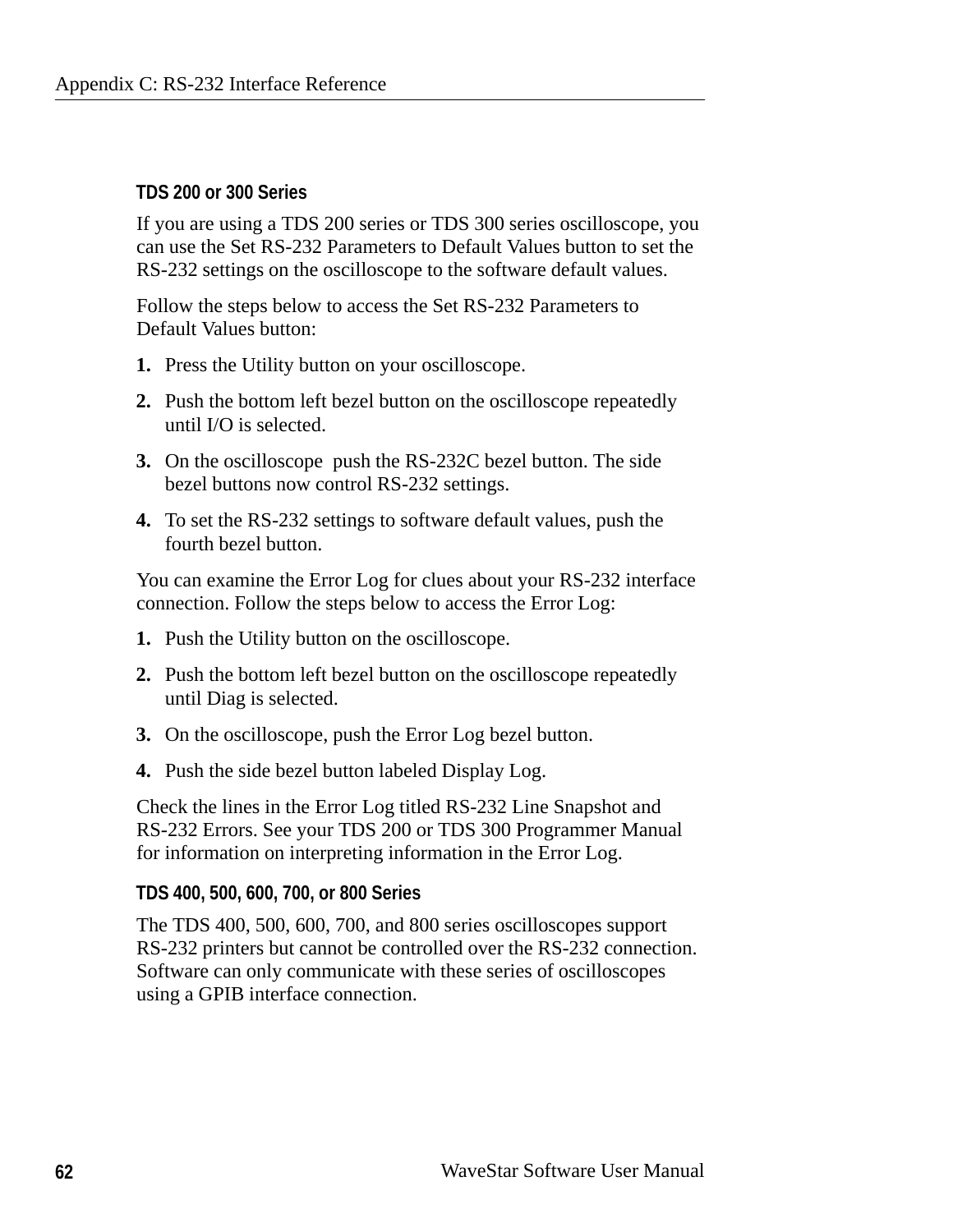#### **2221**

The following reference information applies specifically to the 2221 oscilloscope, but may or may not apply to other 2200 series oscilloscopes.

- Make sure the oscilloscope is in STORE mode and not NON-STORE as selected by the front panel button in the upper right corner of the oscilloscope front panel.
- After changing the dip switch settings on the oscilloscope, you must cycle the power in order for the new settings to take effect.
- Use a baud rate of 2400 or less. The instrument has better performance at 2400 baud than at faster baud rates. Set switches 1 through 4 to 0110 when using a 2400 baud rate.
- Set the parity switch to off (switch  $5 = 0$ ).
- Set the EOL switch to CR/LF (switch  $8 = 1$ ) and set the software terminator to CRLF in the Custom RS-232 dialog box.
- Switches 6, 7, 9, and 10 can be ignored.
- In the software Custom RS-232 dialog box, set Data Bits to 8, Stop Bits to 1, Parity to None, and make sure software handshaking is not selected.
- In the 2221 oscilloscope Communications menu, set Stop Bits to One and Flow to OFF.
- Make sure you are using the correct port for your cable. The sex of the cable is not necessarily an indication of which port you should be using.

## **RS-232 General Hints**

■ Make sure the communication parameters are set correctly on both the oscilloscope and software. For oscilloscopes that do not automatically detect some settings, the baud rates should match, the Parity should be set to None, the Data Bits should be set to 8, and the Stop Bits should be set to 1.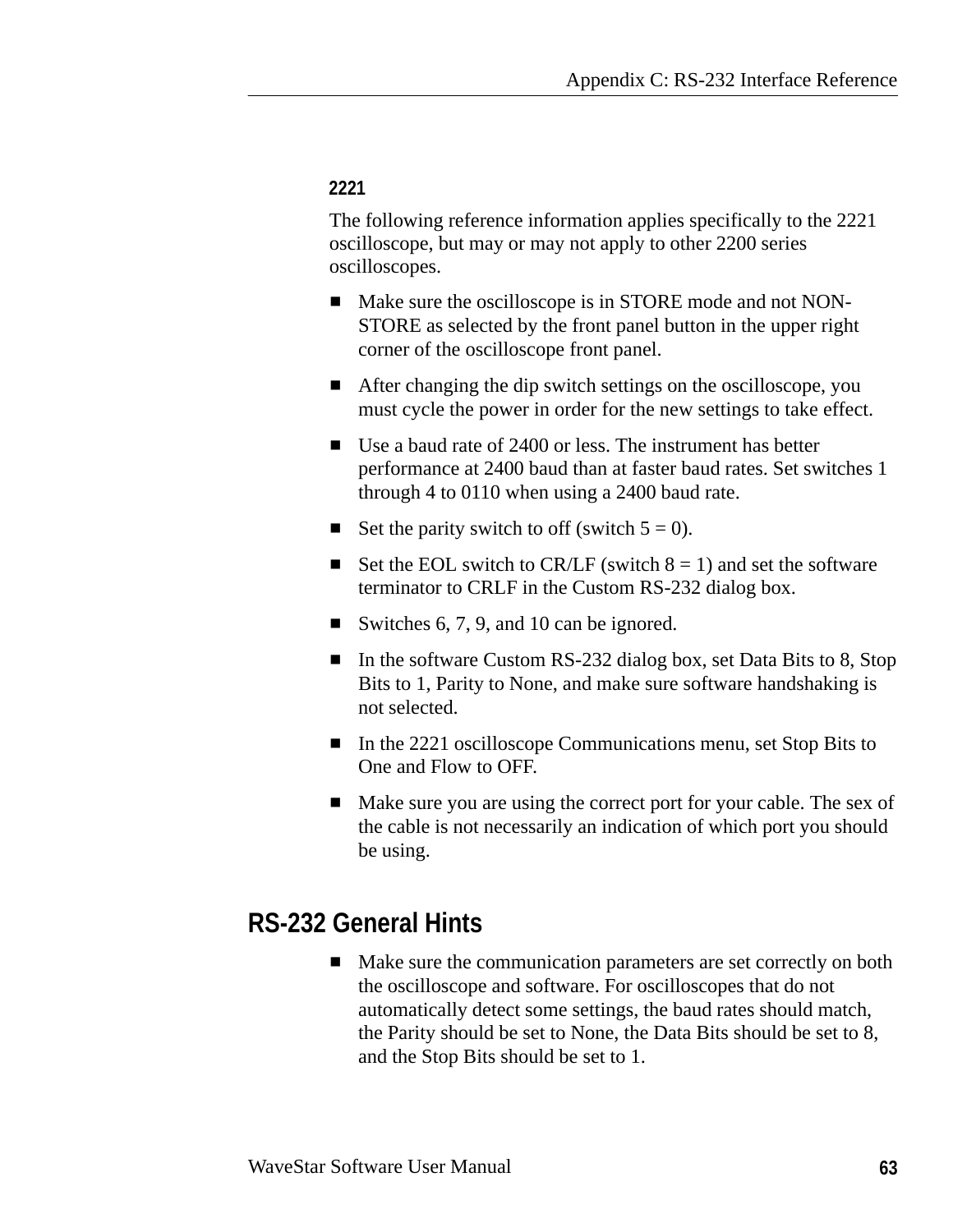For all oscilloscopes, check that the port number matches the port number of the computer to which the oscilloscope is connected and that the period of time for the Timeout parameter matches.

Soft flagging should never be used for waveform and hardcopy transfers. This is because waveform data and hardcopy output contain binary characters which can easily include the XON and XOFF characters used to implement soft flagging. Soft flagging should only be used for transferring stored setups since stored setup information generally consists of printable ASCII text.

- Although it generally shouldn't matter if the EOL characters are the same, to be sure, set the EOL to CRLF.
- WaveStar usually remembers the settings which were selected the last time the software was used. To force the software to use the default settings each time you open the application, exit the software and delete the WAVESTAR.INI file in the system directory.
- Not all instruments support full RS-232 communications. Some instruments only support GPIB communication, while others support limited RS-232 functions, such as printer functions.
- If you are able to connect to an instrument but unable to transfer waveforms successfully, you may have a cable which is not wired correctly for hard flagging.

If you can successfully transfer settings to and from the instrument at the fastest supported baud rate, hard flagging is probably working. If not, try soft flagging. If you can successfully transfer settings using soft flagging but not with hard flagging, there is a good chance the hard flagging lines of your cable are not connected properly.

■ Make sure that the entire setting is restored when you send settings back to the instrument. It is easy for a setting to be only partially restored if hard flagging is not working or if you are not using any flagging. Try using flagging of any kind and use a slow baud rate. If waveform transfers work under these conditions, there is a good chance the hard flagging lines of your cable are not connected properly.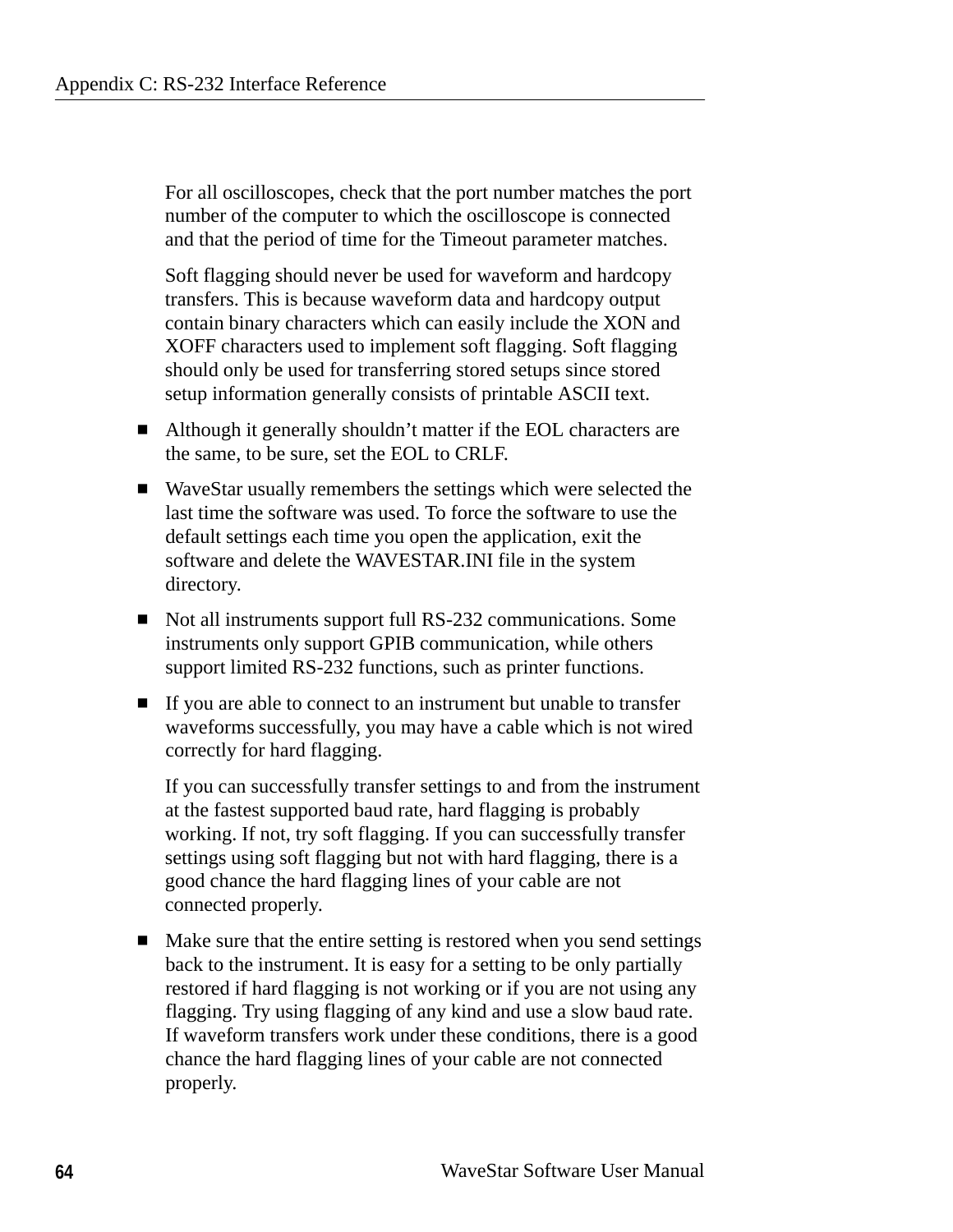#### **RS-232 Cable Issues**

If the information provided so far in this section fails to resolve your RS-232 problems, it may be that you are using an incompatible RS-232 cable. There is no such thing as a standard RS-232 cable, so you may need to use an ohmmeter to verify that your cable is wired correctly. Many cables don't have all the pins connected.

The first thing you need to know is whether the computer and oscilloscope are DTE (Data Terminal Equipment) or DCE (Data Communications Equipment) devices. This information is in the documentation provided with your oscilloscope and with your computer.

If you are connecting a DTE device to a DCE device you will need a straight-through cable. This is a cable that has the same pin assignments on both ends of the cable.

If you are connecting two devices of the same type, you need a null modem cable. This is a cable whose lines are crossed such that the inputs of one device are connected to the outputs of the other.



*CAUTION. Do not connect the output lines of two same-type devices to each other. Doing so would damage one or both of the devices.*

For hard flagging to work, the RTS (Request To Send) and CTS (Clear To Send) lines must be connected. Use an ohmmeter to verify that they are actually connected since not all cables connect these lines. The RTS line is sometimes referred to as RFR.

The DCD (Data Carrier Detect) line is not used by the software so it does not matter whether or not it is connected. The DCD line is sometimes referred to as RLSD.

## **RS-232 Cable Examples**

The information in this section provides correct wiring and pin assignments for RS-232 interface connections with each type of oscilloscope supported by the software.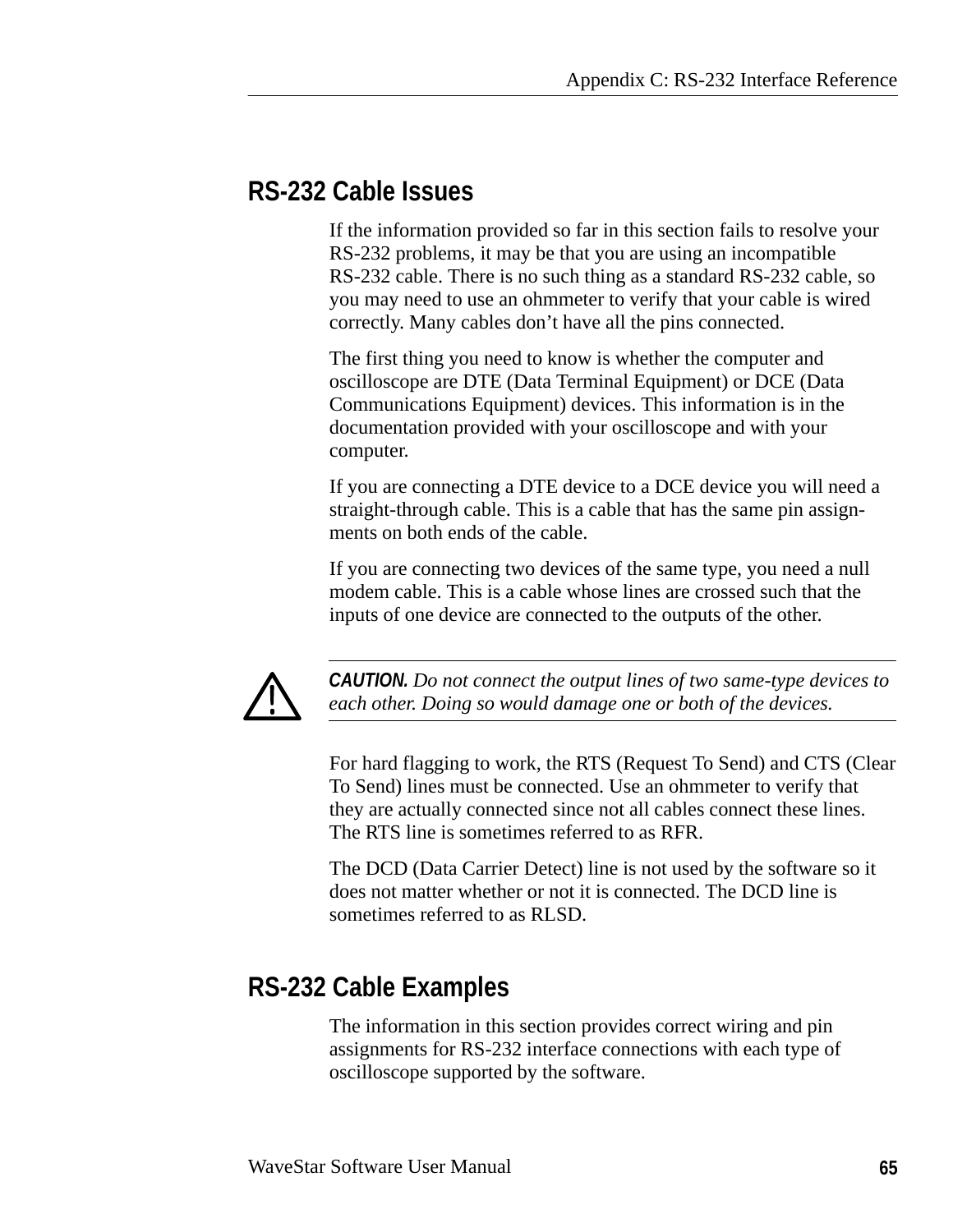#### **11000 Series Oscilloscope to Computer (DB25 male to DB9 female)**

Table 11 below lists the correct wiring for connecting an 11000 series (including DSA and CSA series) oscilloscope with 25 pins to a 9 pin serial port on a DTE computer. Tektronix 11000 series instruments are DCE devices.

| <b>11000 line</b>     | DB25 male<br>pin number | Computer<br>pin number | DB9 female<br>line name |
|-----------------------|-------------------------|------------------------|-------------------------|
| <b>Chassis Ground</b> | 1                       | Connector              | <b>Chassis Ground</b>   |
| (TxD)                 | $\overline{2}$          | 3                      | (TxD)                   |
| (RxD)                 | 3                       | $\overline{2}$         | (RxD)                   |
| (RTS)                 | 4                       | 7                      | (RTS)                   |
| (CTS)                 | 5                       | 8                      | (CTS)                   |
| (DSR)                 | 6                       | 6                      | (DSR)                   |
| (GND)                 | 7                       | 5                      | (GND)                   |
| (DCD)                 | 8                       | 1                      | (DCD)                   |
| (DTR)                 | 20                      | 4                      | (DTR)                   |

#### **Table 11: Pin assignments for 11000 series oscilloscope (DB25 to DB9)**

#### **11000 Series Oscilloscope to Computer (DB25 female to DB25 male)**

Table 12 below lists the correct wiring for connecting an 11000 series (including DSA and CSA series) oscilloscope with 25 pins to a 25 pin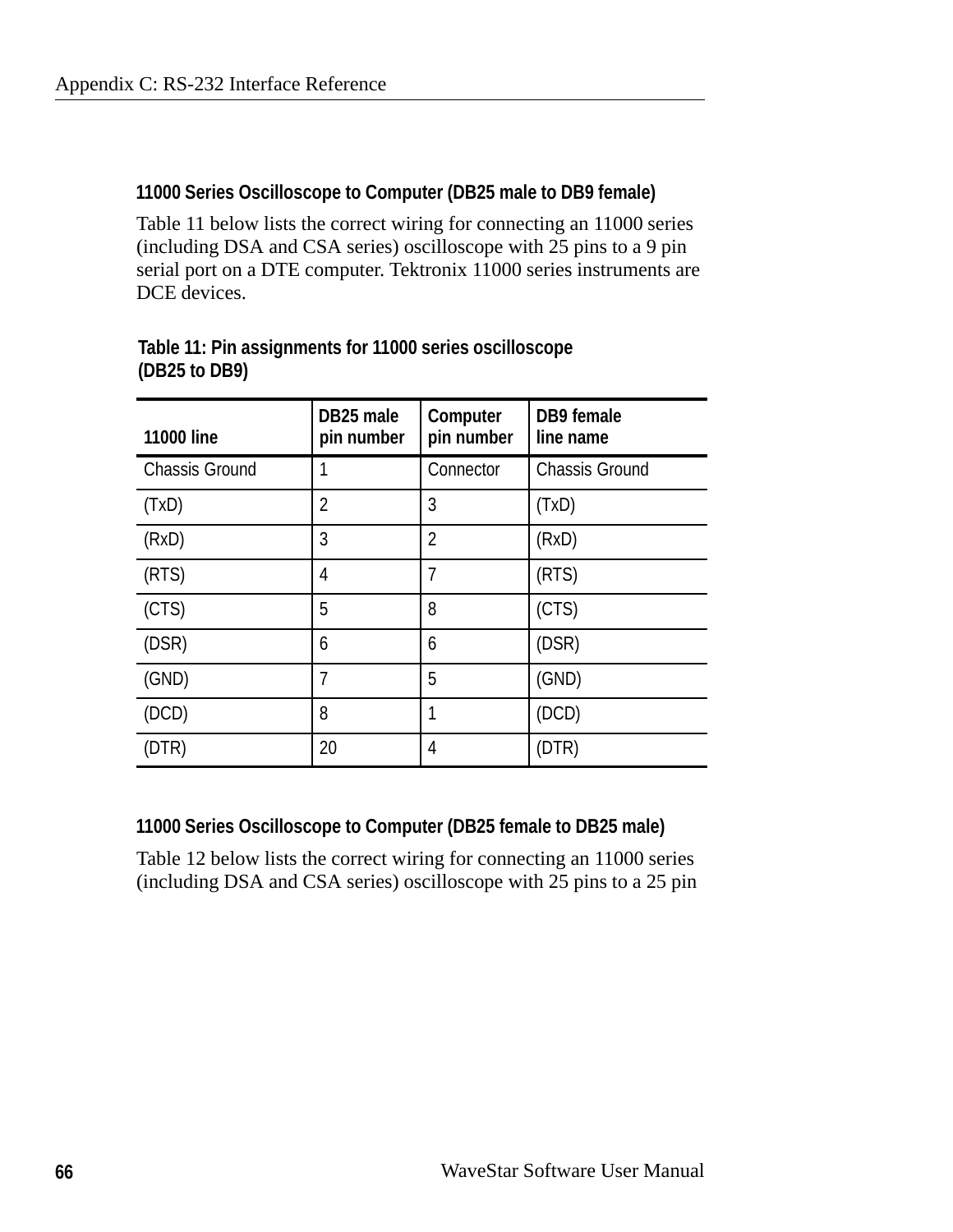serial port on a computer. Tektronix 11000 series instruments are DCE devices.

| <b>11000 line</b> | DB25 male<br>pin number | Computer<br>pin number | DB9 male<br>line name |
|-------------------|-------------------------|------------------------|-----------------------|
| Ground            |                         |                        | <b>Chassis Ground</b> |
| (TxD)             | $\overline{2}$          | $\overline{2}$         | (TxD)                 |
| (RxD)             | 3                       | 3                      | (RxD)                 |
| (RTS)             | 4                       | 4                      | (RTS)                 |
| (CTS)             | 5                       | 5                      | (CTS)                 |
| (DSR)             | 6                       | 6                      | (DTR)                 |
| (GND)             | 7                       | 7                      | (GND)                 |
| (DCD)             | 8                       | 20                     | (DCD)                 |
| (DTR)             | 20                      | 8                      | (DSR)                 |

|                | Table 12: Pin assignments for 11000 series oscilloscope |
|----------------|---------------------------------------------------------|
| (DB25 to DB25) |                                                         |

#### **TDS 200 and TDS 300 Series Oscilloscope to Computer (DB9 female to DB9 male)**

Table 13 below lists the correct wiring for connecting a TDS 200 series or TDS 300 series oscilloscope with 9 pins to a 9 pin serial port on a DTE computer. TDS 200 series and TDS 300 series instruments are DTE devices.

#### **Table 13: Pin assignments for TDS 200 or TDS 300 series oscilloscope (DB9 to DB9)**

| <b>TDS line</b> | DB9 female<br>pin number | Computer<br>$ $ pin number | DB9 female<br>line name |
|-----------------|--------------------------|----------------------------|-------------------------|
| (RxD)           | c                        |                            | (TxD)                   |
| (TxD)           | ົ                        |                            | (RxD)                   |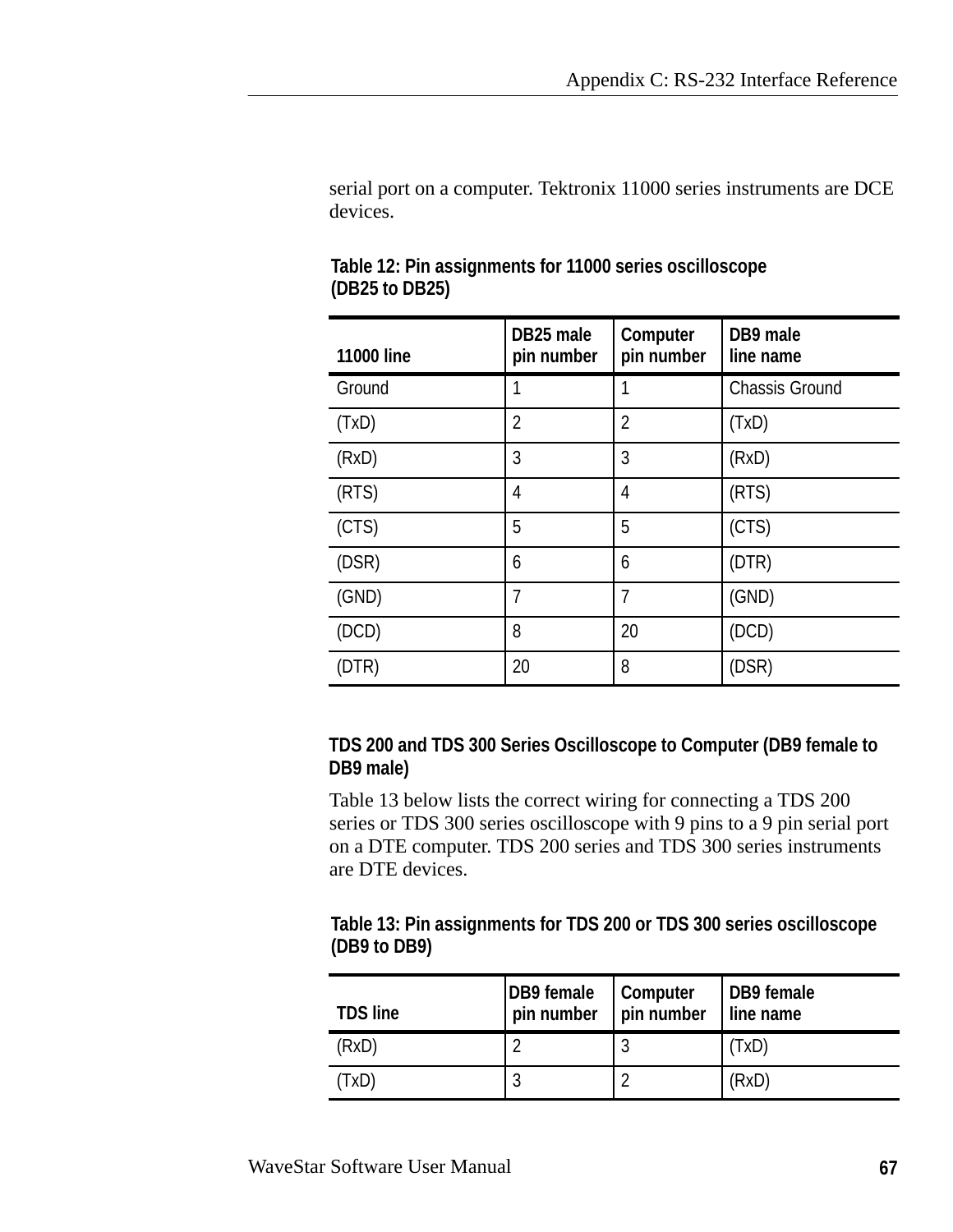| <b>TDS line</b> | <b>DB9</b> female<br>pin number | Computer<br>pin number | <b>DB9</b> female<br>line name |
|-----------------|---------------------------------|------------------------|--------------------------------|
| (DTR)           | 4                               | 6                      | (DSR)                          |
| (GND)           | 5                               | 5                      | (GND)                          |
| (DSR)           | 6                               | 4                      | (DTR)                          |
| (RTS)           | 7                               | 1, 8 <sup>1</sup>      | (CTS)                          |
| (CTS)           | 8                               |                        | (RTS)                          |

**Table 13: Pin assignments for TDS 200 or TDS 300 series oscilloscope (DB9 to DB9) (cont.)**

**1 Pins 1 and 8 are wired together.**

#### **Connecting Two Like Devices Using a Null-Modem Cable**

Table 14 below lists the correct wiring for connecting two like devices together using a 25-pin DB25 female to 25-pin DB25 female cable.

|  | Table 14: Pin assignments for DB25 female-to-female null-modem cable |
|--|----------------------------------------------------------------------|
|--|----------------------------------------------------------------------|

| <b>DB25 connector</b> | Pin number       | Computer<br>pin number   | Line name             |
|-----------------------|------------------|--------------------------|-----------------------|
| <b>Chassis Ground</b> |                  |                          | <b>Chassis Ground</b> |
| (TxD)                 | $\overline{2}$   | 3                        | (RxD)                 |
| (RxD)                 | 3                | $\overline{\phantom{a}}$ | (TxD)                 |
| (RTS)                 | 4                | 5                        | (CTS)                 |
| (CTS)                 | 5                | 4                        | (RTS)                 |
| (DSR DCD)             | 6,8 <sup>1</sup> | 20                       | (DTR)                 |
| (DTR)                 | 20               | 6,81                     | (DCR DCD)             |
| (Signal GND)          | 7                | 7                        | (Signal GND)          |

**1 Pins 6 and 8 are wired together.**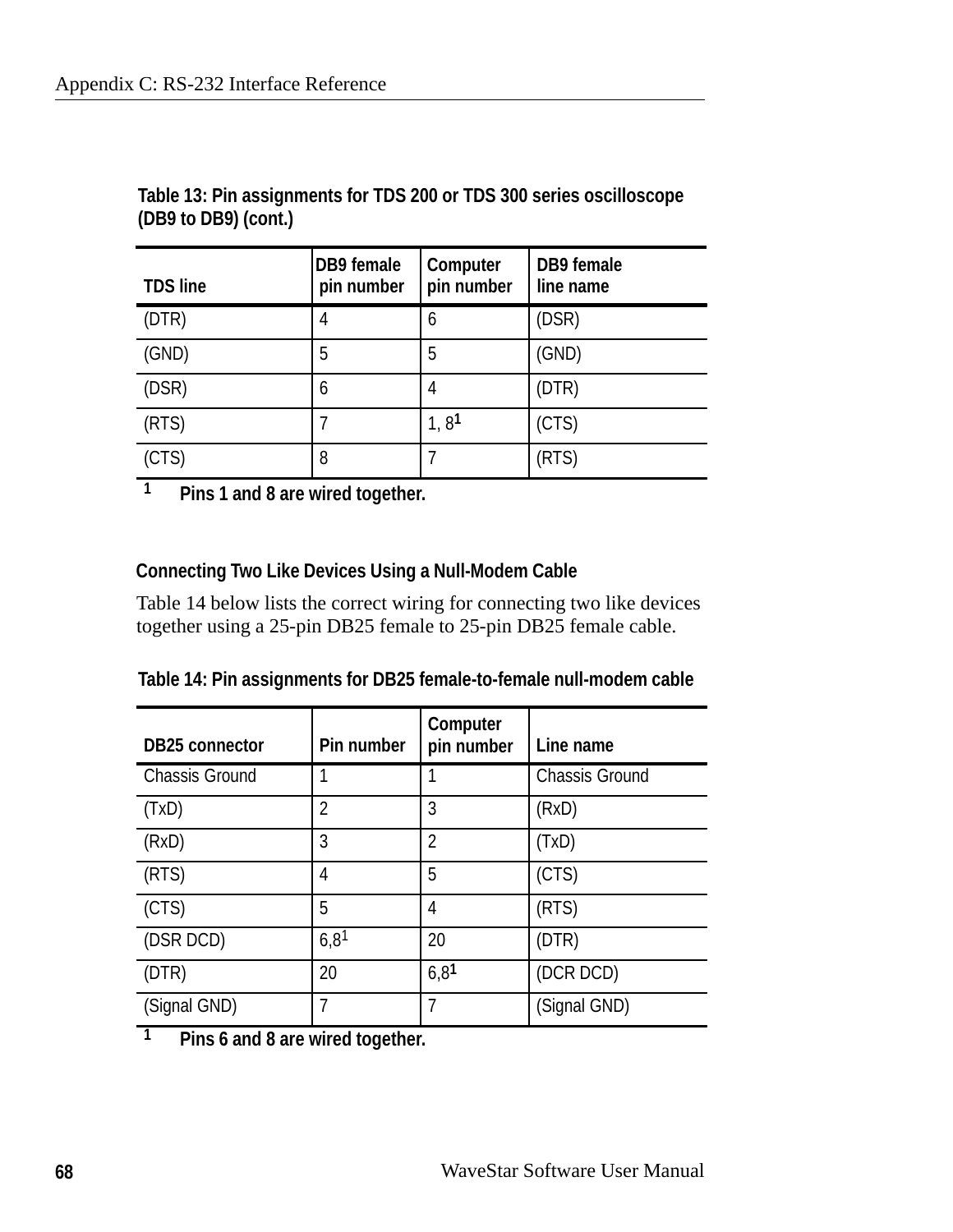# **Index**

## **A**

Acquire command, 48 acquisition results, 48 ALT button combinations, 14 applications, 29

## **B**

baud rate, 19

## **C**

common resource errors, 38 resolving, 39 compatible oscilloscopes, 1 Configure Acquire, 47 Configure Restore, 48 connection procedures GPIB communication interface, 17 RS-232 communication interface, 19 contacting Tektronix, viii conventions, vii copy graticule to clipboard, 29 notes to clipboard, 30 picture to clipboard, 30 settings to clipboard, 31 creating waveforms, using Excel, 32 cursor positions, dX, dY, X, Y, 10

## **D**

Data Communications Equipment, 38 Data Terminal Equipment, 38 DocuWave software, upgrading to WaveStar Software, 2 dX, cursor position, 10 dY, cursor position, 10

## **E**

Edit menu, 44 Copy, 44 Copy Sheet, 45 Copy Wave, 44 Cut, 44 Cut Wave, 44 Delete Sheet, 45 Delete Wave, 44 Paste, 44 Paste sheet, 45 Paste Wave, 44 Waveform Preamble, 45 Error messages, 35 general, 35 GPIB, 35 internal, 35 RS-232, 35 Exit, Print Preview, 43 export, file formats allowed, 28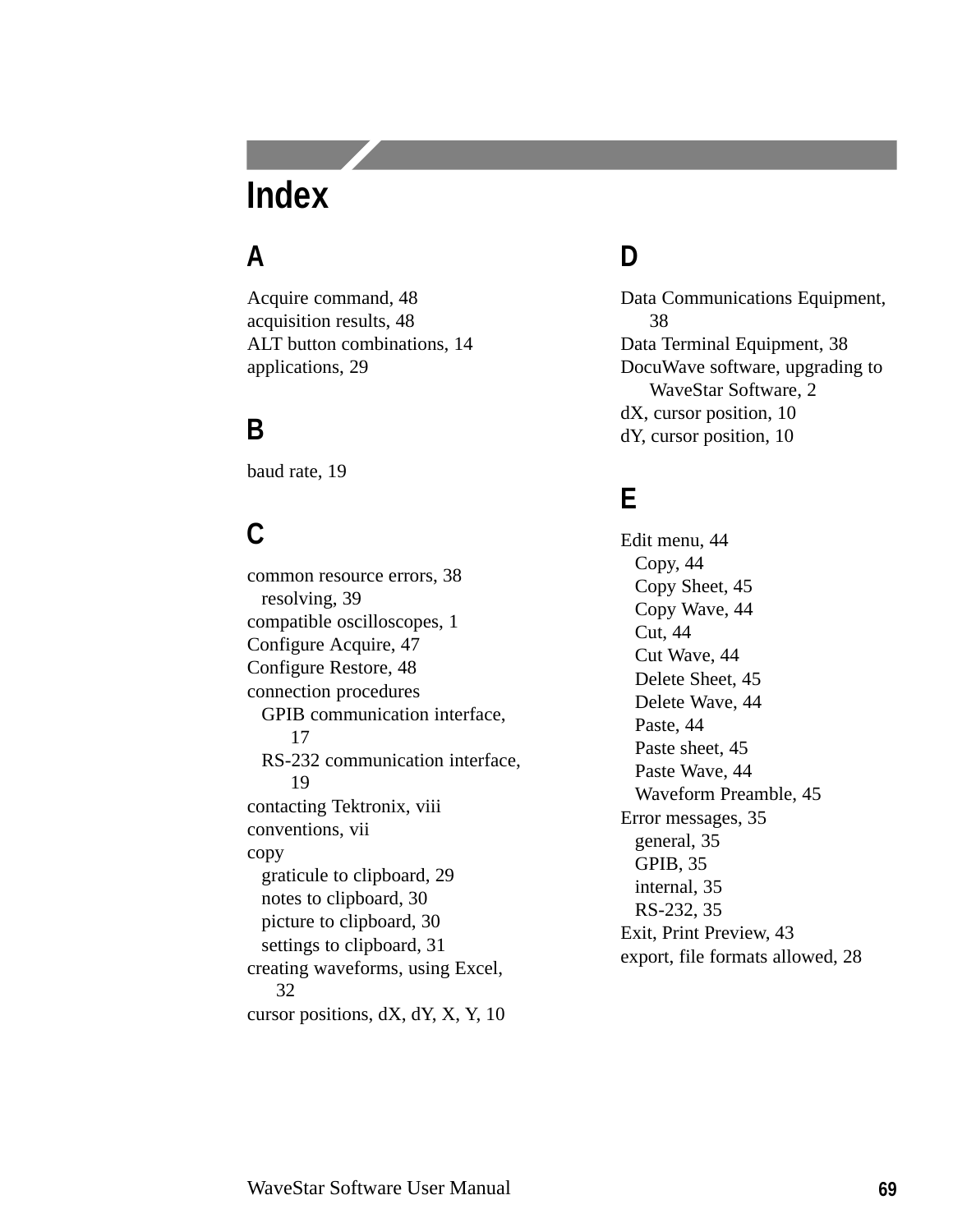# **F**

File menu, 41 Close, 41 Export, 42 Import, 42 New, 41 Open, 41 Page Setup, 42 Print, 42 Print Preview, 43 Print Setup, 43 Recent file list, 43 Save, 41 Save As, 42 Format menu, 47 Graticule, 47 Picture, 47

# **G**

general errors, 35, 38 resolving, 39 GPIB communication interface connecting to an oscilloscope, 17 required equipment, 17 resolving problems, 18 GPIB errors, 35, 36 common errors, 36 resolving, 37 graticule copying to clipboard, 29 waveform display, 10

## **H**

h units, 60 hardcopy picture, 12 harmonic measurement, 26 Graph view, 26

Tabular view, 26 Help button, 14 Help menu, 15, 49 About, 49 Contents, 49 contents, 15 Getting Started, 49 getting started, 15 Index, 49 index, 15 Search for Help On..., 15, 49 technical support, 49 Using Help, 49 using Help, 15 horizontal position button, 11 horizontal scale, 10

# **I**

import, file formats allowed, 27 Insert menu, 46 Notes, 47 Picture, 46 Settings, 47 Wave, 46 installation, 3 File Manager, 4 Program Manager, 3 System files, 5 Windows 95, 4 Instrument menu, 47 Acquire, 48 Configure Acquire, 47 Configure Restore, 48 Select, 47 internal errors, 35, 38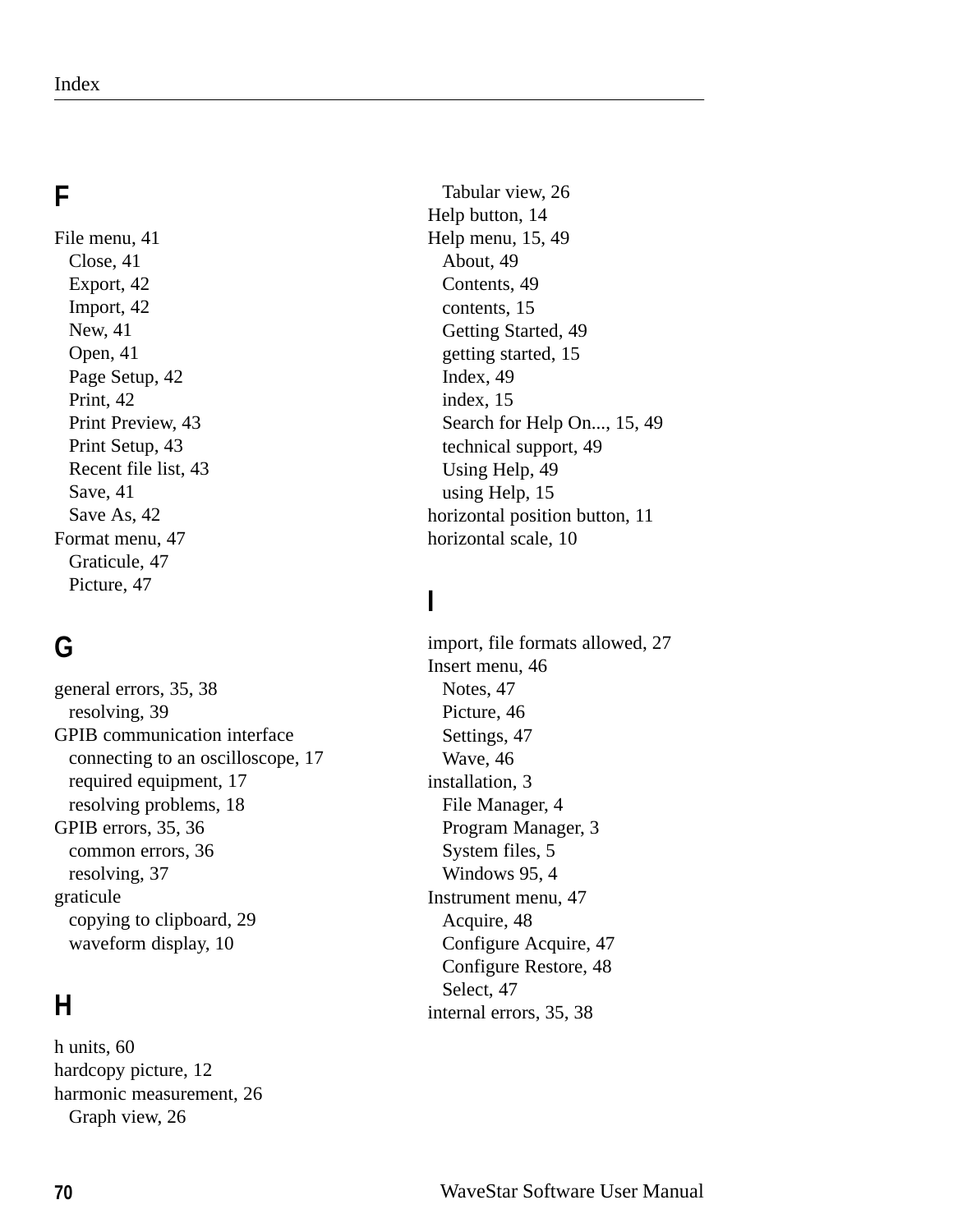# **L**

list box cursor type, 10 harmonic measurements, 26 waveforms, 11

## **M**

Main screen, 9 measurements creating power waveforms, 27 current, 29 harmonic, 26 power, 29 time, 29 viewing waveforms, 23 voltage, 29 Menu bar, 9, 14 using keyboard, 14 using mouse, 14

#### **N**

note information copying to clipboard, 30 displayed on the graticule, 13 Notes Sheet, 13 Rename Sheet dialog box, 13 types, 13 Waveform Information dialog box, 13 Notes sheet, 13 NT operating system, WSTROU software, 2 null-modem cable, 38

## **O**

Online Help, 14

operating basics, 9 oscilloscopes, compatible, 1

#### **P**

paste, spreadsheet data into tabular view, 31 Picture sheet, 12 pictures acquiring from oscilloscope, 21 copying to clipboard, 30 exporting, 28 importing, 27 port, 19 position, waveforms horizontal, 11 vertical, 10 power analysis, 27 pt\_o, 59

## **R**

Rename Sheet dialog box, 13 requirements, 1 restoring data settings, 21 waveforms, 21 restrictions, 1 RS-232 communication interface connecting to an oscilloscope, 19 required equipment, 19 RS-232 errors, 35, 37 Data Communications Equipment, 38 Data Terminal Equipment, 38 null-modem cable, 38 resolving, 38 slow baud rate, 38 straight-through cable, 38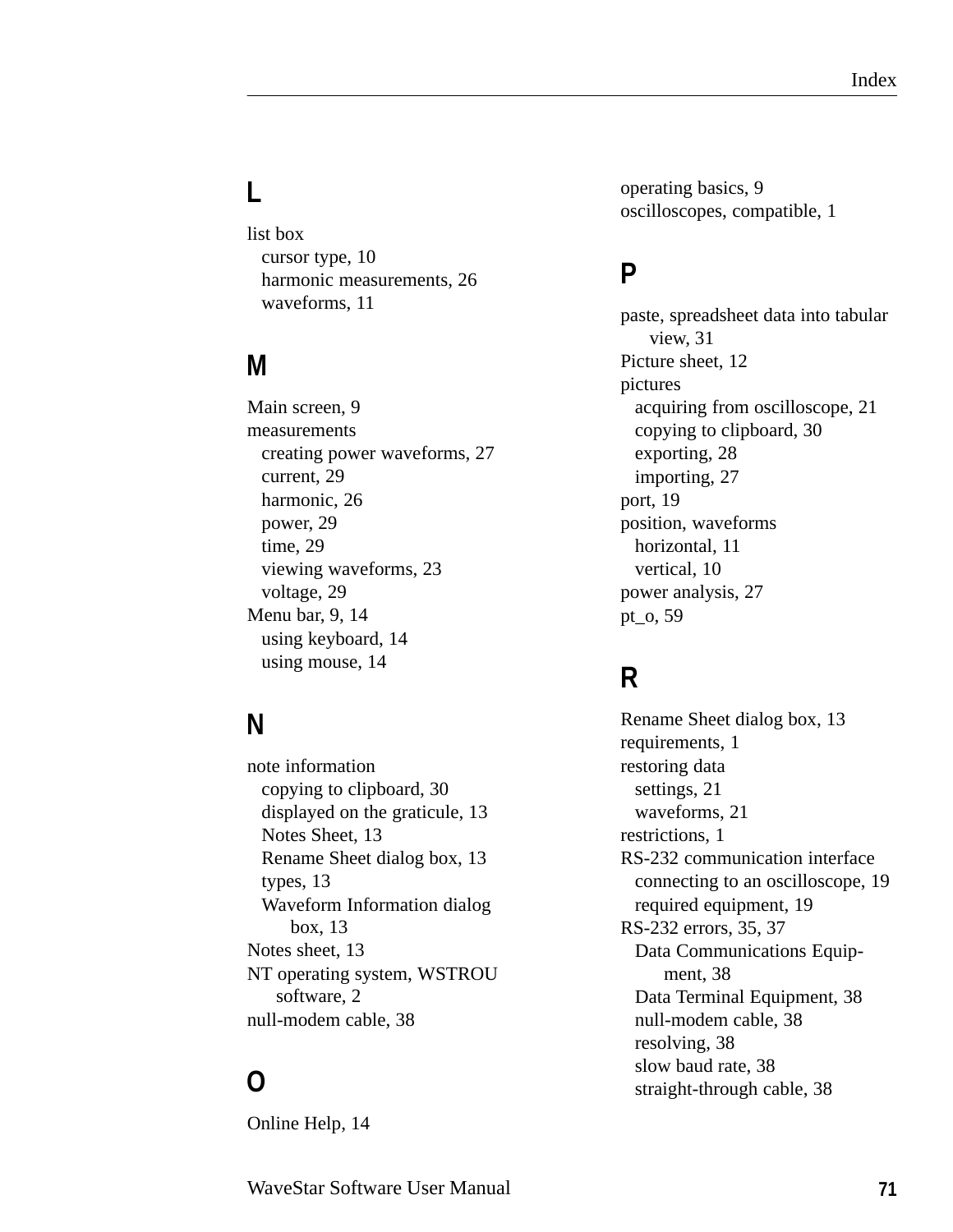# **S**

scale, waveforms horizontal, 10 vertical, 10 scrolling through sheets, 12 Select Instrument, 47 settings copying to clipboard, 31 restoring to oscilloscope, 21 Settings sheet, 12 sheet position buttons, 12 slow baud rate, RS-232, 38 spreadsheet creating waveforms, 32 pasting into tabular view, 31 straight-through cable, 38 system files, installed, 5

# **T**

Tabular view, 45 pasting into a spreadsheet, 32 viewing waveforms, 22 technical support, viii terms used in this manual, vii TEST button, 20 timeout, 19 Tool bar, 9 trigger point, 10

## **U**

uninstall, 6 Automatic, 6 Custom, 6 files to remove data, 7 directories, 7 for consideration, 6

icons, 7 system, 7 system files, do not delete, 4 upgrades, 2

## **V**

v units, 60 vertical position button, 10 vertical scale, 10 View menu, 45 Harmonic, 46 Harmonic Tabular, 46 Measurements, 46 Status Bar, 46 Tabular view, 45 Toolbar, 46 Wave Information, 46 Waveform XY, 45 Waveform YT, 45 Zoom, 46 viewing, waveform harmonics, 26 measurements, 23 preamble, 23 viewing, waveform, data, 22

#### **W**

Wave sheet, 9 waveform data capturing oscilloscope, 20 pictures, 21 settings, 20 restoring to, oscilloscope, 21 Waveform Information changing, 28 dialog box, 13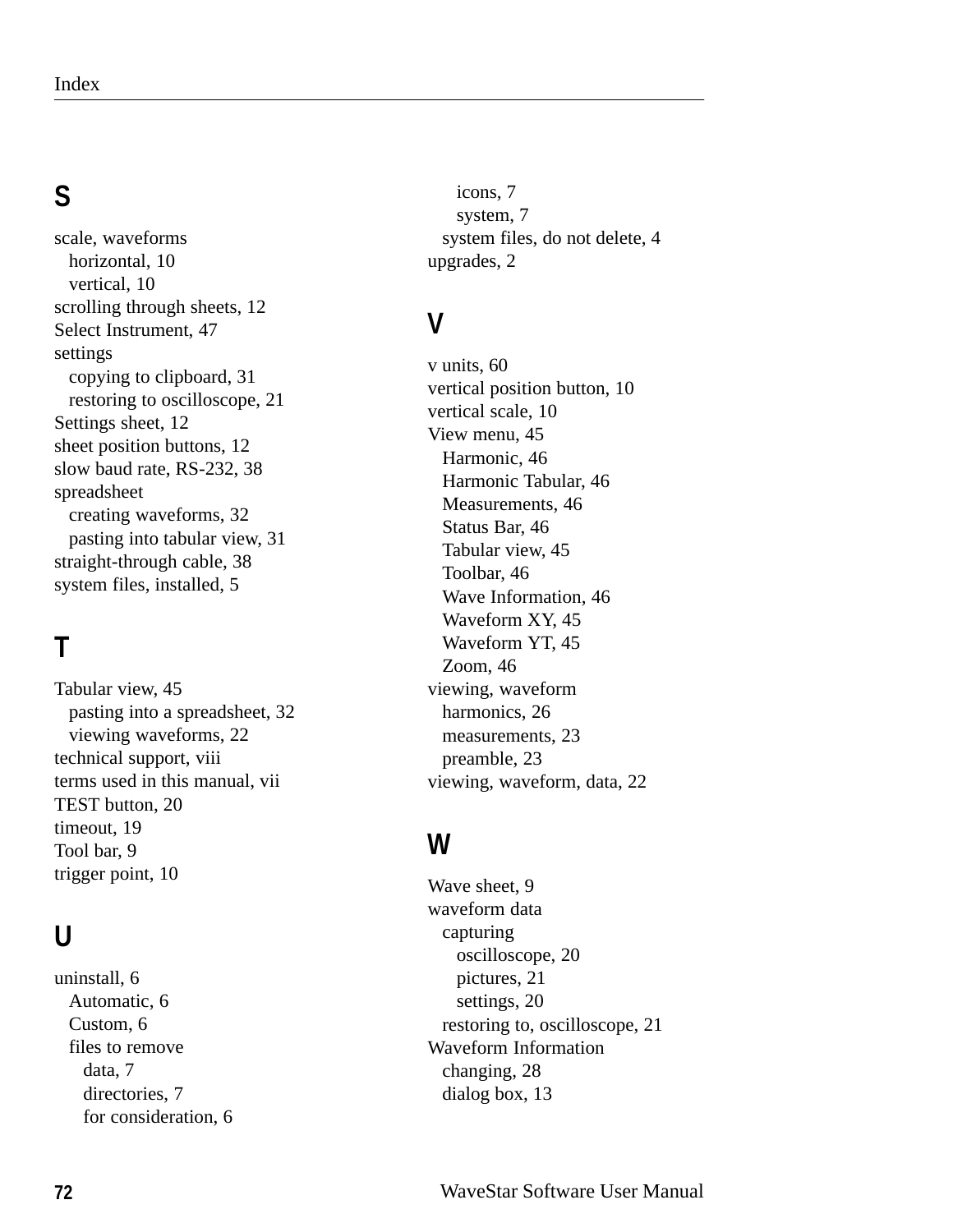Waveform list box, 11 selection button, 11 Waveform Preamble, 23, 45 h units, 60 pt\_o, 59 v units, 60 xincr, 59 xzero, 59 y\_off, 59 ymult, 59 yzero, 60 waveforms acquire, 48 color on the display, 28 displayed on graticule, 10 exporting, 28 importing, 27 number, 10 power analysis, 27 restoring to oscilloscope, 21 selection buttons, 11 selection list, 11 viewing, 22 Harmonic Graph view, 26 Harmonic Tabular view, 26 measurements, 23 preamble, 23 Tabular view, 22 Waveform Information dialog box, 28

XY view, 22 YT view, 22 WaveStar software, starting, 5 Window menu, 48 Arrange Icons, 48 Cascade, 48 Open document list, 48 Tile, 48 Windows 98 operating system, WSTROU software, 2 WSTR31U DocuWave upgrade, 2 WSTROU software NT operating system, 2 Windows 98 operating system, 2

# **X**

X, cursor position, 10 xincr, 59 xzero, 59

## **Y**

Y, cursor position, 10 y\_off, 59 ymult, 59 yzero, 60